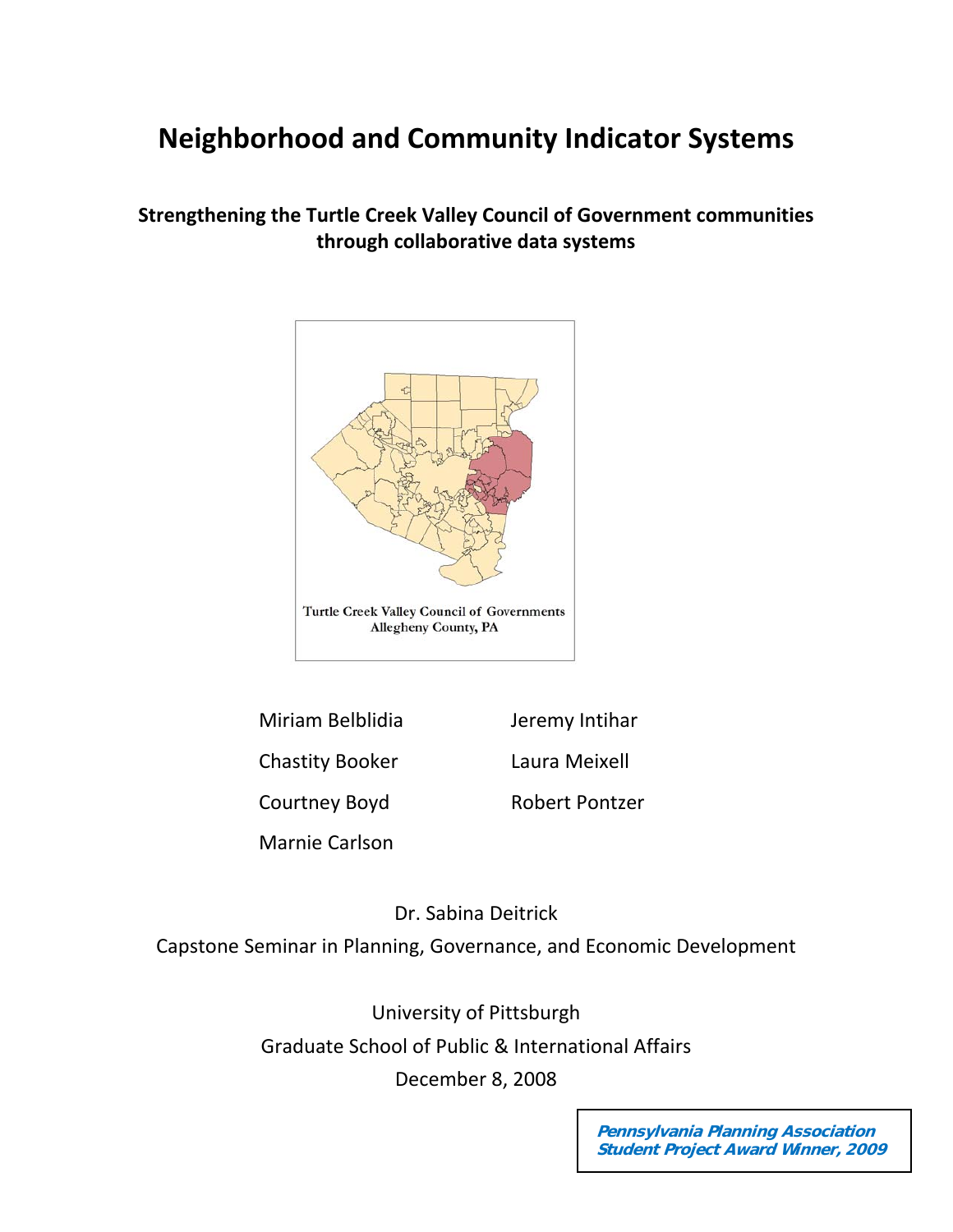# **EXECUTIVE SUMMARY**

This project is a collaborative effort designed to analyze ways in which the Pittsburgh Neighborhood and Community Information System (PNCIS) can be extended to the Turtle Creek Valley Council of Governments (TCVCOG). Neighborhood information systems are part of a movement to democratize data – that is to make data available to many different community stakeholders and is central of participatory planning. This report analyzes the ways these systems can be adopted by the technologically savvy and by those who are not.

This project is intended to provide a framework that can be extended to other levels of government. We used the TCVCOG as a case study and hope that our methods can be duplicated elsewhere.

We studied community indicator systems within the National Neighborhood Indicator Partnership, a consortium of neighborhood indicator systems from around the country and based at the Urban Institute in Washington, D.C. From this review, we identified important issues within a community such as education, housing, and economic development then collected data relevant to those issues. Along the way, we analyzed the communities we studied in the Turtle Creek Valley COG (TCVCOG) to gauge their ability to use the data and their technological capacity to work with the PNCIS.

Our most notable breakthroughs include:

- Identifying communities' obstacles in using PNCIS and making recommendations for increasing their capacity to do so.
- Exploring funding sources for these efforts, including grants and community partnerships, especially through the Pennsylvania Department of Community and Economic Development:
	- o Local Municipal Resources and Development Program
	- o Neighborhood Stabilization Program
	- o Land Use Technical Assistance and Planning grant.
	- o Main Street and Elm Street programs.
- Finding that nearly half of the communities we studied lacked the capacity to maintain records on computers and would not be able to dedicate enough trained personnel to use a desktop GIS program such as the PNCIS on an ongoing basis.

These findings strongly suggest that the TCVCOG, other COGs and groups of communities have a great opportunity to fill capacity and technological gaps by creating opportunities to access data and information through neighborhood information systems.

Overall, this project has begun to address a very important and timely issue—how can decision makers and other stakeholders access data in an efficient manner in order to become better equipped at addressing community needs.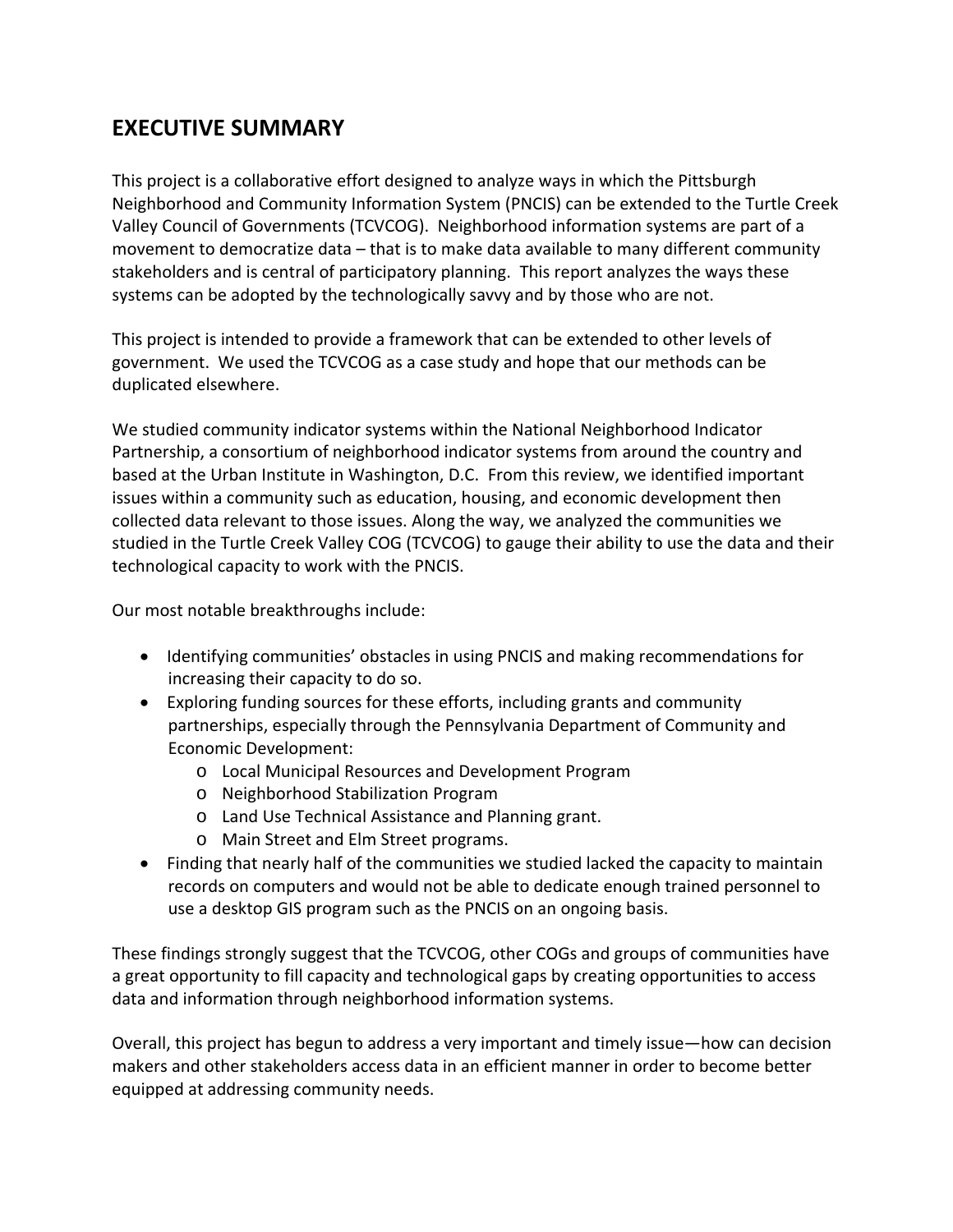# **TABLE OF CONTENTS**

| <b>Executive Summary</b>                                       | i              |  |
|----------------------------------------------------------------|----------------|--|
| Introduction                                                   | $\mathbf 1$    |  |
| The Democratization of Data                                    | $\overline{2}$ |  |
| Literature Review                                              | 4              |  |
| Methodology                                                    | 6              |  |
| <b>Turtle Creek Valley COG</b>                                 | 8              |  |
| An Overview of Community Indicators                            | 11             |  |
| <b>Conclusions and Recommendations</b>                         | 28             |  |
| References                                                     | 33             |  |
| Appendix I - A Selection of Community Indicators               | 35             |  |
| Appendix II - Social Services and Community Resource Providers | 38             |  |
| Appendix III - Common Revenue and Expenditure Categories       | 39             |  |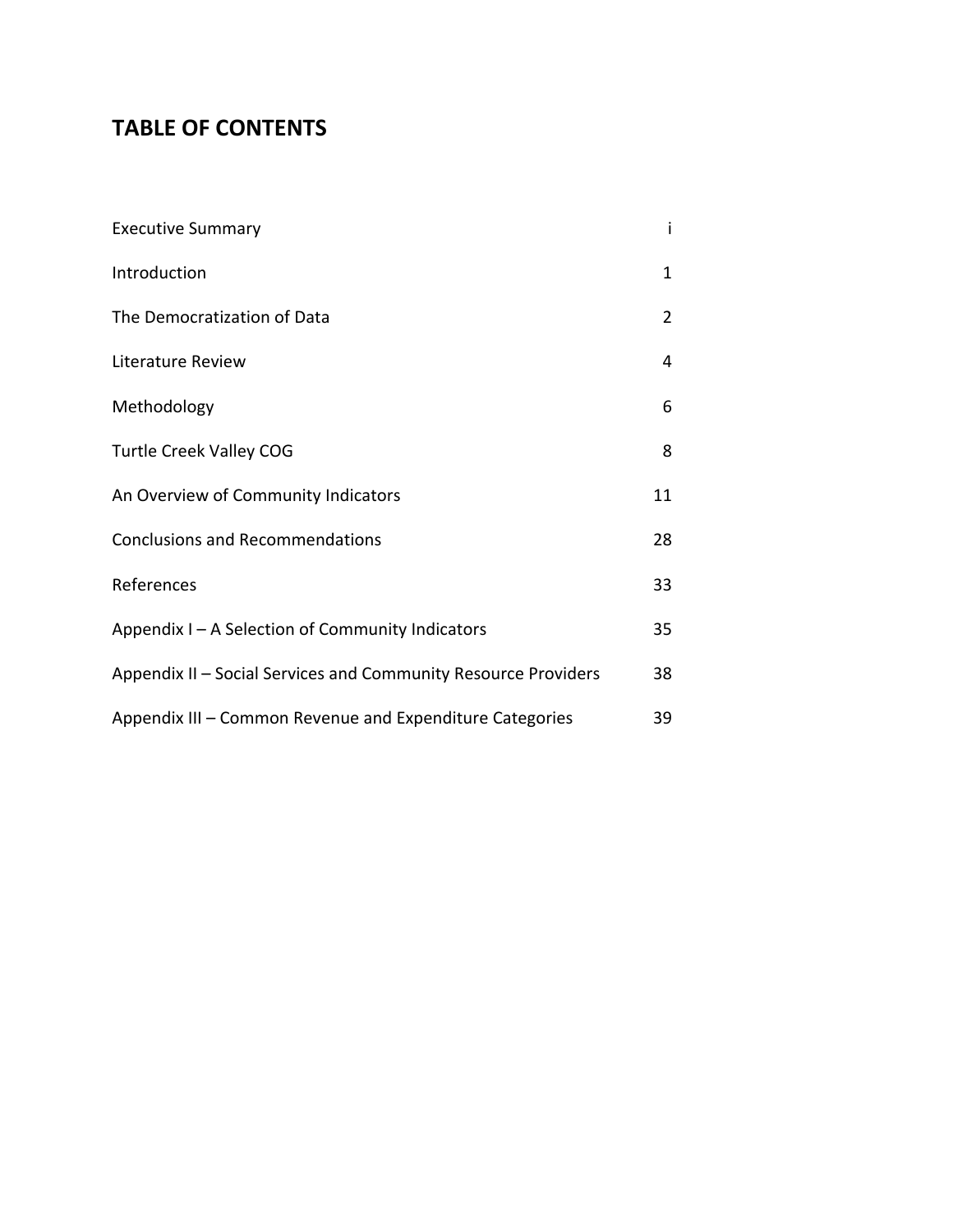# **CHAPTER I – INTRODUCTION**

This project aims to assess the feasibility of extending the Pittsburgh Community and Neighborhood Information System (PNCIS) to the Turtle Creek Valley Council of Governments (TCVCOG). The PNCIS is an internet‐based geographic information system (GIS) that allows users to query and map social, economic, and property‐level data and indicators.

The system is a partner in the National Neighborhood Indicators Project (NNIP), a consortium of institutions representing over thirty US

Democratization of data ensures that all stakeholders have access to data and the opportunity to be involved in the policy making process within their neighborhoods.

cities that operate similar systems. The principle unifying these organizations is to democratize the accessibility of data – that is, providing data to communities and community groups to empower them to solve problems internally.

The PNCIS focuses primarily on the City of Pittsburgh, with some information available at the county level. Therefore, we were interested in assessing the opportunities, barriers, and feasibility of extending the PNCIS to areas outside of the City. This was accomplished through extensive research, formal and informal meetings with community and COG representatives, and data analysis. Additionally, we wished to use the lessons learned from this study to recommend policies aimed at implementing similar regional indicators systems throughout the Commonwealth of Pennsylvania.

Of course, none of this could be accomplished without the help of a number of individuals. First, the team would like to thank Professor Sabina Deitrick for her guidance throughout the research and writing process. We would like to thank Dr. David Miller for providing his expertise on the context of regionalism and COGs. The team would also like to thank Amanda Settelmeier, Executive Director of the TCVCOG, for meeting with the team and providing us access to community planners and leaders. Finally, we would like to thank the representatives of the twenty TCVCOG communities, who graciously answered our questions and provided constructive feedback.



The iconic Westinghouse Bridge, (WQED 2008)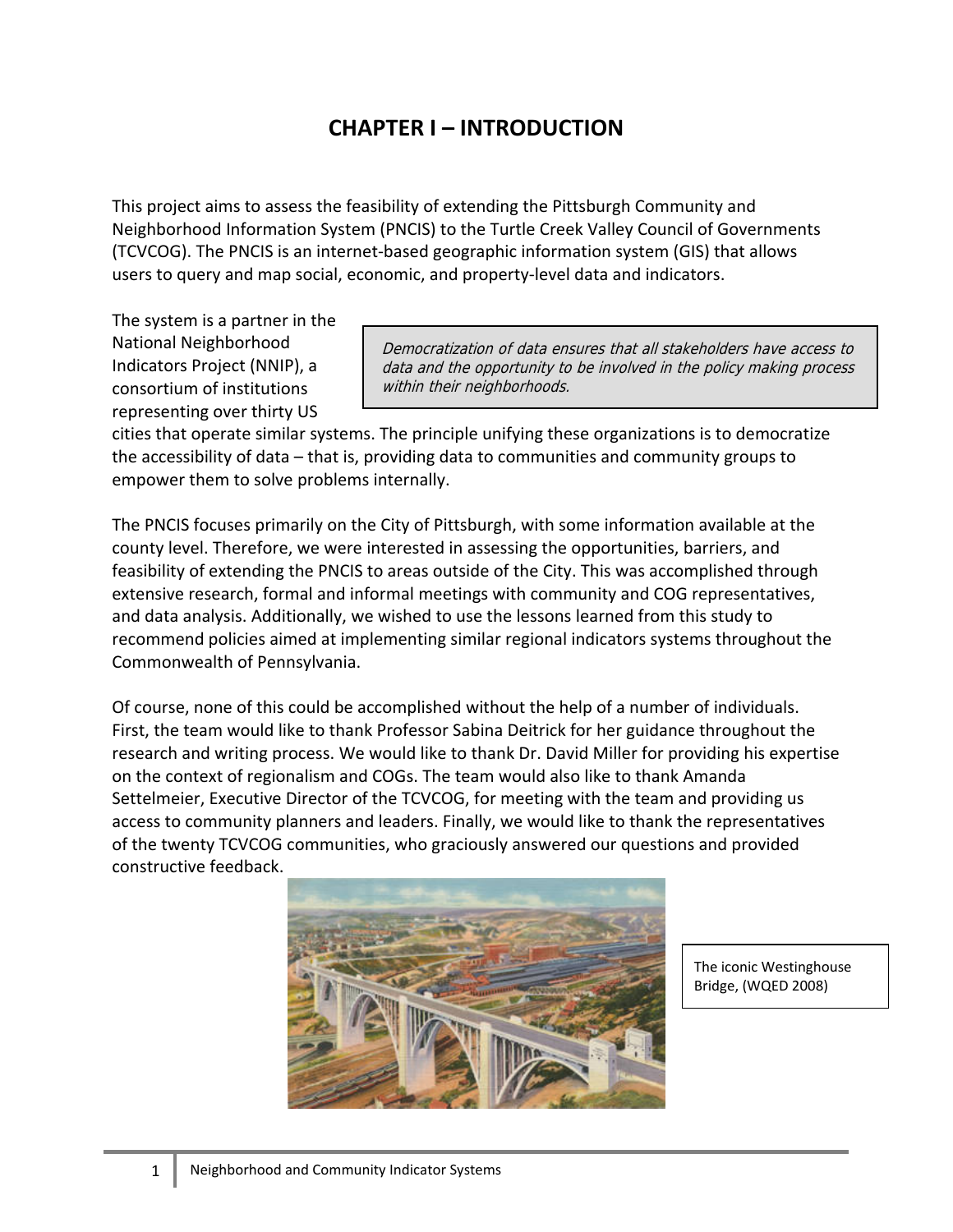# **CHAPTER II ‐‐ THE DEMOCRATIZATION OF DATA**

Democratization of data ensures that all stakeholders have access to data and the opportunity to be involved in the policy making process within their neighborhoods. Historically, data collected in the planning, health, and social service departments of local governments was utilized for policymaking decisions, but this data was not disseminated to community stakeholders and community residents.

However, local nonprofits, community organizations, churches, businesses, and community residents all have a stake in ensuring the success of development projects. Community stakeholders are attempting to overcome this disparity of information sharing, yet challenges remain. For many local stakeholders, limited technological and fiscal capacity inhibits their role in the planning process. To bridge the gap between community stakeholders' needs and access to neighborhood data, there has been a movement towards *democratizing data*.

# **The Democratization Movement**

The movement towards democratization of data has gained considerable momentum in the past decade and promises to play a prominent role in future community planning. This philosophy of providing data directly to citizens has inspired many communities to create neighborhood‐level information systems (NNIP website, 2008). These systems provide local stakeholders with data to empower their active participation in community discussions and development.

The movement towards providing greater access to data at a local level has been fueled largely by technological advances (Sawicki & Craig, 1996). In recent years, these technological advances include:

- Improved access to computer technology;
- More user-friendly computer technology;
- Availability of desk top GIS; and
- Less costly computers and software.

These changes have allowed widespread understanding and use of information technology outside of professional urban planning circles, and they have enabled community groups to play a more prominent role in shaping local decisions on planning projects and neighborhood development.

# **Challenges to Democratizing Data**

Promoting greater access to data and empowering citizens continues to present challenges. Potential obstacles to democratizing data include:

• A lack of leadership within communities;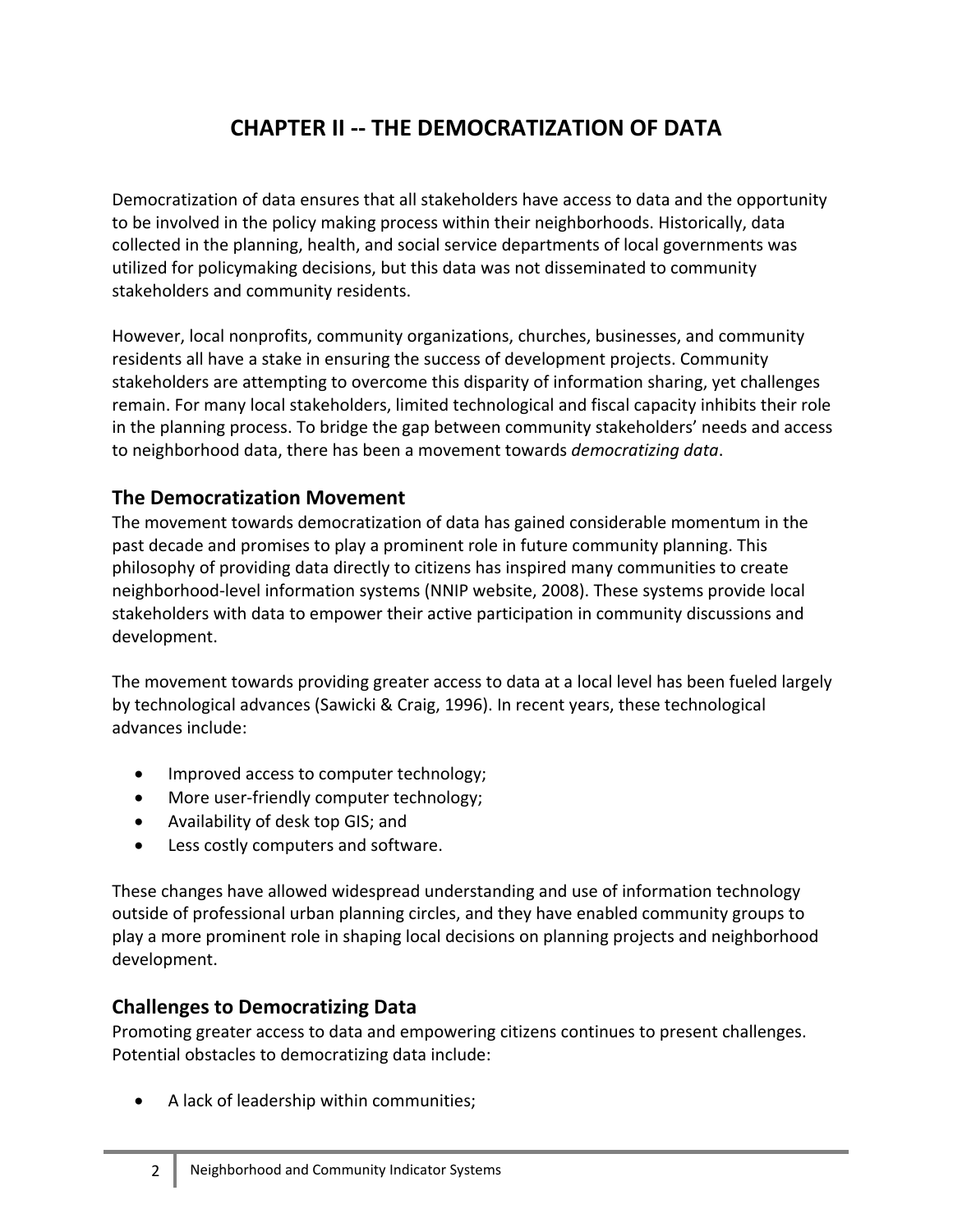- Insufficient technology and technological skills; and
- Different financial and human resources.

Varying levels of technological access and abilities can widen disparities between lower and higher income communities (Sawicki & Craig, 1996). Citizens who already possess knowledge of applications, such as GIS, will be better prepared to present evidence in support of projects or requests for funding. As paper records are replaced by online data sources, citizens with limited access to computer technology will be further disadvantaged (Sawicki & Craig).

Many communities do not possess the financial or human resources to effectively collect and utilize data in support of their policy objectives. In such cases, communities may form networks to collect and distribute data at the neighborhood level that can be utilized by all stakeholders (Bruner & Pettine, 2007). To facilitate this effort, data providers have stepped in as intermediaries (Sawicki & Craig, 1996). These valuable data partners, often from academic or professional centers, can help community groups with inadequate resources utilize data to support their policy positions.

The democratization of data encompasses more than the creation and availability of a massive data base. Such efforts also require community input in selecting the data to be monitored. This ensures that the information collected has relevancy to the stakeholders and encourages an understanding of community priorities. Through greater collaboration between data providers and community members, planning decisions can be made at a local level with wider input, effectively serving to democratize data.

# **Collaborations**

Collaborations among government and community organizations are encouraged to limit the overlap of resources. Nonprofits, private businesses, and other community stakeholders all have an interest in the policy making process. Building the community's capacity to use information effectively through collaboration can enhance the community's development and future policy agenda tremendously (Bailey, 1997).

Collaborations can be formed by assessing the communities using an asset‐based approach to identify the existing technological and informational strengths of the community (Bailey, 1997). From this assessment, collaborations can be formed to assist with the training and the dissemination of data to community organizations and stakeholders. The collaborating intermediaries can also provide training, offer technological assistance, and collect data on the progress of the democratization of data movement (Bailey, 1997).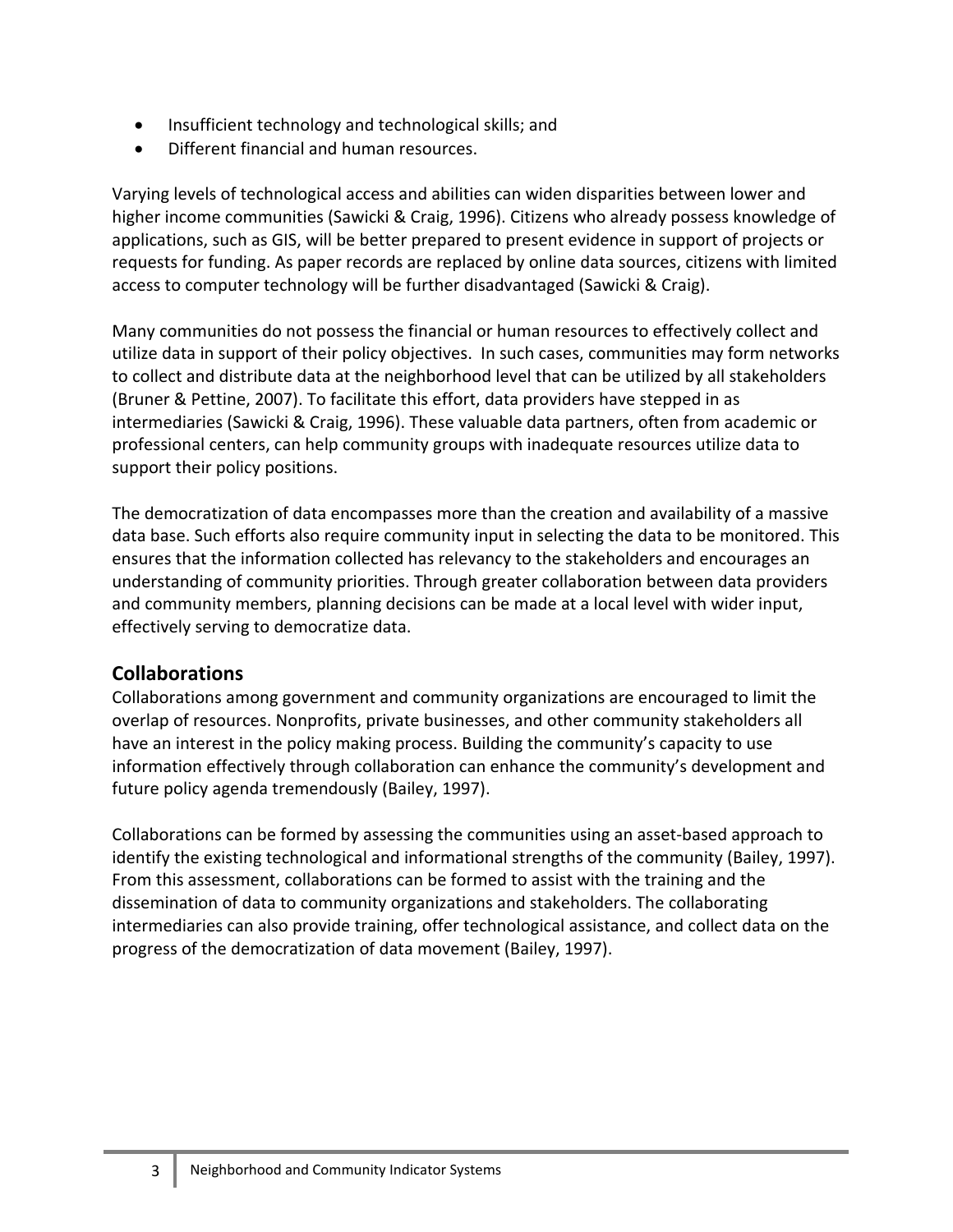# **CHAPTER III ‐‐ LITERATURE REVIEW**

Local and state governments, community organizations, and individuals can all benefit from the use of Geographic Information Systems (GIS). GIS allows data to be mapped and visualized in particular geographic areas. However, data scarcity and operational costs can limit the use of GIS.

This project will research how users can increase their access to information systems. The most relevant literature resources used for this project can be placed in one of four categories:

(1) Data collection (3) Data analysis (2) Data management (4) Data dissemination

*Data collection* pertains to what data is being collected, how it is collected, why the data is relevant, who collects it, and how the data is recorded and stored. To begin the process of collecting data, Coulton (2008) provides an extensive table of indicators and data sources.

For our purposes, we reviewed census data because it has already been collected and can be used to analyze general populations. Census data provides a baseline of population density and location, allowing other indicators to be overlapped and analyzed more extensively. We also collected data from Pennsylvania state agencies and the county and local government levels.

*Data management* is important for GIS users to maintain and update data, while tracking relevant changes. Data management also relates to the GIS system's quality and ease by which users can operate it. Bailey (1997) discusses the need for capacity building within an organization so that they are prepared and trained to use GIS. Bailey (1997) also analyzes several phases of training involved: general public outreach, training on using information, and training on disseminating information to the public. The article reviews community capacity to set up and operate a system. Critical issues here include:

- Capacity to obtain information;
- Technological abilities of a community; and
- Current and future training needs.

Tatian (2000) created a handbook detailing methods for collecting, using, and disseminating local indicator data. Tatian (2000) describes how timeliness, geography, format and confidentiality affect how data can be used and managed. He also discusses how cost, technical aspects, time, and confidentiality can complicate the job of data management.

*Data analysis* is most effective when data indicators are relevant. Evaluating a system for efficiency is also crucial. Nedovic‐Budic (1999) proposes an integrated evaluation framework that encompasses dimensions from several existing GIS evaluation frameworks, including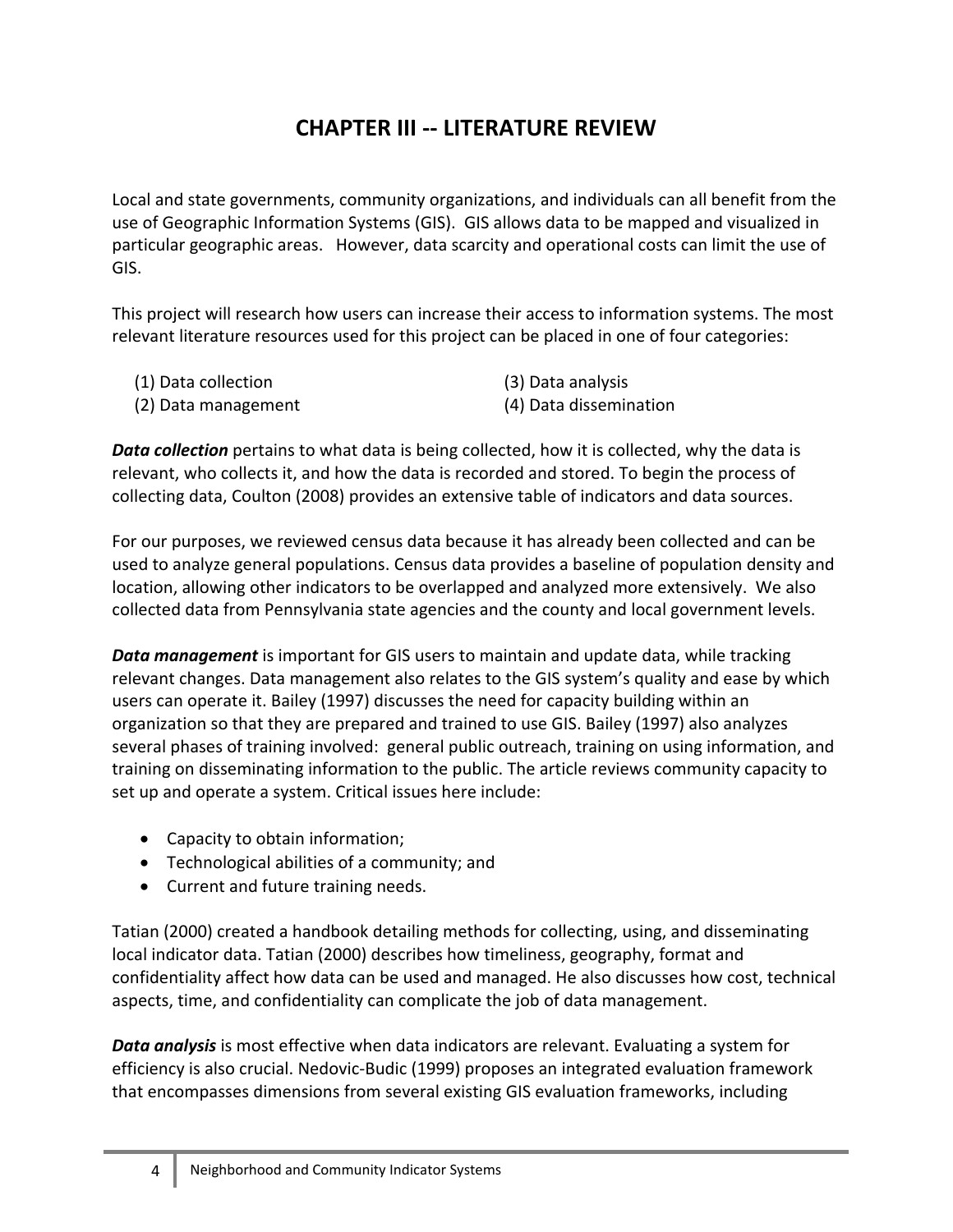system quality, information quality, information use, user effects, individual effects, organizational effects, and societal effects. Within each dimension, she catalogs the evaluation criteria that could be used in an urban planning context.

Sawicki and Flynn (1996) present a comprehensive review of lessons learned from the initial NNIP members. We recommend that these be taken into consideration in the implementation of a neighborhood indicators system in the Pittsburgh region. They point to understanding how policy decisions are tied to geography. Here geographic scale must be precise, as this will influence the validity of local indicators. In order for indicators to be helpful measures of neighborhood status, they should be independent of other variables.

*Data dissemination* to multiple stakeholders—an issue of democratizing data ‐‐has raised debates over whether information is being effectively shared with marginalized groups. Sawicki and Craig (1996) considered the movement to bring data to the community level and ultimately found that more effort is needed to minimize the barriers in accessing data.

Elwood (2002) focuses on the use of GIS by neighborhood organizations and how to enable greater access to these data sources. She also points to the difficulties neighborhood groups can have using GIS data sources and fully understanding its application in addressing their community's needs. Implicit in this attempt to provide greater access to data is a needed understanding of the challenges communities face in using such technology to their advantage.

Sieber (2006) argues that GIS is a valuable tool that can be used by a wide range of individuals and groups to promote social change. She analyzes Public Participation Geographic Systems (PPGIS) according to how and by whom they were used, and then evaluates the possibilities for PPGIS in the future. She also examines the limitations placed on PPGIS users because of data accessibility and laws controlling availability. Whatever the debates, analysts agree on the importance of expanding access to GIS and neighborhood systems.

These four categories of literature are helpful in creating a framework from which to analyze our findings and give useful recommendations. We are using the Turtle Creek Valley COG to test these findings and suggest ways in which this example can be used as a model for other governments.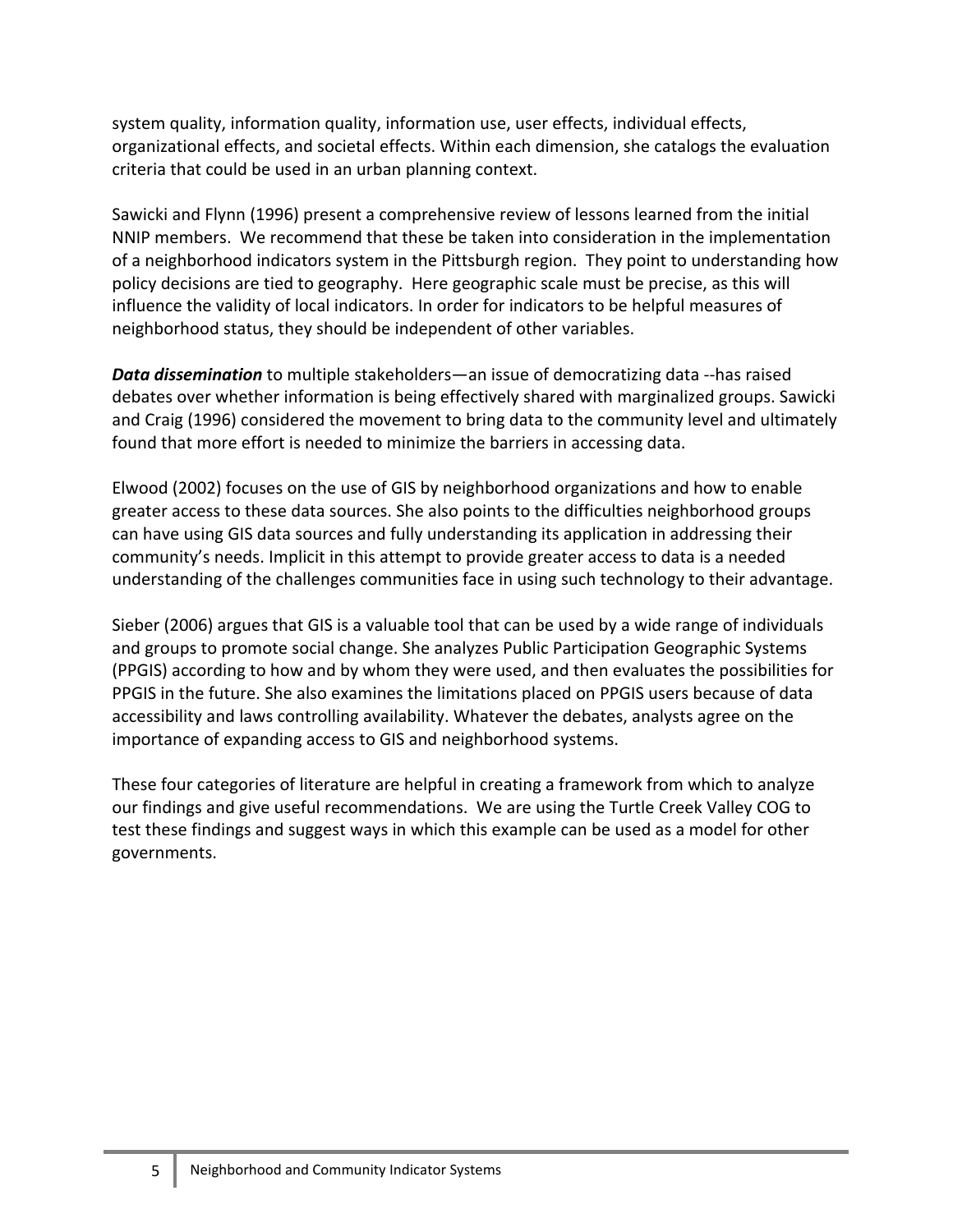# **CHAPTER IV ‐‐ METHODOLOGY**

## **Conceptual Research**

We began the research process of extending the Pittsburgh Neighborhood and Community Information System (PNCIS) to the municipalities within the TCVCOG by first exploring concepts, theory, and templates within the field of community indicators system development.

We examined the features and functionality of the existing PNCIS and participated in an interactive training session. Each member studied core and supplemental indicator systems readings, and reported on key ideas and concepts. These readings featured critical concepts that are reflected in the project, including democratization of data, public participation, GIS potential, and indicator templates.

We studied community indicator systems within the National Neighborhood Indicators Partnership (NNIP). We critiqued these systems, discovering elements applicable to this project, as well as highlighting potential limitations. Useful topics included data accessibility, technological capacity, indicator applicability, and partnership and collaboration possibilities.

# **Field Work**

After our initial stage of research, we met with TCVCOG director Amanda Settelmeier, who introduced us to the purpose and scope of the COG. Ms. Settlemeier arranged for a tour of the TCVCOG municipalities where we met with officials from four local governments: Chalfant, Monroeville, Penn Hills and Edgewood. These

The case studies we reviewed include member cities of the National Neighborhood Indicators Partnership (NNIP):

- Baltimore's *Neighborhood Indicators Alliance*
- Chattanooga's *Community Council Research*
- Cleveland's *NEOCANDO*
- Hartford's *Harford Partners*
- New Orleans' *Greater New Orleans Community Data Center*
- Oakland's *Urban Strategies Council*
- Providence's *The Providence Plan*
- Sacramento's *Community Services Planning Council*
- Washington, DC's *NeighborhoodInfo DC*

communities represent a diverse cross‐section of the TCVCOG and discussions with their officials proved to be an invaluable resource for our project team.

Our discussions with political and administrative leaders focused on:

- Housing
- Development
- Local economy
- Infrastructure
- Code enforcement
- Zoning/planning
- Community capacity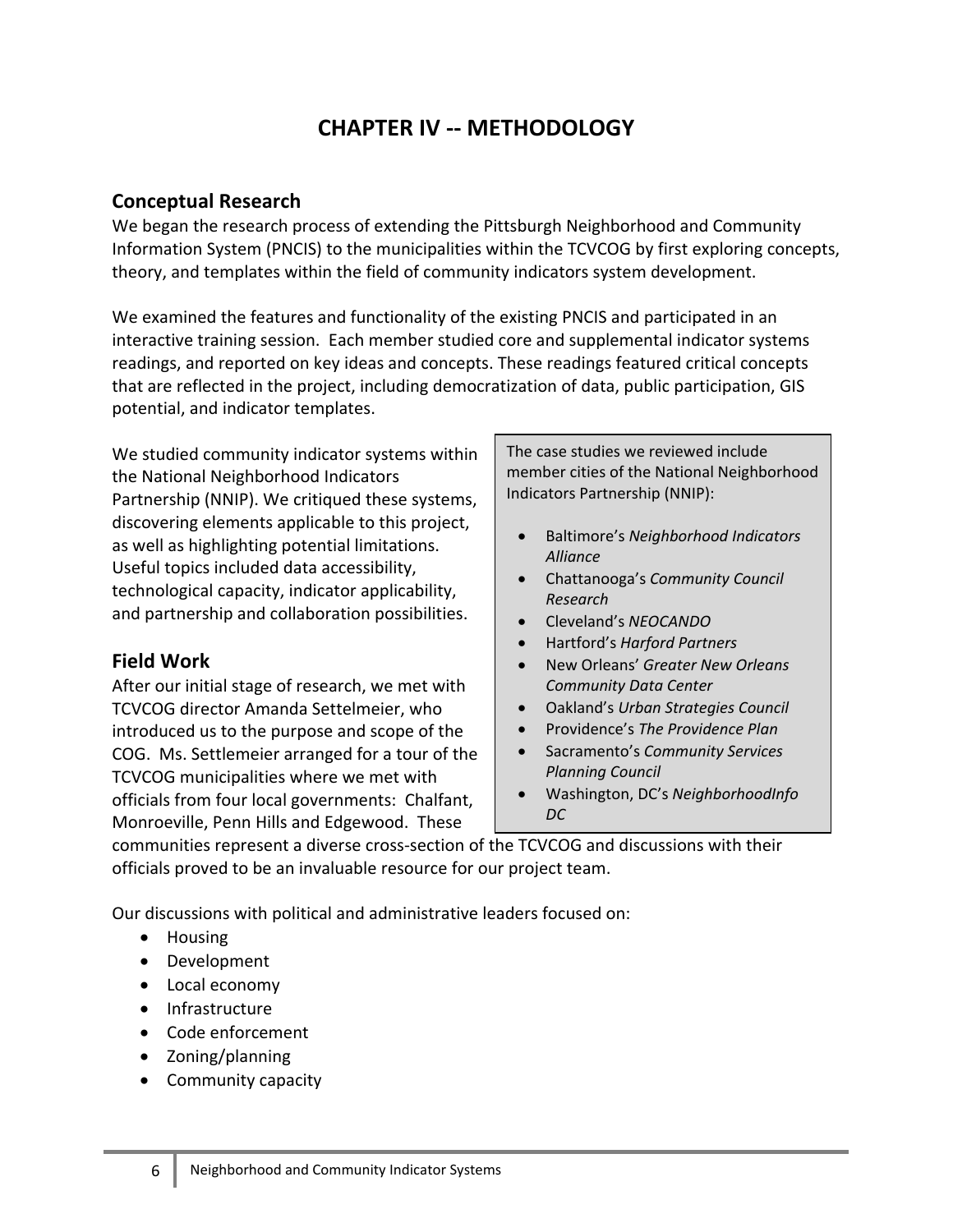# **Indicator Research and System Development**

Following the initial stages of research and field interaction, we identified the community indicators that would be most useful to analyze. Various sources were used to research the indicators; sources are identified throughout this document.

We compiled both qualitative and quantitative data from our research; quantitative data was often computed into ratio and rate formats for enhanced interpretation. For each indicator we sought to address difficulties in obtaining information, limitations of data, and technological capacity. GIS capabilities were demonstrated with the production of several maps representing key indicators spatially across the TCVCOG region.

# **Community and Project Evaluation**

The detailed evaluation of indicators was encapsulated by a broader discussion of indicator system theory and practice with regards to implementation in the TCVCOG. Theoretically, the idea of "democratization of data" provided a framework for this indicator system project. An evaluation of community capacity provided a detailed analysis of the disparate resources, expertise and technical capabilities of the diverse communities within the TCVCOG.

The combination of theoretical analysis and indicator system development led to the team's conclusions and recommendations. The recommendations were developed to address existing TCVCOG deficiencies and provide insight into integration, collaboration and asset leveraging during the process of neighborhood indicator system implementation. Throughout the process, we were careful to consider the implications of our findings in both the TCVCOG and other regional entities throughout the Commonwealth.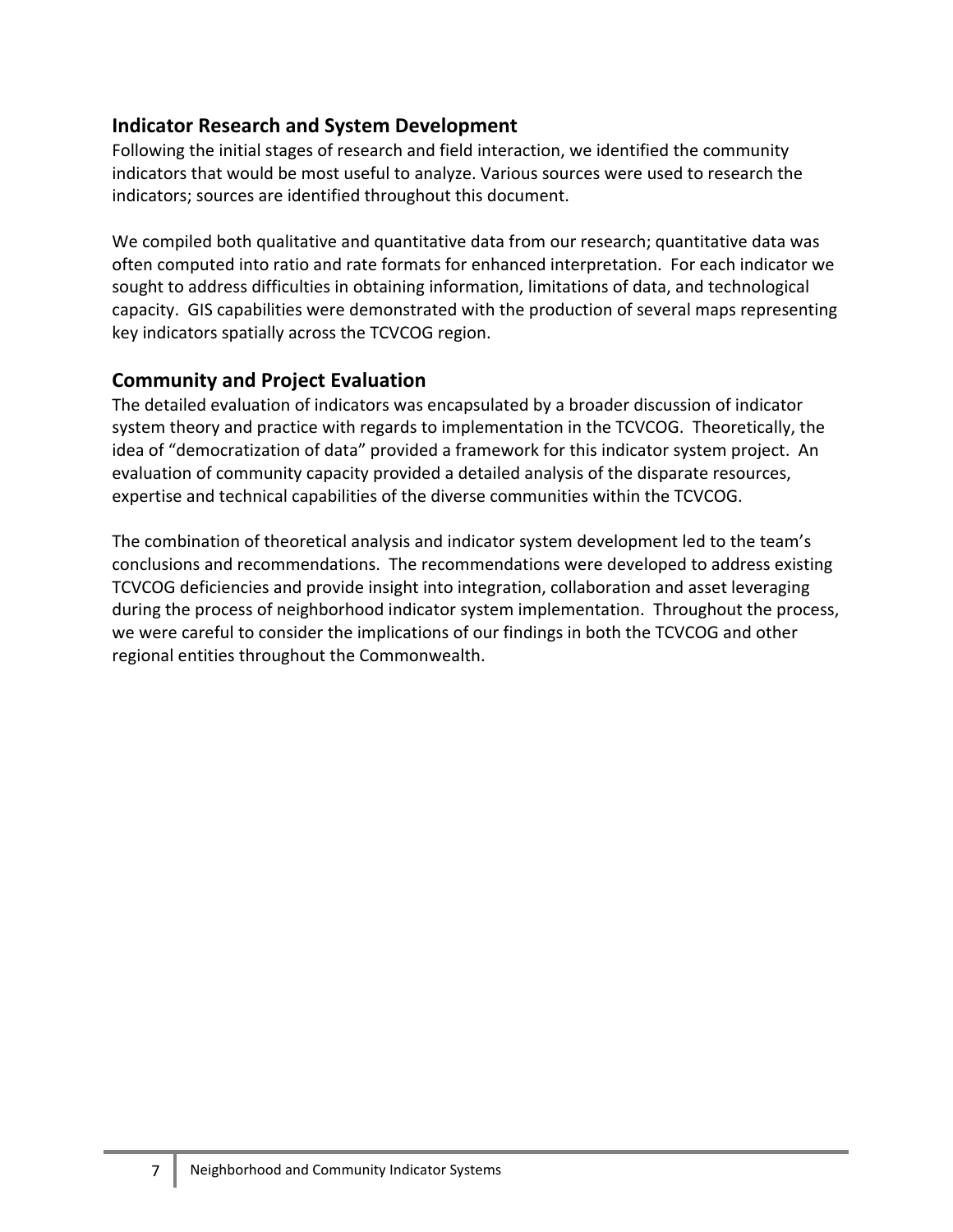# **CHAPTER V ‐‐ TURTLE CREEK VALLEY COG**

In order to analyze how the PNCIS system could be extended to county or state levels, we selected a group of municipalities that belong to the Turtle Creek Valley COG. The TCVOG was selected for its diversity and our ability to access municipal managers to discuss their needs. There are twenty municipalities in the TCVCOG, differing in size and capacity. The communities' vast differences make them a valuable case study for the expansion of the PCNIS.

# **History of the Turtle Creek Valley Council of Governments**

The Turtle Creek Valley COG was formed in 1971 among eleven municipalities serving a population of 200,000. The COG was created to provide the municipalities with opportunities to create more cost efficient services and to foster collaborative efforts among the municipalities. The TCVCOG has offered computers, grant writing services, equipment sharing, and many more opportunities since it was formed (Turtle Creek Valley COG Profile, 2001).

When the COG was formed, many of the municipalities were still thriving from the steel industry. However, once the steel mills closed, the communities' economies deteriorated. The COG's ability to act as an intermediary for the communities collaborative purchasing and service sharing was essential. Declining revenues have forced many of the municipalities to seek assistance from their COG (Turtle Creek Valley COG, 2001).

# **Community Profiles**

We analyzed the TCVCOG communities on the following dimensions of capacity:

- Technical Capacity
- Information Collection and Content
- Program Sustainability

### *Technical capacity*

*Operational Abilities:* The first aspect of technical capacity relates to the municipality's ability to operate an information system such as the PNCIS. We found that many of the communities lack the ability to collect data in a format suitable for computer applications. Communities such as Monroeville, Forest Hills, Edgewood, Churchill and Penn Hills can afford to employ planning, public works, and code enforcement departments that collect a vast amount of data. In contrast, impoverished communities such as Braddock, Rankin, and Pitcairn, are still collecting data on paper.

Without routine access to computers, basic database software, and internet capabilities, poorer communities lack the capacity to use a neighborhood indicators system. Consequently, these communities require a greater amount of training and investments (hardware and software) to enable any meaningful level of system use. The disparity that exists among these communities could be remedied by the TCVCOG maintaining an information extension of the PCNIS.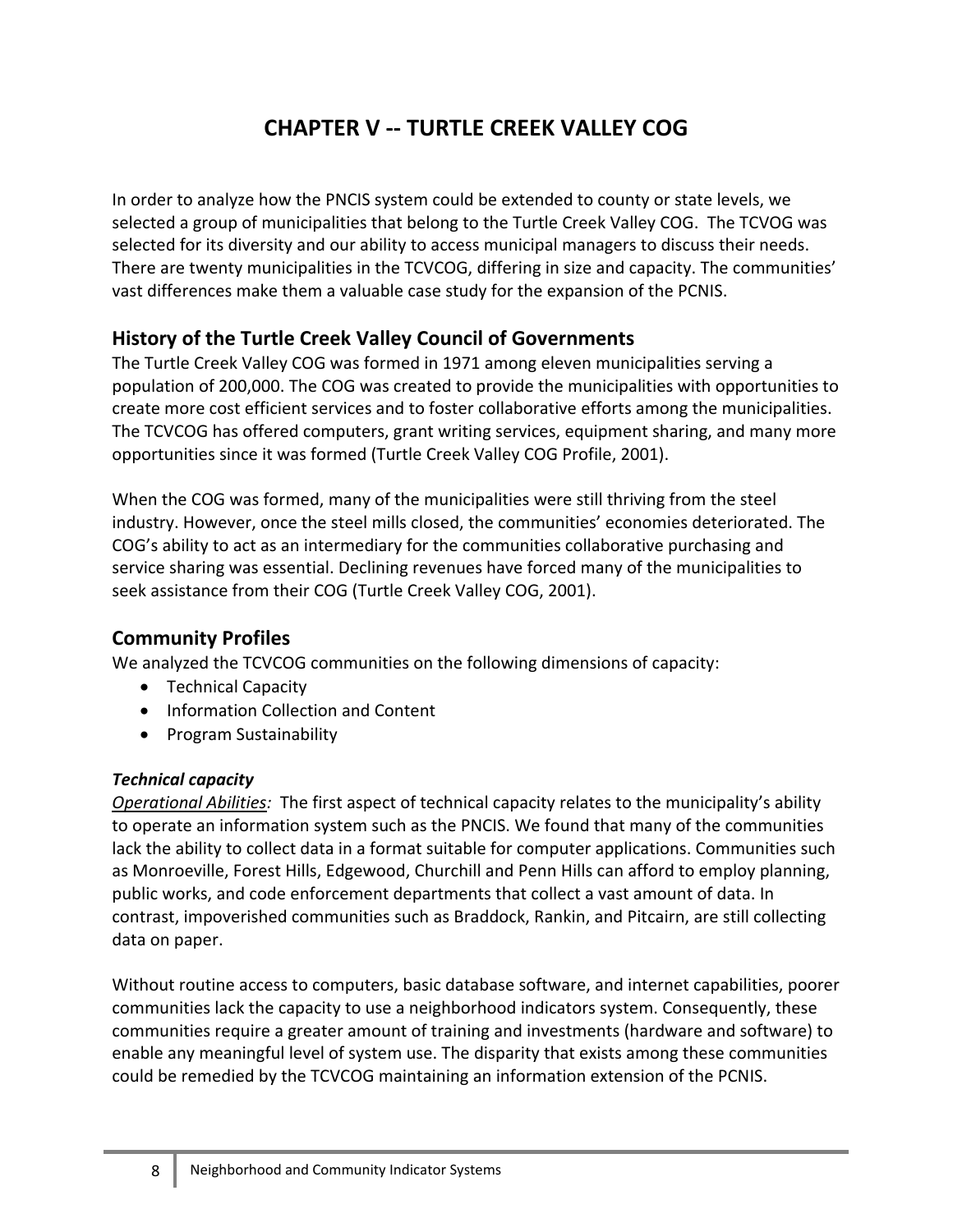*Spatial Literacy:* A second important aspect of a community's technical capabilities is its spatial literacy (Laituri, 2003). Affluent communities with planning offices are likely to have staff trained in GIS. Penn Hills provides an excellent example of the very literate end of the spectrum. In addition to having a dedicated planning office, it also maintains an online GIS tool available to the public. Conversely, poor communities might lack resources to hire personnel with a basic understanding of cartography and spatial analysis.

*Analytic Abilities:* A third aspect of a community's technical capabilities is its data analytic capacity. In her analysis of community capacity, Bailey (2000) discovered that with a diverse group of users comes an expansive continuum of data analytic skills. At the very low end, communities and users might not understand the meaning of a particular indicator, or may not know how to use the indicator to affect policy. On the high end, communities might employ personnel with sophisticated data analytic skills and supportive data analysis software. Universities and other intermediaries can provide some additional capacity in this area. However, in circumstances where there is no intermediary, a COG or other regional governance body will need to fill this gap.

### *Information content and collection*

Information content pertains to data availability and the richness of information a community or group collects. For communities with greater technical capacity such as Monroeville, it is likely that vast amounts of place‐based data will be available. For smaller communities with limited resources, data will likely be unavailable or available only through third‐party commercial vendors (Coulton, 2007). This is particularly true for health, public assistance, and housing assistance data, which require significant financial investments to obtain (Guernsey and Pettit, 2007). Paradoxically, communities that would benefit most from information systems are the communities that do not have sufficient resources to utilize them.

| <b>Strong Technical Capacity/Information</b><br>Content |            |                     |                 | <b>Weak Technical Capacity/Information</b><br>Content |                     |
|---------------------------------------------------------|------------|---------------------|-----------------|-------------------------------------------------------|---------------------|
| Churchill                                               | Edgewood   | <b>Forest Hills</b> | <b>Braddock</b> | Chalfant                                              | E. McKeesport       |
| Monroeville                                             | Plum       | Rankin              | E. Pittsburgh   | Pitcairn                                              | <b>Turtle Creek</b> |
| Swissvale                                               | Penn Hills | <b>Wilkins</b>      | N. Braddock     | N. Versailles                                         | Wall                |
| Wilkinsburg                                             | Wilmerding | Township            |                 |                                                       |                     |

| Table 1. An Analysis of Technical and Information Capacity in the TCVCOG |  |
|--------------------------------------------------------------------------|--|
|--------------------------------------------------------------------------|--|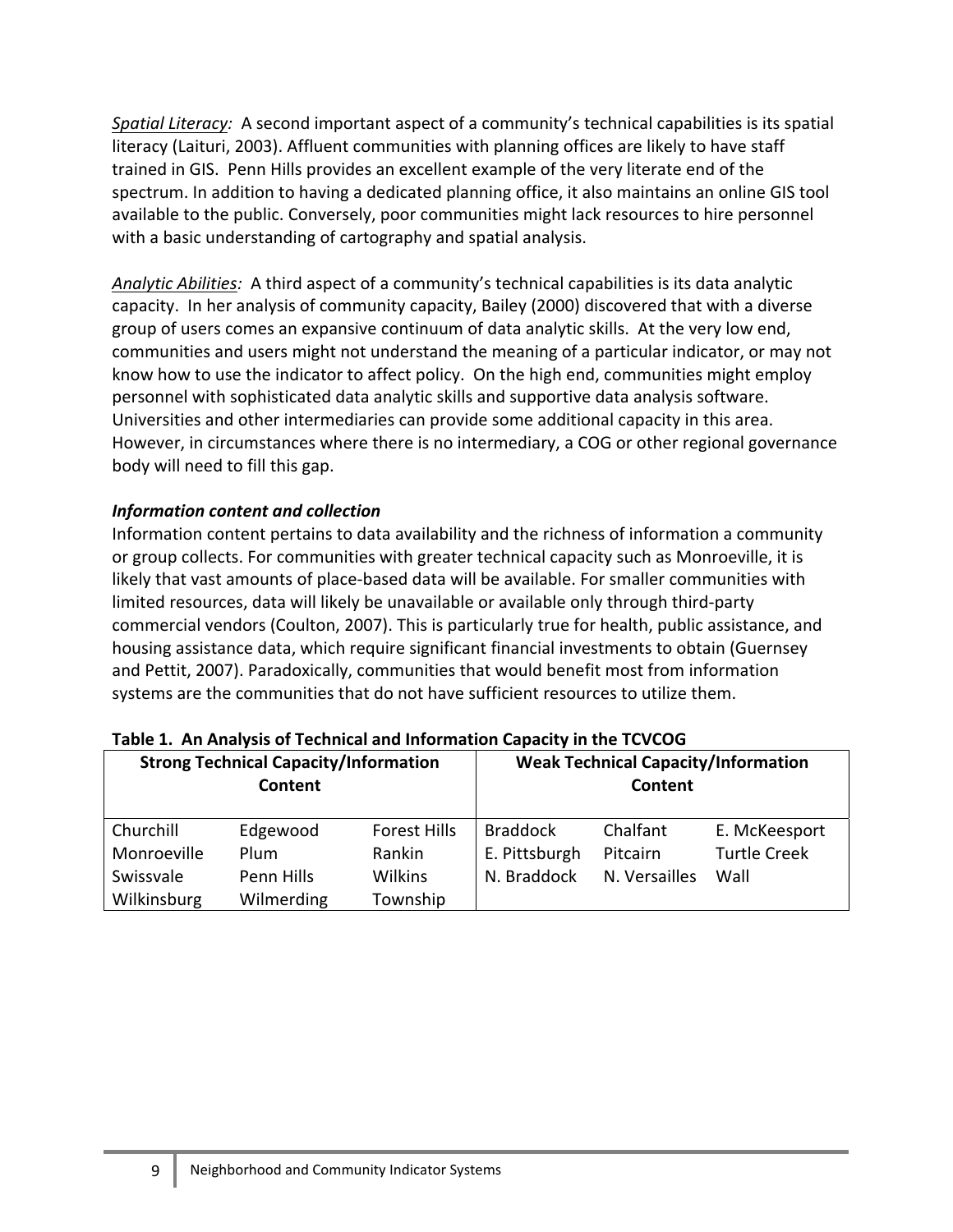#### *Sustainability*

Even with high levels of technical and analytic sophistication, the ability of communities and community groups to sustain access to a neighborhood indicators system is determined by two primary factors: funding and participation.

*Funding:* Both Laituri (2003) and Sawicki and Craig (1996) suggest that funding policies can dictate a program's long‐ term sustainability and capacity. In the case of NNIP cities, data access costs are borne largely by partners such as universities and not‐for‐profit organizations. Without a long‐term partner, communities and community groups must turn to alternatives such as fee‐based services, donations, grants, or line item funding (Laituri, 2003). With constricting public funds, users must continuously find creative ways to generate revenue.

*Participation:* A second aspect of sustainability is the degree to which users take ownership in the success of the program. Community buy in can make or break a system's prospect for longevity. As evidence, Ghose (2001) reported that leadership turnovers drastically undermined the research capacity, resources, and initiative of the community group. Widespread interest from municipal leaders and community groups in a regional context ensures that the program will remain relevant, even during tight financial times.

#### **Developing sustainable projects**

One case study, Neighborhood Knowledge California (NKCA), at the University of California, reveals how a grassroots project can provide a user-friendly approach to mapping systems.

The issues the case study addresses include: data acquisition; identifying stakeholders such as residents, agencies, politicians, and researchers; software development; project staff and coordinators; and funding from municipalities, foundations, and the federal government. These key components are vital to the prospects of longevity.

Long term maintenance can be problematic when dealing with many different stakeholders. The case study also provides information on the process by which community organizations reached out for funding and attracted users to the site. NKCA was able to overcome funding obstacles by establishing a feebased funding source.

#### **Table 2. An Analysis of System Sustainability in the TCVCOG**

| <b>Strong Funding Sustainability</b>    |                     |                                            | <b>Weak Funding Sustainability</b>               |                                                              | <b>Unknown Funding Sustainability</b>                                          |
|-----------------------------------------|---------------------|--------------------------------------------|--------------------------------------------------|--------------------------------------------------------------|--------------------------------------------------------------------------------|
| Edgewood<br>Penn Hills<br><b>TCVCOG</b> | Monroeville<br>Plum | <b>Braddock</b><br>E. McKeesport<br>Rankin | Chalfant<br>E. Pittsburgh<br><b>Turtle Creek</b> | Churchill<br>N. Braddock<br>Pitcairn<br>Wall<br>Wilkins Twp. | <b>Forest Hills</b><br>N. Versailles<br>Swissvale<br>Wilkinsburg<br>Wilmerding |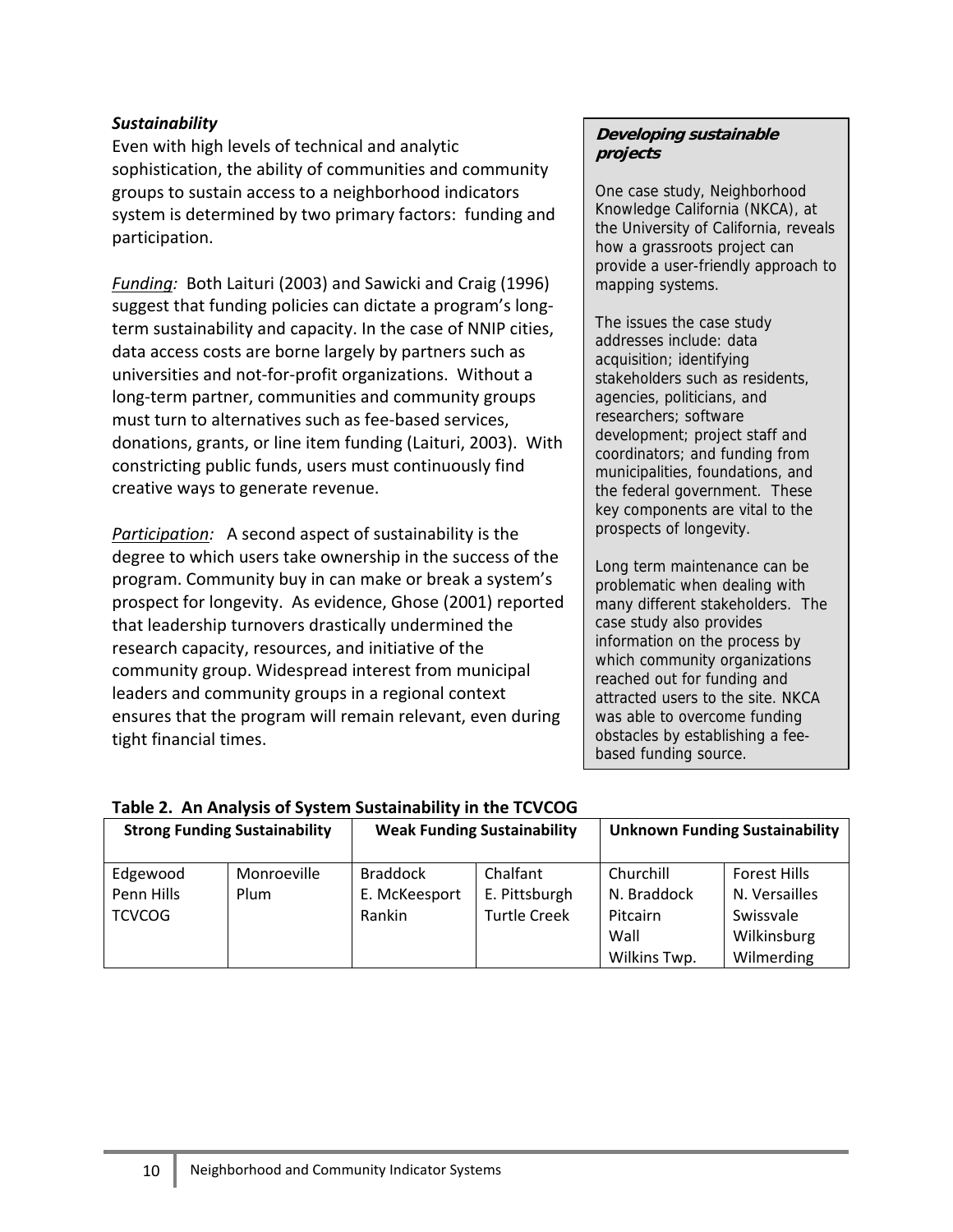# **CHAPTER VI ‐‐ AN OVERVIEW OF COMMUNITY INDICATORS**

# **Selected Indicators**

Democratizing data through a neighborhood indicators system offers a glimpse of the community as a whole and allows stakeholders to view the community's needs and strengths. To highlight the vast potential that such a system provides, as well as the limits to collecting and analyzing the required data, we selected the following indicators for this report:

- **Education**
- **Fiscal Health**
- **Economic Development**
- **Land Use**
- **Housing**
- **Health**
- **Crime and Public Safety**
- **Social Services**
- **Community Resources**

Below, we discuss each of these indicator categories in detail.

# **Educational Indicators**

Data on education is easy to obtain at the school and district levels because of the increased emphasis on educational reporting under the No Child Left Behind Act of 2001. Equally important, both the National Center for Education Statistics (NCES) and State educational

agencies have created numbering systems which allow for a hierarchical view of schools; the numbering systems include a unique identifier for each district (AUN) and a unique identifier for each school (School ID). School and district data is typically grouped into state‐level files, which can be downloaded from internet sites. COGs and communities can obtain their respective AUN and School IDs from nces.ed.gov. With this information, they can filter out data on school and districts outside of their scope.

One limitation of internet data, however, is that it does not report at a student‐level. This might not be problematic for certain purposes, however, student‐level data might be useful if a community or community group wishes to perform longitudinal studies of its residents or neighborhood‐level analyses (Coulton, 2008).



Nevertheless, with contacts in school district offices and proper de‐identification procedures, it might be possible to obtain student‐level information, even within the constraints of the Family Educational Rights Privacy Act (FERPA).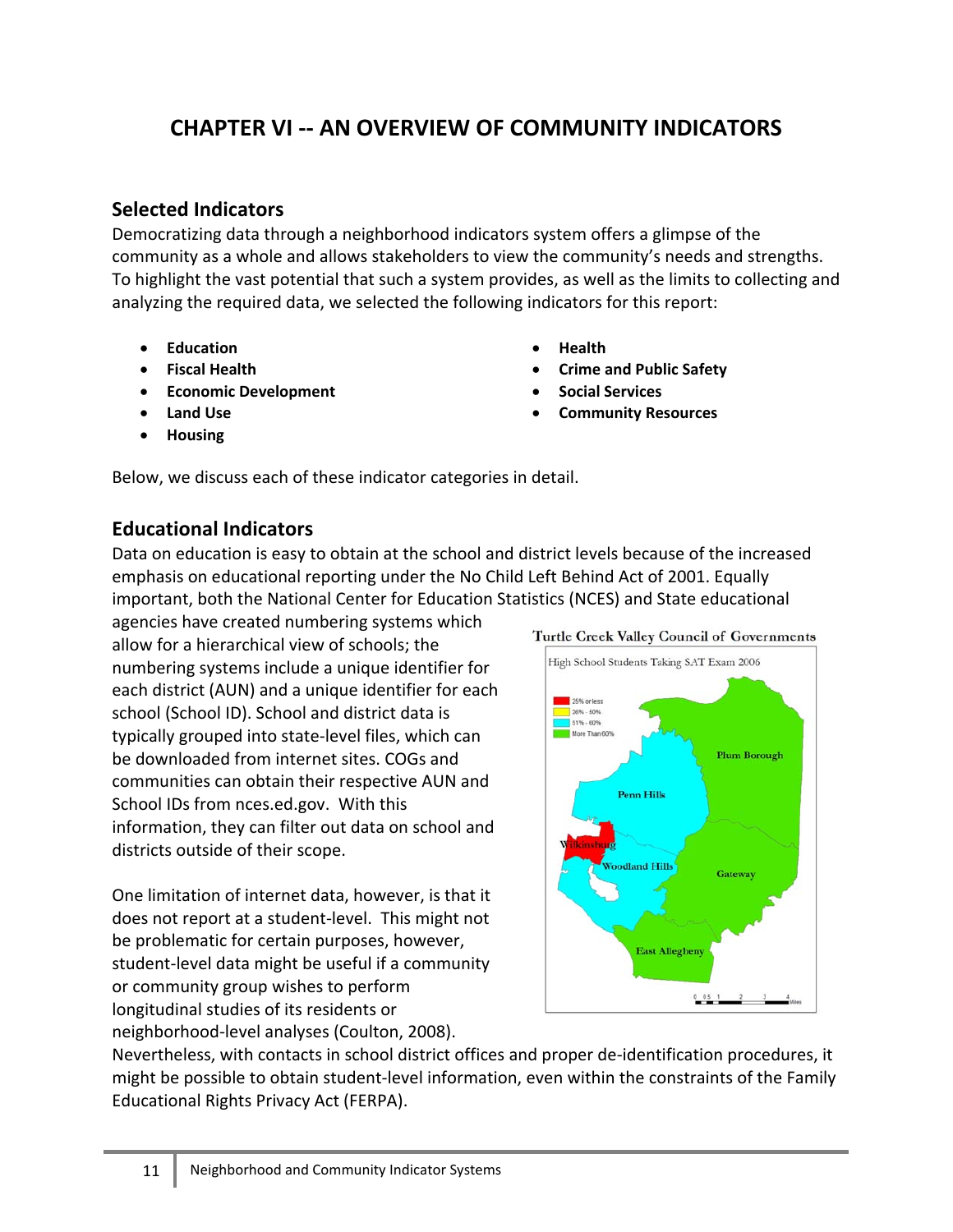Educational indicators can be grouped into at least four categories, and can be obtained from schooldatadirect.org, nces.ed.gov, and pde.state.pa.us. Below, each category's availability and particular issues are discussed.

#### *Enrollment and resources*

This category of indicators is useful for determining the appropriateness of staffing and funding and the degree to which the local tax base is capable of sufficiently funding operations.

### *Measures of affluence*

This category of indicators provides a broad overview of the socioeconomic status of schools and the impact of this status on the future orientation on graduating high school seniors. More importantly, the affluence measures provide a convenient community‐level proxy for the poverty rate, which is only reported at a community‐level in the decennial Census.

# *College entrance exam performance/participation*

Frequently, media and interest groups report SAT, ACT, and AP test scores to highlight the "quality" of high school seniors that districts and schools produce. However, these reports rarely account for the percentage of students taking these tests. As more students with varied abilities participate in these tests, average scores are naturally decreased. Thus, communities and COGs can use these indicators to gauge the overall performance and participation of college‐bound high school seniors, which can lead to more accurate score interpretations.

### *No Child Left Behind (NCLB) assessments and accountability*

At least one community interviewed in the TCVCOG pointed to NCLB state assessment performance as a relevant concern. This is not surprising. NCLB requires states to adopt rigorous content and performance standards and to test to those standards from 3<sup>rd</sup> to 11<sup>th</sup> grade. Performance on these state assessments, along with other metrics, determines whether a school or district has maintained Adequate Yearly Progress (AYP). High‐stakes consequences, such as curriculum modifications and administration turnovers, can occur in a school that repeatedly fails to achieve AYP. Indicators pertaining to NCLB performance and AYP can help communities and COGs make strong cases for Federal,

#### **School Indicators**

School Performance School performance indicators are useful references that show need for social service programs in a neighborhood. In areas with school rankings below the national average, there will be greater need for social service programs. Some state and national websites provide these rankings, including: goodschoolspa.org and schoolmatters.com.

It is beneficial to monitor the rankings of schools on a regular basis. Using already available sources, such as these websites, eliminates the need to gather data and the costs associated with doing so.

Free/Reduced Lunch Data Free/Reduced Lunch data is another indicator available at the school level. This data reveals how many families fall below the poverty line and may therefore need other social services. This information can be obtained from schools and from the Department of Public Welfare.

State, and non-profit assistance when necessary. For existing community groups, especially those with educational mandates, these indicators used in conjunction with GIS can help target service delivery gaps.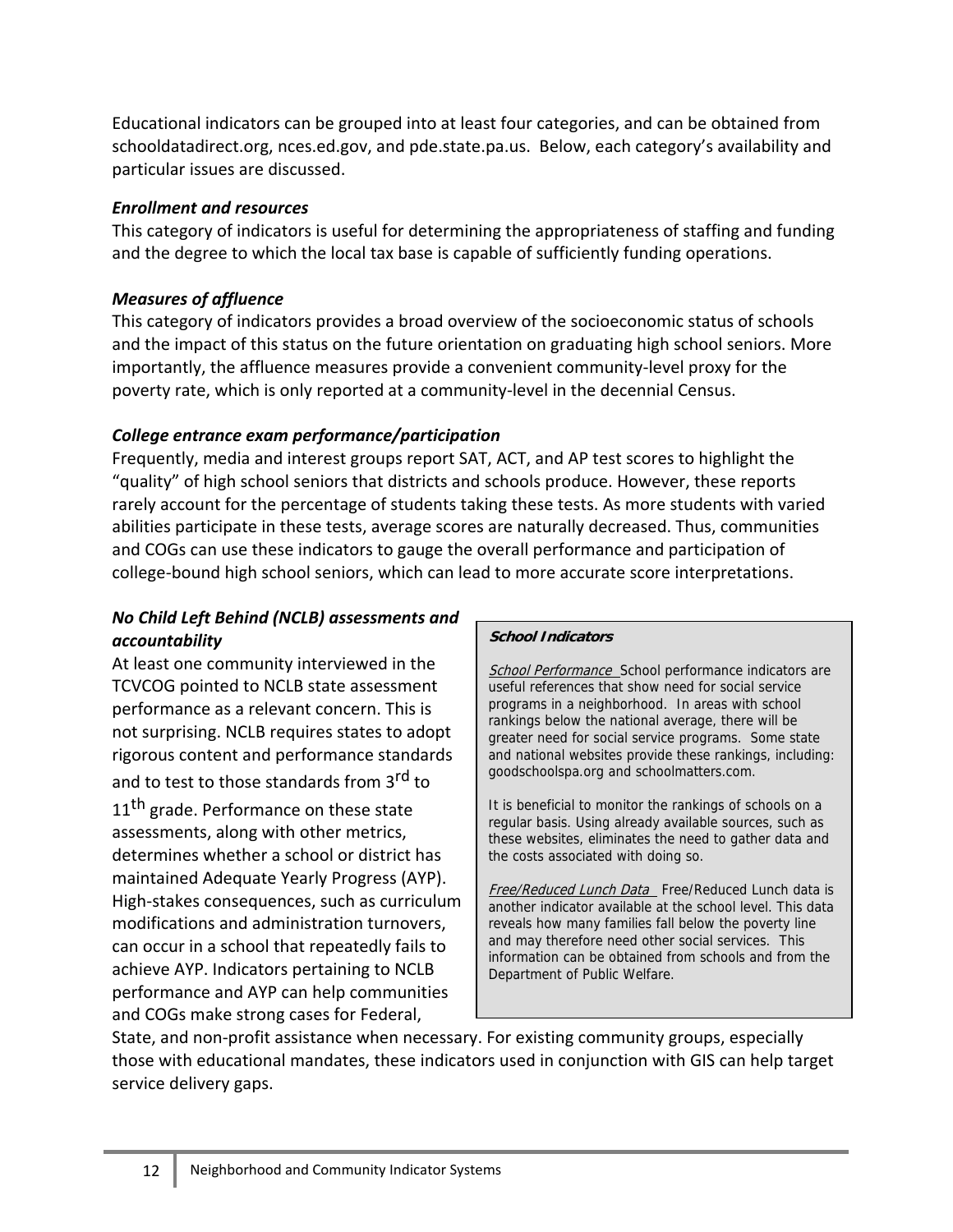# **Fiscal Health Indicators**

Governing bodies must be able to analyze fiscal indicators effectively so that the decisions they make create economically healthy communities. There are many fiscal indicators that reveal how competent a municipality's budgeting practices are. It is beneficial to map various trends so that decisions can become more cost effective and target specific problems.

Some valuable fiscal indicators to track include the following:

- Revenue per capita
- Real estate tax revenue and earned income tax trends
- Tax revenues as percent of total revenue
- Expenditures per capita
- Income

*Revenue per capita* is the amount of revenue collected in relation to a population. Municipalities that collect high revenue per capita will be better equipped to provide more services. The types of services provided depend on the population and demographics within the municipality. Many services are standard, such as education, road repairs, and water and sewer maintenance. Other services will depend on the amount of revenue collected and the sources of the revenue. When revenues decrease over time, a major decline in service provision can be expected in these struggling municipalities.

*Tax revenues* include monies collected for property tax, earned income tax, and other taxes. Tax revenues and the rates attached to the taxes will depend on the demographics of the community being served. Many of Allegheny County's communities have large populations of elderly homeowners, and thus high property tax rates will represent a greater burden for these community residents. Income taxes are generally less burdensome for communities with high elderly populations, but encumber communities trying to attract young professionals. Using GIS to map out population by age and tax revenues is a valuable tool in understanding municipalities' tax sources and setting appropriate tax rates.

*Tax revenues as a percent of total revenues* illustrate the proportion of revenues that are collected by taxes, with higher percentages showing a greater dependency on taxes. It is advantageous for a municipality to diversify their revenue sources to alleviate the burden faced by tax payers.

*Expenditures per capita* represents the amount of money spent on various services and the types of services provided by a community. Aging infrastructure is a concern in many of the municipalities in the Pittsburgh region and expenditures will need to increase over time to meet growing needs. It will be important to track local governments' expenditure trends to see how well they are able to meet the increasing need to improve infrastructure. Unfortunately many municipalities will be faced with greater expenditure needs than revenues will allow, and should seek out alternative funding sources.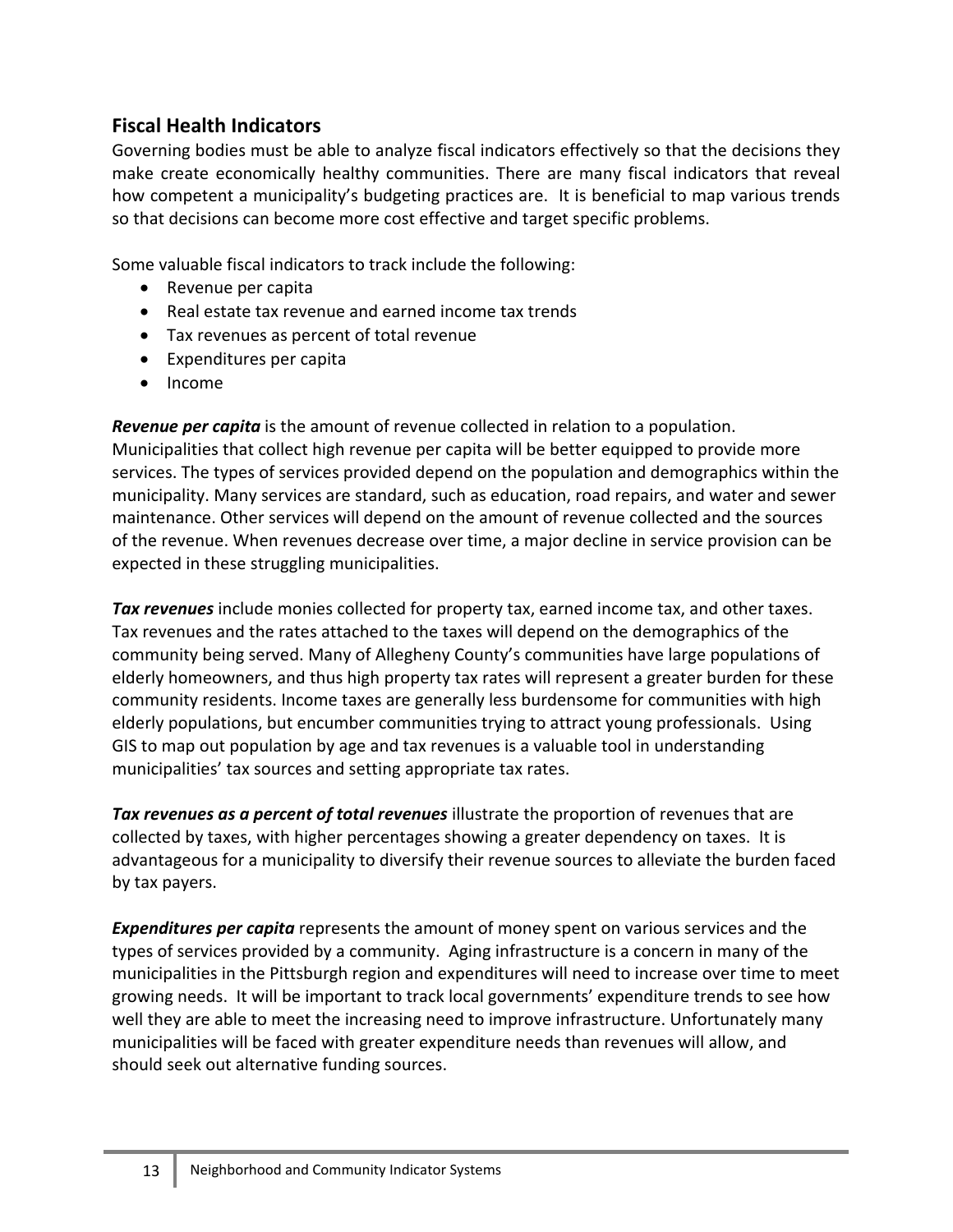*Income* levels for a given population illustrate the impact of tax policy on various groups by income level. A concentration of low income households demonstrates a need for social service programs. Income data can be obtained online though the US Census.

| <b>Municipality</b>   | <b>Total</b>    | <b>Total</b>        | <b>Excess Deficit</b> | Revenue           | <b>Expenditures</b> | Revenue per         |
|-----------------------|-----------------|---------------------|-----------------------|-------------------|---------------------|---------------------|
|                       | <b>Revenues</b> | <b>Expenditures</b> | of Revenues           | <b>Per Capita</b> | Per Capita          | capita -            |
|                       |                 |                     | over                  |                   |                     | <b>Expenditures</b> |
|                       |                 |                     | <b>Expenditures</b>   |                   |                     | per Capita          |
| <b>Braddock Hills</b> | 1,496,301       | 1,356,257           | 140,044               | 749               | 679                 | 70                  |
| Chalfant              | 491,311         | 478,945             | 12,366                | 565               | 551                 | 14                  |
| Churchill             | 2,735,008       | 2,548,808           | 186,200               | 767               | 715                 | 52                  |
| E. McKeesport         | 1,213,326       | 1,081,202           | 132,124               | 518               | 461                 | 57                  |
| E. Pittsburgh         | 1,459,556       | 1,359,898           | 99,658                | 724               | 674                 | 50                  |
| Edgewood              | 4,149,404       | 4,276,395           | (126, 991)            | 1,253             | 1,292               | (39)                |
| <b>Forest Hills</b>   | 6,943,618       | 7,111,982           | (168, 364)            | 1,016             | 1,041               | (25)                |
| Monroeville           | 25,545,147      | 33,501,398          | (7,956,251)           | 870               | 1,141               | (271)               |
| N. Braddock           | 2,727,610       | 2,726,477           | 1,133                 | 426               | 425                 | 1                   |
| N. Versailles         | 5,051,589       | 5,227,921           | (176, 332)            | 454               | 470                 | (16)                |
| Penn Hills            | 41,066,338      | 43,802,325          | (2,735,987)           | 877               | 936                 | (59)                |
| Pitcairn              | 3,997,421       | 3,749,420           | 248,001               | 1,084             | 1,016               | 68                  |
| Plum                  | 10,886,927      | 10,893,507          | (6, 580)              | 404               | 404                 | 0                   |
| Rankin                | 1,001,583       | 1,019,524           | (17, 941)             | 433               | 440                 | (7)                 |
| Swissvale             | 6,019,488       | 5,926,752           | 92,736                | 624               | 614                 | 10                  |
| Tarentum              | 6,907,854       | 7,013,842           | (105, 988)            | 1,384             | 1,405               | (21)                |
| <b>Turtle Creek</b>   | 3,478,752       | 3,201,537           | 277,215               | 573               | 527                 | 46                  |
| Versailles            | 845,923         | 891813              | (45, 890)             | 491               | 517                 | (26)                |
| Wilkins               | 5,490,898       | 5,465,689           | 25,209                | 794               | 790                 | 4                   |
| Wilkinsburg           | 12,497,465      | 11,980,230          | 517,235               | 651               | 624                 | 27                  |
| Wilmerding            | 1,277,544       | 1,279,496           | (1,952)               | 596               | 597                 | (1)                 |

**Table 3. Fiscal Indicators for TCVCOG Municipalities** 

*Source: Pennsylvania Department of Community and Economic Development, 2006.*

### **Economic Development**

The collection and interpretation of economic and business indicators is an important element within the indicator framework. Economic development is a major thrust of local governments, community development organizations, chambers of commerce and business associations. Economic growth is critical to the health of TCVCOG municipalities, and these communities form an interdependent economic web amongst themselves and the greater region.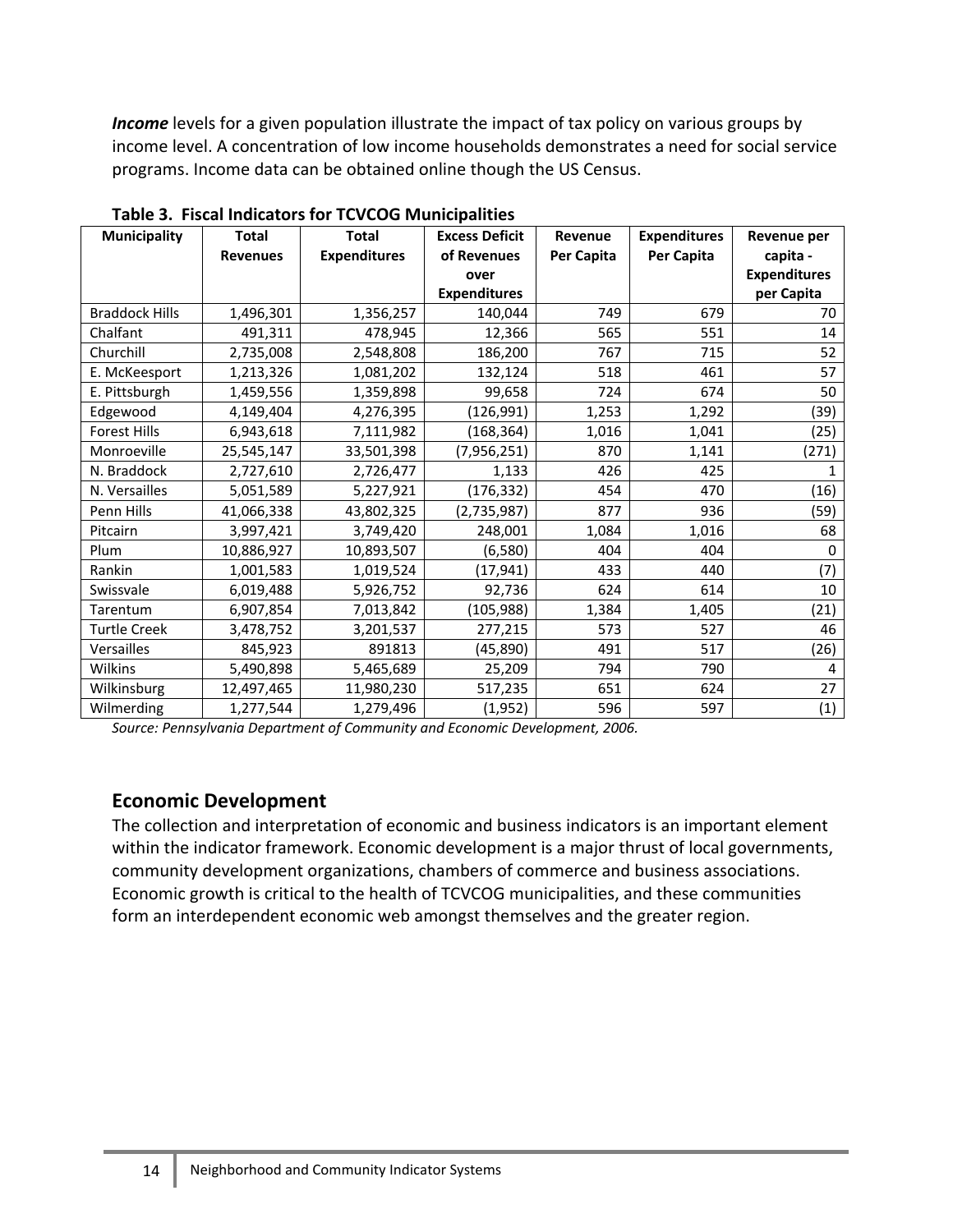Relevant economic indicators include:

- Labor Force
- Market Trends
- Commuting Methods
- Occupations and Industry
- Median Household Income
- Transit Usage
- Poverty

#### **Resources**

Many municipal-level economic indicators are available from the U.S. Census Bureau through the American Factfinder tool on the www.census.gov website.

The accuracy of this information is affected by the timeliness of the data collected by the decennial Census. The most recent data is from 2000.

Business indicators are more difficult to acquire. One potential source is the Chamber of Commerce. However, the TCVCOG communities are fragmented amongst several Chambers of Commerce, including: Greater Monroeville, Penn Hills, Wilkinsburg, Westmoreland and the Regional Chamber Alliance (serving many communities in southeastern Allegheny County).

Municipalities may have internal capacity for tracking business trends, though this may vary due to the diversity in size, business activity and technical capabilities. The Census Bureau

features Business Patterns at the ZIP Code level. This tool features annual business data from 1998 through 2006, including:

- Number of Establishments
- Number of Employee
- First Quarter Payroll
- Annual Payroll
- Establishments by Size
- Establishments by Industry

Pennsylvania's Main Street and Elm Street initiatives are economic revitalization programs for older, historic communities focusing on downtowns and adjacent core areas. However, only Wilkinsburg is a current participant in the Main Street program and no TCVCOG communities are participating in the Elm Street program.

#### **Market Indicators**

Market indicators reveal how strength of a local economy. A weak or declining economy in a particular area demonstrates a need for assistance through social service providers. Some revealing market indicators can include:

- Housing sales and transactions
- Trends in housing prices
- Percentage of Owner-Occupied **Housing**
- Vacancy Rates for retail and housing markets
- Consumer Expenditures
- Development Analysis— the number of new development projects, projects under construction, and planned developments.

### *Median household income*

Median household income is one of the most widely used economic indicators for geographic areas. It finds the midpoint of household incomes in an area by dividing households into two equal parts – above and below the area median income. It is a better indicator than average household income because it is less affected by extreme values.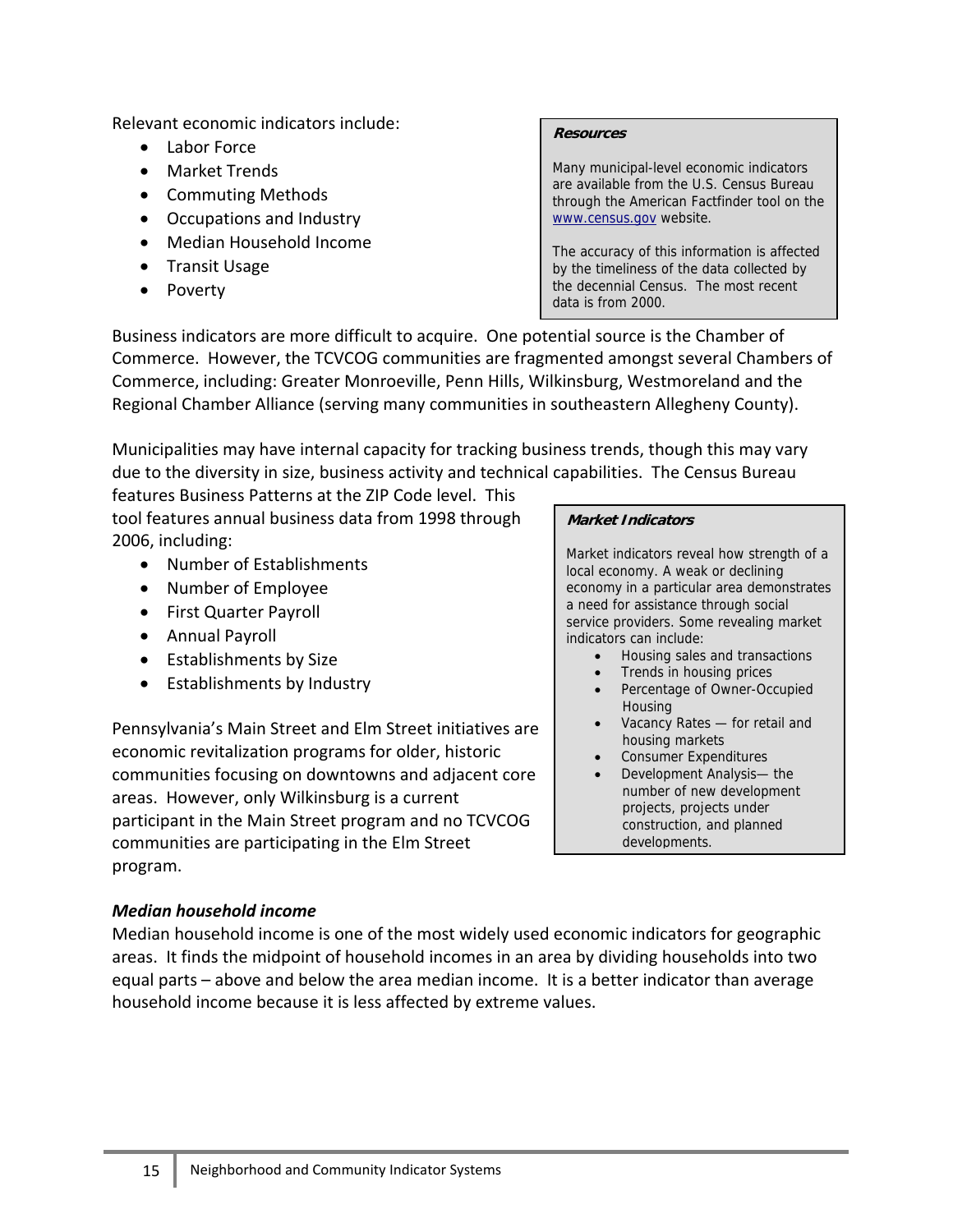Median household income measures aggregate incomes of households, which is distinct from measures of personal income and family income (which is a specific type of household).



Household incomes often consist of the pooled earnings of two income earners. Examining growth in median household income over time is useful in determining trends in economic health and demographics of a local area.

However, there are limitations to median household income. Most notably, it does not account for disparities in household compositions amongst local areas. Municipalities with higher percentages of single‐income households may appear less affluent. Changes in household composition over time may affect median income household trends over time.

Median household income data is available from the Census Bureau Factfinder application. The project team computed the ratio value comparisons with Allegheny County

median income.

# *Workers by place of work/residence and employment concentration*

Employment Concentration is a measure of the numbers of workers in a municipality by both place of work and place of residence. The place of work population is divided by the place of residence population to compute the employment concentration ratio.

"Workers by place of work" numbers depict where employment is most heavily concentrated amongst the TCVCOG municipalities. Monroeville has the largest employment base among the TCVCOG municipalities and it is also one of the largest in population. A comparison with its "workers by place of residence" population results in an employment concentration ratio of 1.78, indicating that Monroeville has a much higher employment base than its large resident worker population. While Monroeville has the highest employment base, tiny Braddock has the highest employment concentration ratio at 3.83. Its small resident worker population is dwarfed by its employment base, which is heavily impacted by a UPMC hospital.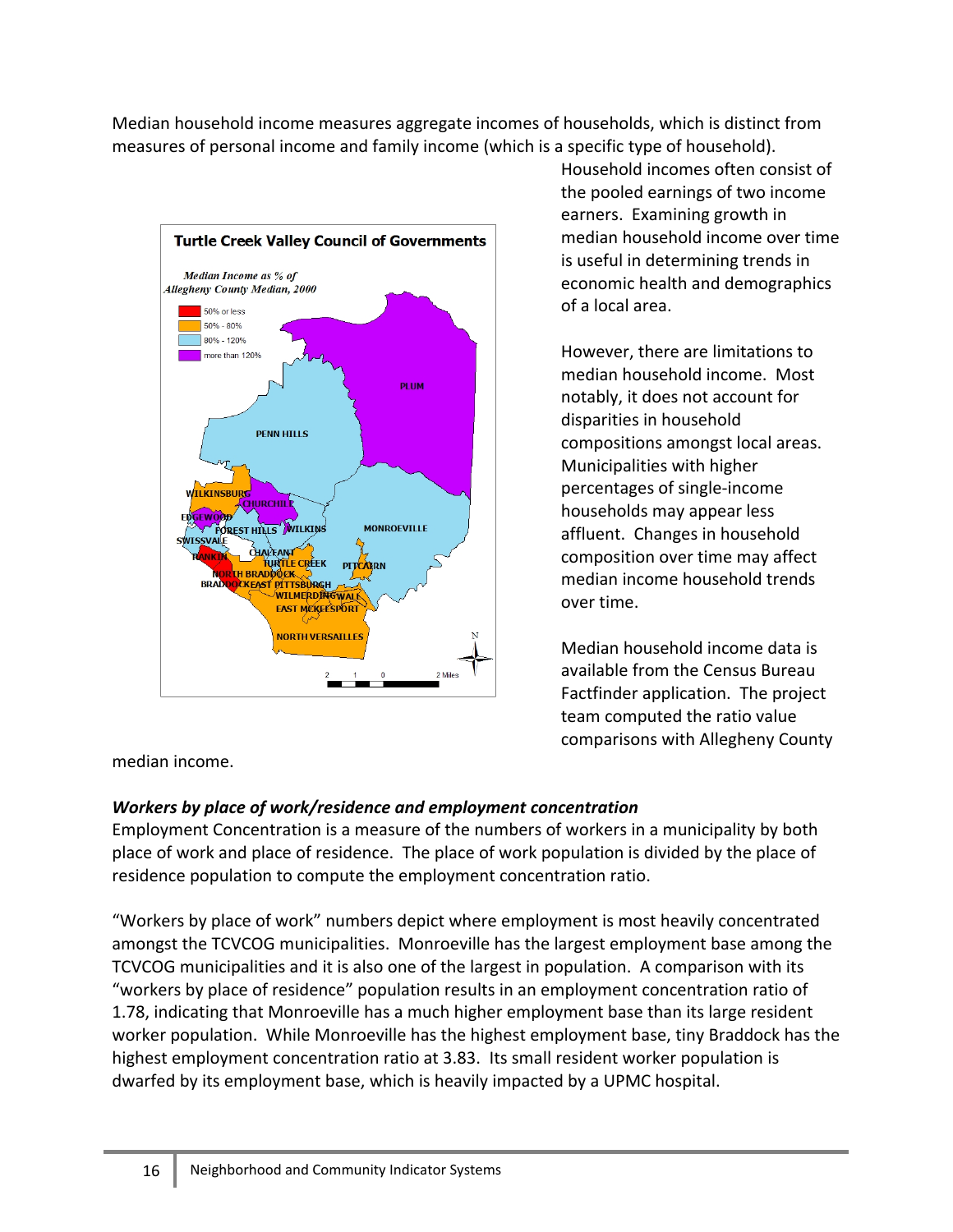Most municipalities have employee ratios under 1.0, as the City of Pittsburgh is the county's dominant employment base. However, the ratio is still useful in differentiating between "bedroom communities" with small employment bases (Chalfant, Pitcairn) and communities that have highly developed and robust employment sectors (Monroeville, Wilkins Township). While much of the TCVCOG sends workers elsewhere (especially to the City of Pittsburgh), the 19 municipalities still had a major employment base of 72,902 in year 2000.

Additionally, "workers by place of work" can be compared over time. Comparing data from Census 1990 and Census 2000 can indicate where job growth has been occurring across the TCVCOG.

| <b>Workers</b>      |                 |                  | <b>Workers</b>     |              |                 |                  |                    |
|---------------------|-----------------|------------------|--------------------|--------------|-----------------|------------------|--------------------|
| Muni.               | <b>By Place</b> | By               | Ratio <sup>†</sup> | Muni.        | <b>By Place</b> | By               | Ratio <sup>†</sup> |
|                     | Of Work         | <b>Residence</b> |                    |              | Of Work         | <b>Residence</b> |                    |
| <b>Braddock</b>     | 3,041           | 795              | 3.83               | Penn Hills   | 10,457          | 21,654           | 0.48               |
| Chalfant            | 97              | 457              | 0.21               | Pitcairn     | 338             | 1,662            | 0.2                |
| Churchill           | 1,835           | 1,793            | 1.02               | Plum         | 6,651           | 13,082           | 0.51               |
| E. McKeesport       | 350             | 1,096            | 0.32               | Rankin       | 314             | 669              | 0.47               |
| E. Pittsburgh       | 621             | 871              | 0.71               | Swissvale    | 2,467           | 4,768            | 0.52               |
| Edgewood            | 1,377           | 1,975            | 0.70               | Turtle Creek | 1,496           | 2,793            | 0.54               |
| <b>Forest Hills</b> | 2,525           | 3,319            | 0.76               | Wall         | 348             | 331              | 1.05               |
| Monroeville         | 25,019          | 14,085           | 1.78               | Wilkins Twp. | 4,201           | 3,124            | 1.34               |
| N. Braddock         | 1,324           | 2,478            | 0.53               | Wilkinsburg  | 5,706           | 8,215            | 0.69               |
| N. Versailles       | 4,735           | 4,964            | 0.95               | Wilmerding   | 860             | 918              | 0.94               |

**Table 4. Employment Concentrations in Allegheny County (2000)**

**†** Ratio of workers by place of work to works by place of residence, based on 2000 Census

### *Public transportation*

Public transportation is an important component in the functioning of local and regional economies. Major metropolitan economies are critically impacted by transit systems, and large shares of metropolitan workforces arrive to work via public transit systems. In Allegheny County, 10.5 percent of commuters used public transit in 2000, though transit use varies across the county and the TCVCOG (U.S. Census Bureau, 2000).

Port Authority Transit operates bus routes throughout the TCVCOG area, and a heavily used bus rapid transit (BRT) corridor reaches into Wilkinsburg and Swissvale. Dense inner‐ring suburbs like Wilkinsburg, Edgewood, Swissvale and the Braddock area have very high rates of transit usage. This is probably due to their structural and population density, which is conducive to transit, as well as their proximity to the major urban employment nodes of Oakland and Downtown Pittsburgh. Some of these communities may have high rates of "households without a car," which may be a cause or result of transit usage. Less dense outer-ring suburbs like Monroeville, North Versailles and Plum have relatively low rates of transit usage. Many of these areas were largely developed in the post‐war era of automobile transportation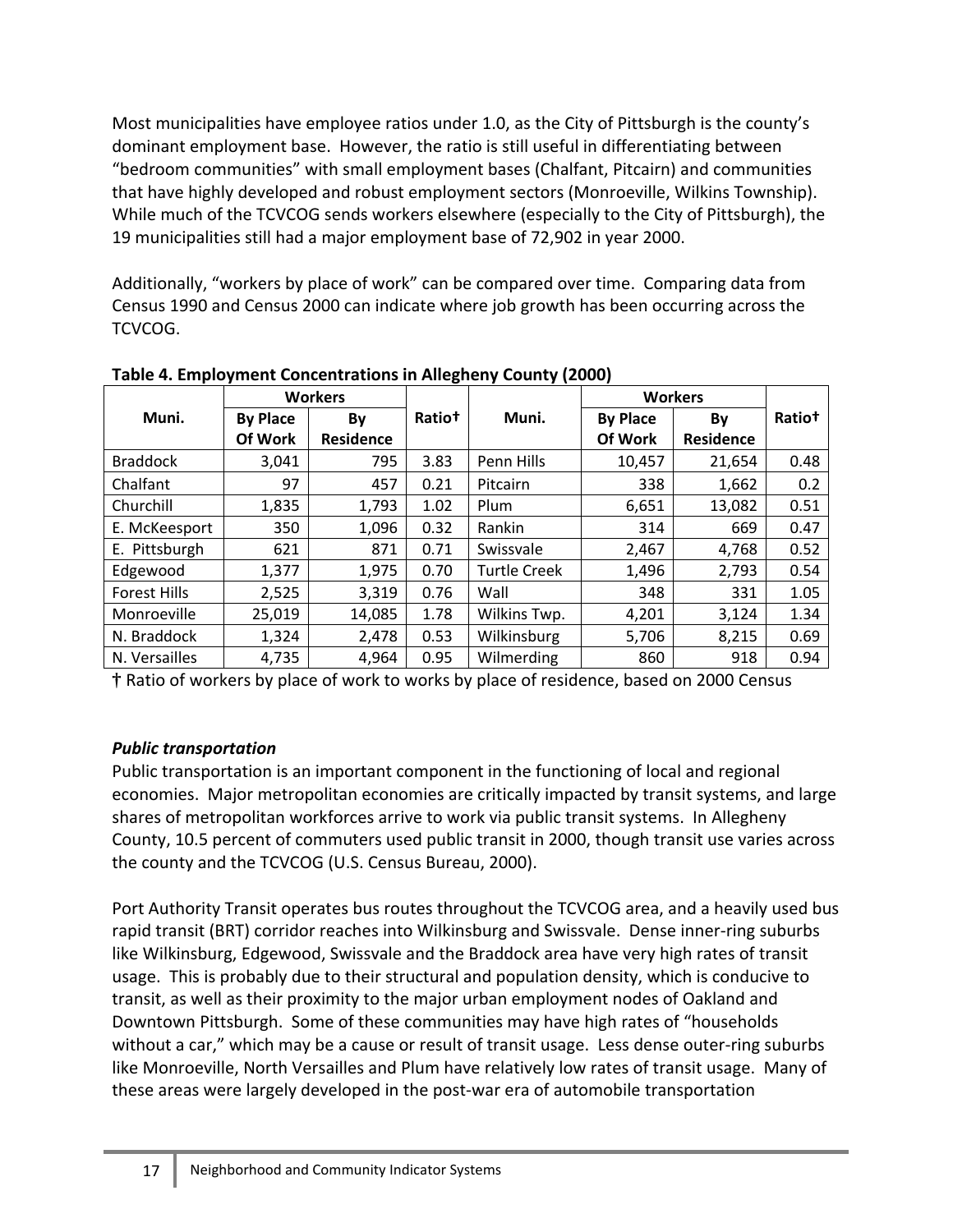

dominance, which makes transit less functional in these environments. They also exist in the peripheral area where employment is decentralized, placing greater importance on private automobile transportation. Some older, dense communities like Turtle Creek and Wilmerding have relatively low rates of transit usage, indicating that these communities may be poorly connected to major urban employment nodes.

#### *Business patterns*

The Census Bureau provides information on business patterns at the ZIP Code level. Unfortunately, zip codes are often not coterminous with municipalities. Many smaller municipalities may comprise a single zip code, while some larger municipalities may contain multiple zip codes. For example, ZIP code 15221 includes Wilkinsburg, Forest Hills and parts of Pittsburgh, Churchill and Wilkins Township. Penn Hills is divided amongst

two zip codes, each of which cross over into other municipalities. While this ZIP code level of analysis may be useful to the TCVCOG area, there may be confusion and uncertainty amongst individual municipalities due to the boundary discrepancies.

The Census Bureau utility provides information concerning the number of business establishments, number of employees, annual payroll and numbers of businesses by industry. This data provides an insight into business growth, employment growth and payroll growth within the TCVCOG. However, the boundary overlaps and discrepancies impact the applicability of the data.

# **Land Use Data**

Land use ordinances control the development that occurs within communities. Planning departments ensure that communities grow and maintain their economic stability. Great disparities exist among municipalities concerning financial and technological resources for land use data collection. Collecting land use data can assist policy makers and community stakeholders in assessing community needs and targeting areas within the community that require redevelopment.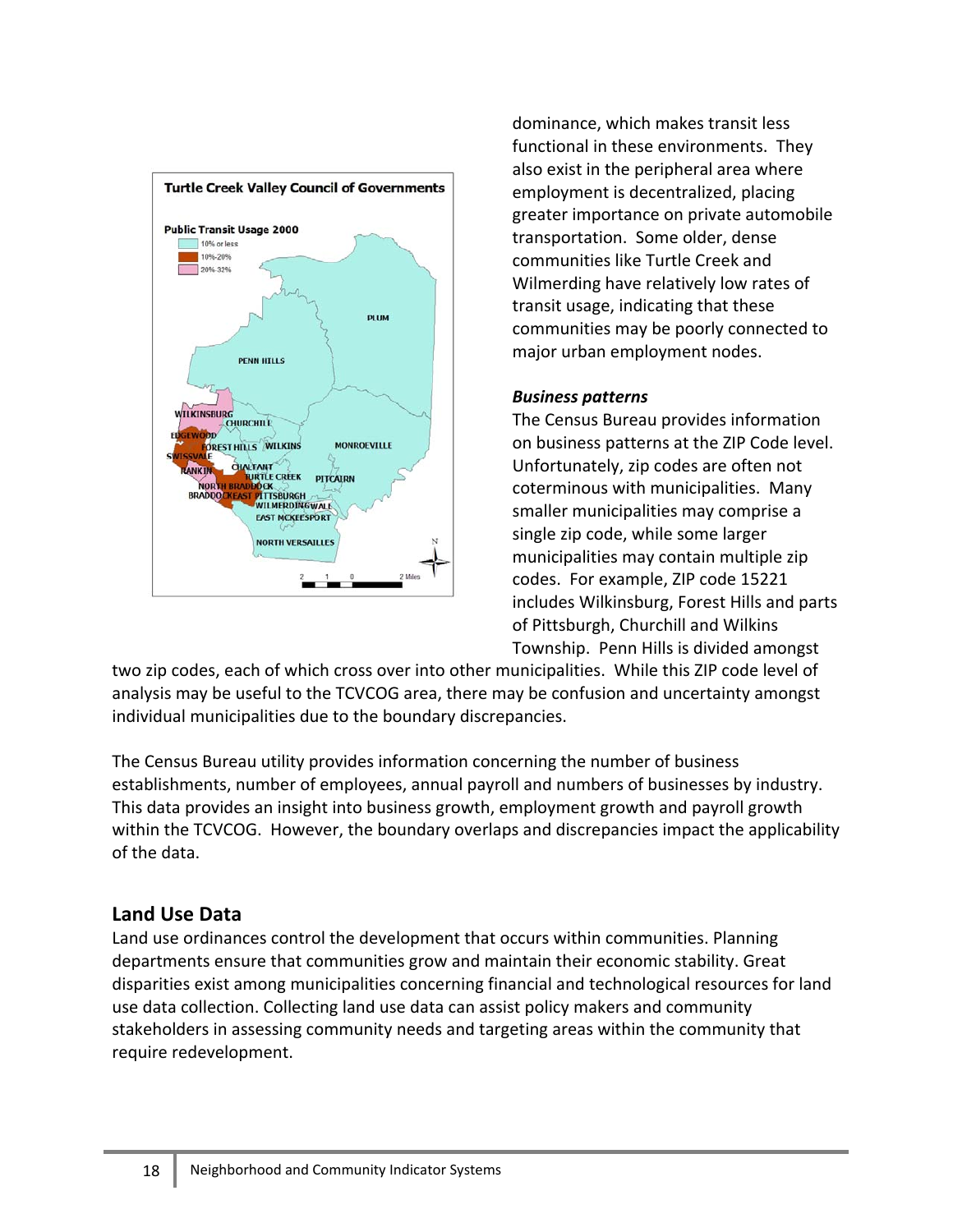### *Disparities in land use data collection: High capacity vs. low capacity*

*High Capacity:* Affluent municipalities have extensive planning departments with code enforcement and zoning officers, zoning hearing boards, and active planning commissions. Municipalities with extensive staff are able to ensure their stakeholders have access to their ordinances through their municipal website. Organized land use data collection is more likely to attract future investments and development. Examples here from Table 1 above include: Penn Hills, Monroeville, and Edgewood.

Low Capacity: Municipalities that lack economical and technological resources have difficulty monitoring the usage of land within their communities. Municipalities without adequate technological resources are at a disadvantage in that they have ordinances and permits on paper as opposed to computer databases. The paper copies are expensive and in order for residents to obtain a copy of the ordinances they have to pay a fee. Community stakeholders will find it difficult to access land use data, especially data that is up to date. Examples here from Table 1 include: Chalfant, North Versailles, and Turtle Creek.

Furthermore, municipalities that are incapable of investing in planning departments and technological resources have difficulty attracting economic developers to invest in their communities. The inability to efficiently track land use deters developers' interest in economic development projects within a community. This is an important place for an intermediary or TCVCOG to play a role.

### *Zoning and code ordinances*

Zoning and code ordinances are regulations that are written and enforced by municipalities, which specify and regulate how each parcel of land can be used within a municipality. Many municipalities track and protect community resources by requiring residents to complete permits when buildings are scheduled for demolition and in order to rent property. Municipalities require permits to regulate and track the usage of land and to determine the developmental needs of the community.

Within the TCVCOG there are 11 communities that have their ordinances available online. In order to assist communities that lack technological and economic resources, many states have offered grants to communities that collaborate and create what is known as joint or multiple municipal plans.

### *Multiple municipal plans*

Multiple municipal planning (MMP) occurs when two or more municipalities collaborate to write ordinances collectively, a beneficial move for municipalities that lack technological and economic resources. Within the TCVCOG, five communities have begun to engage in MMP.

However, many municipalities have been reluctant to collaborate and create multiple municipal plans. As these communities tend to be technologically deficient, collaborative efforts with more equipped communities would make promote data accessibility. Swissvale and Rankin,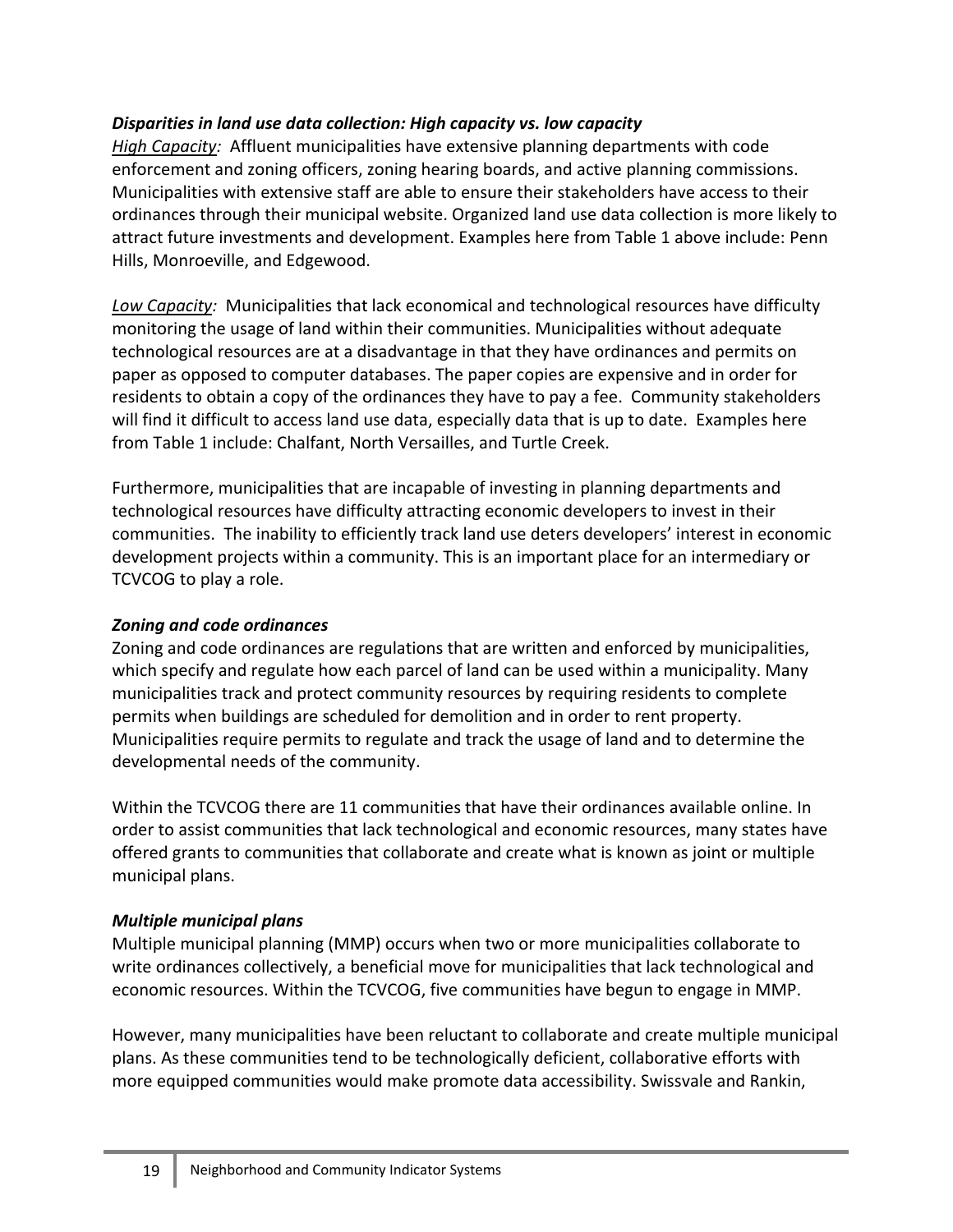which are economically and technologically deficient communities, have their ordinances available online ‐‐ collaborations with more equipped municipalities have made this possible.

|                              |                        | Table 5. Manicipal Flans for Turne Creek Valley Council of Government Communities, 2000 |                 |                         |               |
|------------------------------|------------------------|-----------------------------------------------------------------------------------------|-----------------|-------------------------|---------------|
| <b>Multi-Municipal Plans</b> |                        |                                                                                         |                 | <b>Individual Plans</b> |               |
| Chalfant                     | Edgewood <sup>+</sup>  | <b>Forest Hills</b>                                                                     | <b>Braddock</b> | Churchill               | E. McKeesport |
| Rankin <sup>+</sup>          | Swissvale <sup>+</sup> |                                                                                         | E. Pittsburgh   | Monroeville             | N. Braddock   |
|                              |                        |                                                                                         | N. Versailles   | Penn Hills              | Pitcairn      |
|                              |                        |                                                                                         | Plum            | <b>Turtle Creek</b>     | Wall          |
|                              |                        |                                                                                         | Wilkins Twp.    | Wilkinsburg             | Wilmerding    |

**Table 5. Municipal Plans for Turtle Creek Valley Council of Government Communities, 2008**

† Plan in progress

Communities need professional staffs that are capable of monitoring and tracking the usage of land use data within their boundaries. Communities that lack the capacity to properly access their land use data will lead to deteriorating infrastructure. Tracking land use data indicators using technological applications, such as GIS mapping, leads to more accurate, precise, and accessible data.

# *Nonconformities*

Nonconformities in zoning are an indicator that a community has either aged or has not followed specific guidelines. Nonconformities that are indicative of aging are due to the fact that zoning ordinances were not prevalent until the 1960s. Many older homes were built before communities developed their ordinances. Other times zoning ordinances are simply non‐ existent because of limited community capacity.

Communities use data indicators such as age of home and average age of community residents to apply for federal grant money, such as the community development block grant (CDBG). In order to ensure that CDBG money is distributed fairly, the county requires the COG to act as an intermediary when the communities apply for CDBG money. Penn Hills has the largest population within the COG and is the only community that is not required to use the COG as an intermediary when applying for CDBG aid.

# **Housing Indicators**

Collecting housing indicator data allows COGs and community groups to monitor local conditions and can be used to compare communities over time and place (Coulton, 2008). In evaluating COG communities, housing indicators are a critical component in determining the quality of life within a community. An examination of community housing indicators is necessary for a better understanding of the challenges to local revitalization efforts.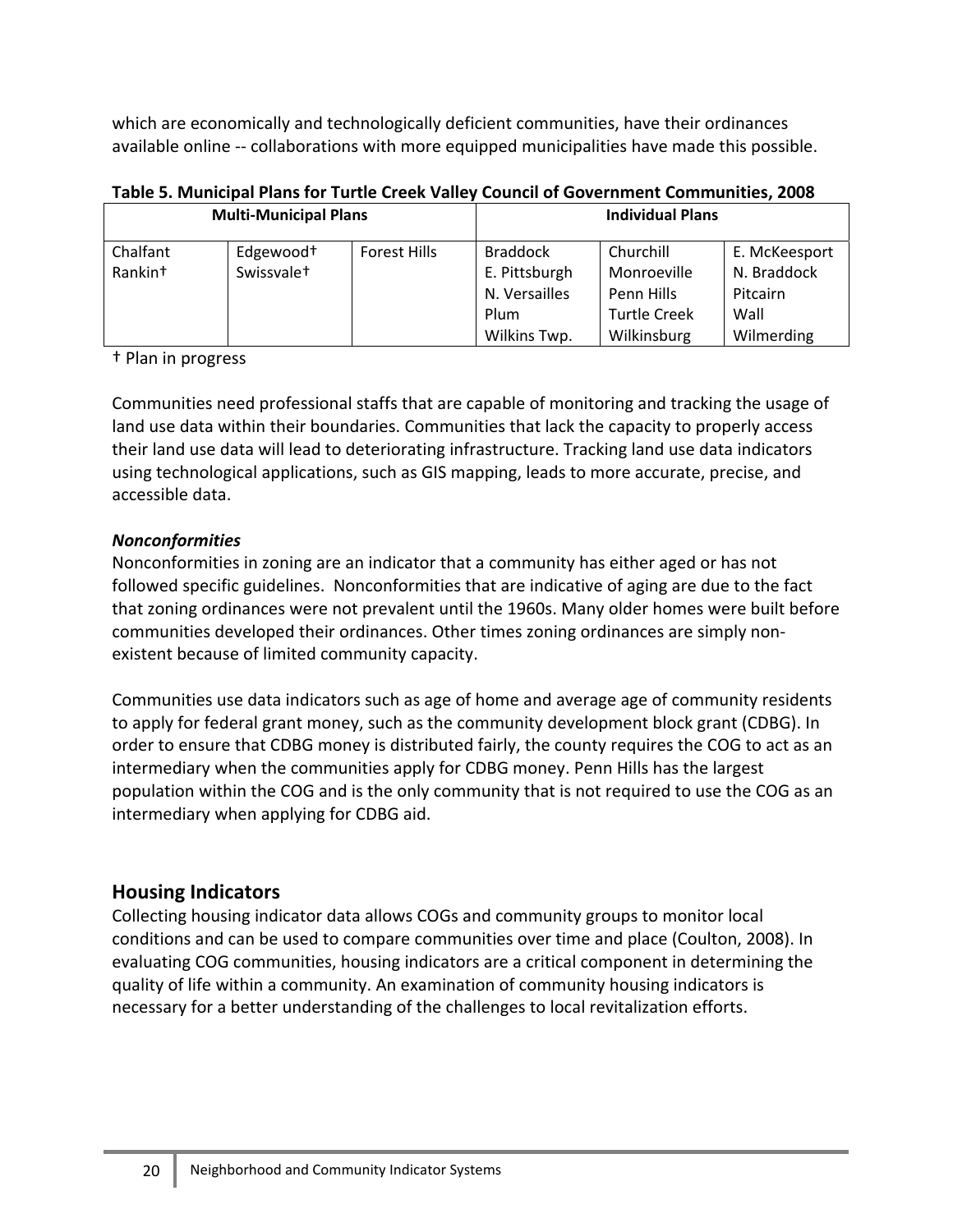#### *Collecting housing indicators*

Data on housing indicators is readily available from the U.S. Census. Using this tool COGs and community groups can search for housing indicators by borough. Relevant indicators on housing units, age of the housing stock, occupancy tenure, rental and mortgage rates, and house values are available. The accuracy of this decennial reporting is dependent on the timeliness of the last report. While foreclosure and vacancy rates, property values, and gross rent prices can vary within a ten-year reporting cycle, the census is still a useful option for measuring neighborhood housing indicators.

#### **Housing Data Resources**

Comprehensive housing data is available through the Census Bureau, DataPlace, and HUD User. These websites allow for search by borough and present a variety of housing indicators. DataPlace consolidates data from the 1990 and 2000 Censuses, Home Mortgage Disclosure Act, Section 8 database, Consolidated Plan special tabulations, and the Internal Revenue Service tax returns, allowing users to easily access local indicators. DataPlace also enables users to easily compare their borough to others using charts and rankings.

Census Bureau: www.census.gov/ DataPlace: www.dataplace.org HUD User: www.huduser.org

#### *Foreclosures*

The rise in foreclosure rates is currently a critical issue in assessing housing indicators to determine a community's wellbeing. High foreclosure rates not only affect the health of individual municipalities, but can have negative spillover effects for the entire TCVCOG. As houses are foreclosed upon, nearby homes depreciate in value and add to tax base losses. As more homeowners are foreclosed upon they will enter the rental market, effectively driving up rent prices and increasing demand for rental units.

#### **Common Housing Indicators:**

- Number of housing units
- Type of housing units
- Condition of housing units
- Tenure of housing units
- Property values
- Homeownership rate
- Vacancy rate
- Building permits
- Age of housing stock
- Foreclosure rate
- Public housing units

While the TCVCOG has not seen the dramatic spike in foreclosures experienced in other parts of the country, certain communities are suffering disproportionately high foreclosure rates. East Pittsburgh, Pitcairn, and Wilkinsburg have the highest foreclosure rates in the COG, with between  $6.0 - 9.0\%$  of single-family homes being foreclosed upon. The rise in foreclosure rates can pose a significant challenge to the stability of the TCVCOG and efforts should be made to closely monitor and mitigate the effects of foreclosures in the area.

### *Demolitions*

CDBG money can be used for demolishing vacant properties in aging neighborhoods and gentrifying the community. Many communities require permits and have a demolition committee that must approve the demolitions. Large numbers of demolitions occurring within communities can be an indicator of deteriorating business districts and decreases in property values, which in return can lead to a bleak future for the community.

Communities such as Monroeville and Penn Hills have high vacancy rates, but with their extensive planning departments and professional staffs they are able to plan for needed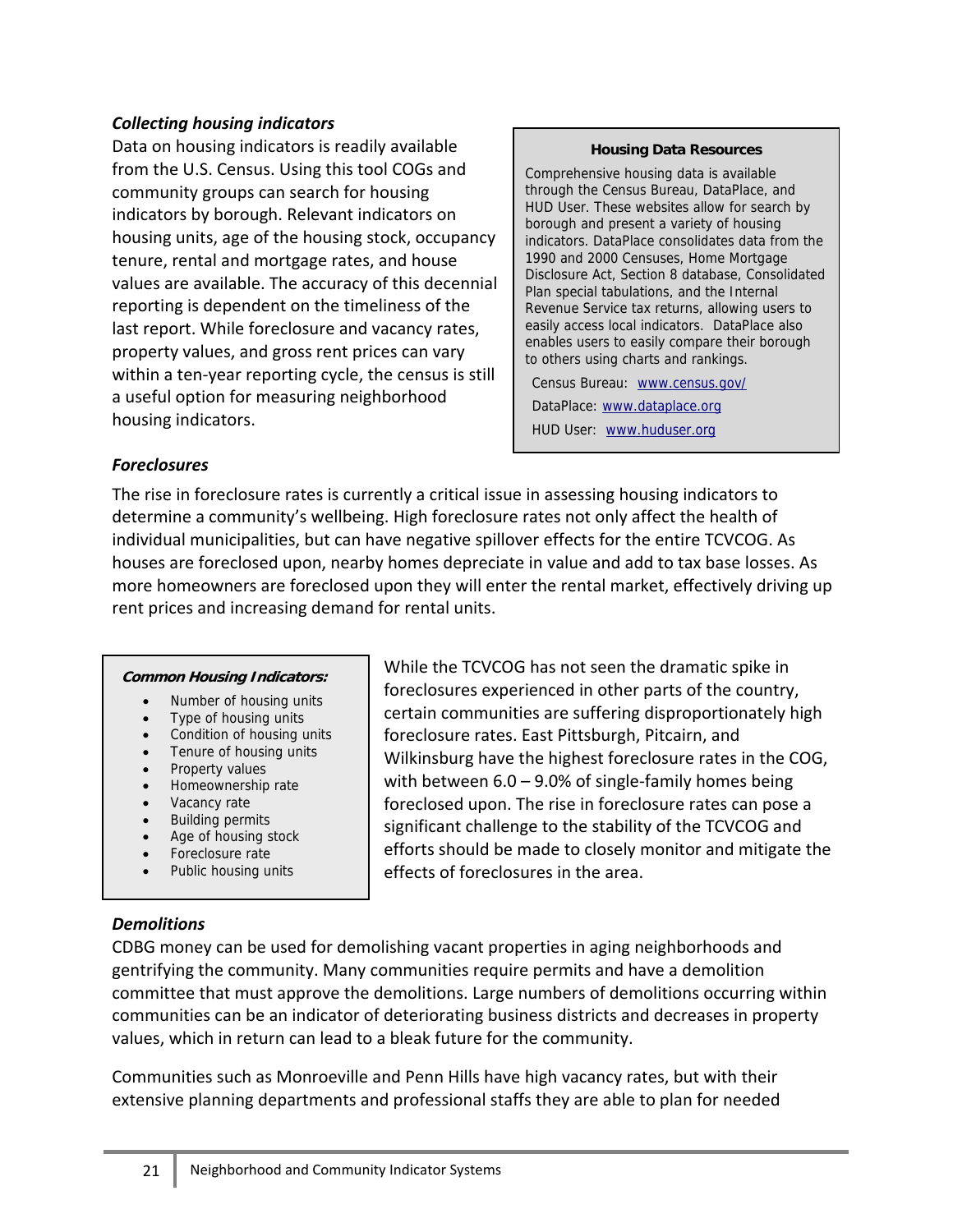demolitions. These communities can access and evaluate the vacant properties and determine which areas are appropriate for demolition and re-development.

|                     |               | <b>Foreclosures</b>              |                                                 |                     | <b>Foreclosures</b> |                                  |                                                 |
|---------------------|---------------|----------------------------------|-------------------------------------------------|---------------------|---------------------|----------------------------------|-------------------------------------------------|
| <b>Municipality</b> | <b>Number</b> | Per<br>1000<br><b>Households</b> | As %<br><b>Single</b><br>Family<br><b>Units</b> | <b>Municipality</b> | <b>Number</b>       | Per<br>1000<br><b>Households</b> | As %<br><b>Single</b><br>Family<br><b>Units</b> |
| <b>Braddock</b>     | 21            | 18.1                             | 3.68                                            | Penn Hills          | 606                 | 31.3                             | 3.91                                            |
| Chalfant            | 7             | 19.7                             | 2.31                                            | Pitcairn            | 51                  | 31.0                             | 6.04                                            |
| Churchill           | 23            | 15.1                             | 1.59                                            | Plum                | 140                 | 13.8                             | 1.74                                            |
| E. McKeesport       | 30            | 32.1                             | 7.48                                            | Rankin              | 19                  | 20.0                             | 4.62                                            |
| E. Pittsburgh       | 30            | 32.1                             | 7.48                                            | Swissvale           | 124                 | 26.5                             | 5.05                                            |
| Edgewood            | 14            | 8.7                              | 1.32                                            | <b>Turtle Creek</b> | 60                  | 22.5                             | 4.95                                            |
| <b>Forest Hills</b> | 34            | 11.5                             | 1.40                                            | Wall                | 7                   | 21.6                             | 3.63                                            |
| Monroeville         | 162           | 13.3                             | 1.89                                            | Wilkins Twp.        | 49                  | 15.1                             | 2.19                                            |
| N. Braddock         | 54            | 20.5                             | 3.54                                            | Wilkinsburg         | 227                 | 25.2                             | 6.23                                            |
| N. Versailles       | 93            | 19.1                             | 2.69                                            | Wilmerding          | 17                  | 17.4                             | 3.78                                            |

**Table 6: Foreclosure in the TCVCOG Communities, Jan 2006 – Nov 2007**

# *Difficulties in housing indicator data collection*

In gathering data on housing indicators, difficulty arises in obtaining data at the smallest available unit while still protecting confidentiality. To protect confidentiality, the Census Bureau uses statistical methods that introduce some uncertainty into data. This should be taken into

consideration when examining data from small boroughs with small populations. The mobility of populations in certain boroughs should also be taken into consideration when examining housing indicators. High population turnover rates present problems for assessing housing trends and can affect neighborhood stability and revitalization.

Some housing indicators, such as updated information on code enforcement, can be more difficult to acquire. Depending on the capacity of the borough, information on code enforcements is available through the borough website or by contacting the local code enforcement or zoning departments.



Source: Pittsburgh Community Reinvestment Group, 2008.

# **Creating Neighborhood Stabilization Programs**

HUD has designed a Neighborhood Stabilization Program (NSP) to assist communities that have large numbers of foreclosures. NSPs are designed to provide emergency assistance to state and local governments to acquire and redevelop foreclosed properties that might otherwise become sources of blight within their communities. HUD provides grants to every state and certain local communities to purchase foreclosed or abandoned homes and to rehabilitate,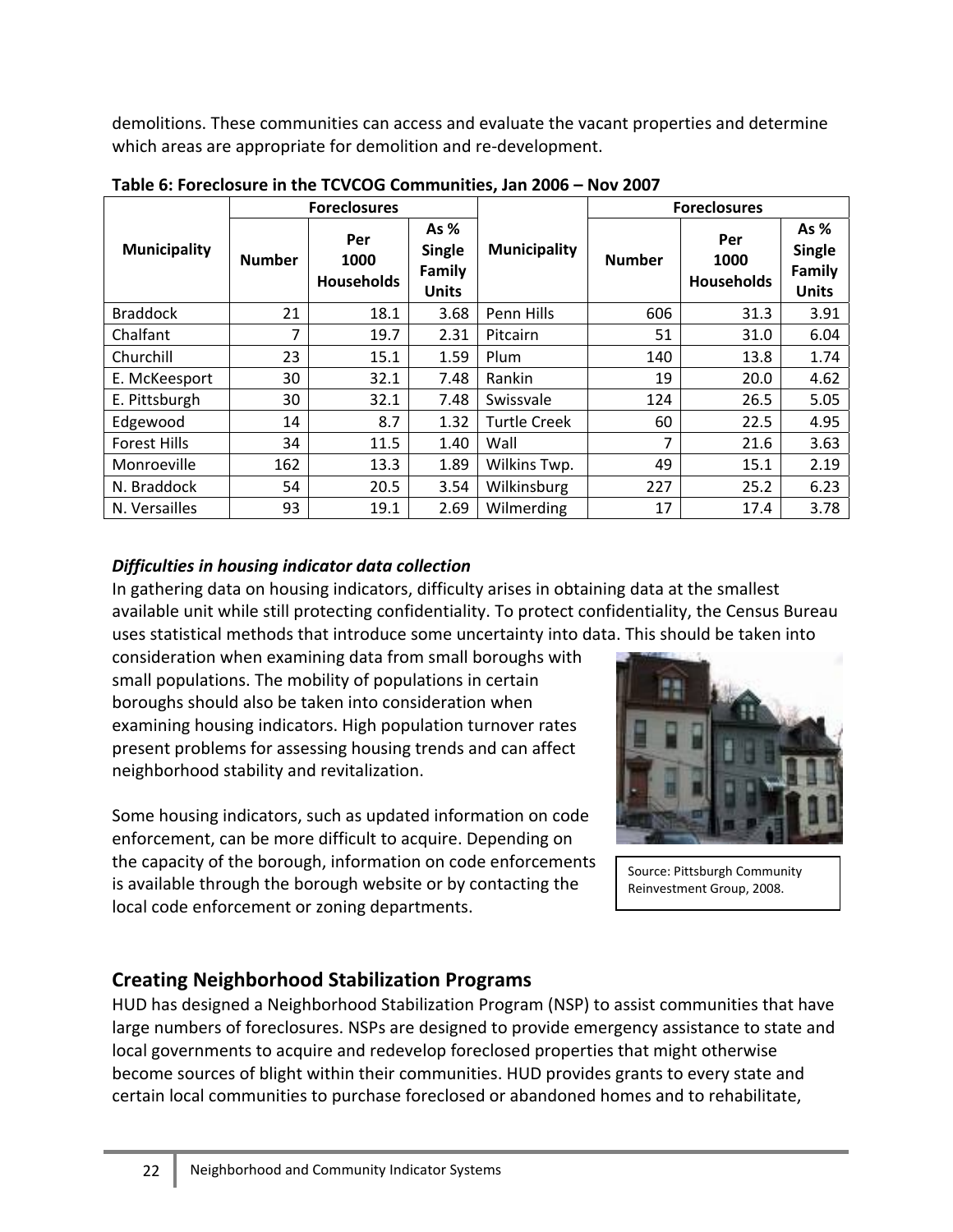resell, or redevelop these homes in order to stabilize neighborhoods and stem the decline of neighboring house values (HUD, 2008).

According to Susan Wachter of the University of Pennsylvania, housing foreclosures will decay the entire economy and create a negative cyclical downturn. Communities with high foreclosure risks, such as North Braddock and Turtle Creek, experience difficulty recruiting economic development which can further depress their recovery. These communities should begin to plan infrastructure building projects, such as liquidations, land banking, and other developmental programs.

NSP will benefit many of the communities within the TCVCOG, and the new legislation will create an additional role for the TCVCOG. NSP money is being distributed through the CDBG, and Allegheny County Department of Economic Development has designated the COG as the intermediary for all of the communities except Penn Hills.

In order to survive the economic crisis caused by foreclosures, the TCVCOG should plan extensively. The NSP money is a designed to jumpstart and prevent further deterioration. However, many of the communities have been deteriorating since the divestment of the steel mills in Southwestern Pennsylvania. Many of these less affluent communities lack the resources to plan and may rely on the COG for planning assistance.

# **Foreclosure Risk Score** 1 (lowest)- 10 (highest) 4 or less  $\overline{5}$ -7  $8-9$ 10 PLUM PENN HILLS WILMERIN EAST NEKEE'SPORT **NORTH VERSAILLES** The Neighborhood Stabilization Program developed the scoring system for the ratings. For more information visit www.hud.gov

# **Health and Vital Statistics Data**

Health and vital statistics data can be a very accurate indicator for large COGs which cover a sizeable amount of land. Even though the Turtle Creek Valley COG is one of the smaller COGs, we can still benefit from analyzing the health and vital statistics. Major health and vital statistics data include:

- Births
- Deaths
- Cause of Death (by age group)
- Marriage

# *Difficulties in health and vital statistics data collection*

A major difficulty obtaining health and vital statistics data is a lack of up to date information. Data is collected directly through the Allegheny County Health Department, but the most

# **Turtle Creek Valley Council of Governments**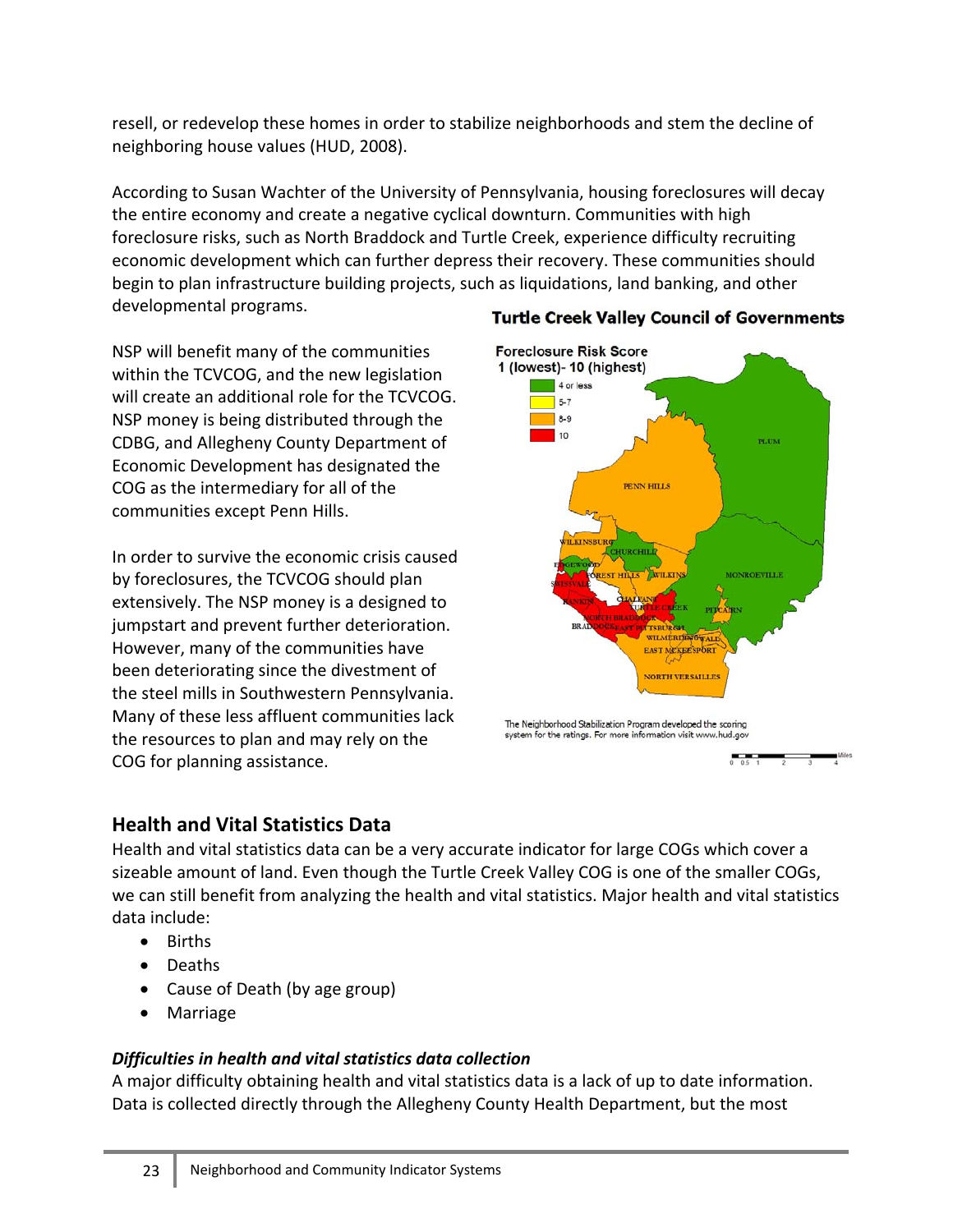recent year available is 2000. Additionally, health data have remained less public over the years because of protection and privacy matters.

### *Birth and death vital statistics*

Birth rates are collected by crude rate, which can be defined as the rate per 1,000 populations. Looking at rates rather than raw numbers is a more accurate indicator for making inferences about trends. As with birth statistics, death statistics are also measured by their crude rate, and can be broken down into categories, such as cancer, accident, and pneumonia.

# *Infant mortality*

Infant mortality includes infant deaths for those under one year old per 1,000 live births. Infant mortality rates can also be broken down according to race to determine if racial and economic disparities are linked with higher rates. For the TCVCOG, infant mortality rates by municipality were too small to report. A table of infant mortality rates can be found in the appendix at the end of this report.

|                     | <b>Crude Birth</b> |       |                              | <b>Crude Birth</b> |                     | <b>Crude Birth</b> |      |      | <b>Crude Birth Rate</b> |
|---------------------|--------------------|-------|------------------------------|--------------------|---------------------|--------------------|------|------|-------------------------|
| <b>Municipality</b> | Rate               |       |                              | <b>Rate Teens</b>  | <b>Municipality</b> | Rate               |      |      | <b>Teens</b>            |
|                     | 1995               | 2000  | 1995                         | 2000               |                     | 1995               | 2000 | 1995 | 2000                    |
| <b>Braddock</b>     | 16.3               | 16.5  | 16.1                         | 27.1               | Rankin              | 13.3               | 13.8 | 21.9 | 15.6                    |
| Chalfant            | 6.6                | 11.5  | 16.7                         | 10.0               | Swissvale           | 11.0               | 11.5 | 10.7 | 14.4                    |
| Churchill           | 10.5               | 14.0  | $\overline{\phantom{a}}$     |                    | <b>Turtle Creek</b> | 10.8               | 9.7  | 11.8 | 5.1                     |
| E. McKeesport       | 11.6               | 12.8  | $\qquad \qquad \blacksquare$ | 10.0               | N. Braddock         | 11.6               | 9.7  | 19.2 | 19.4                    |
| E. Pittsburgh       | 14.8               | `18.3 | 12.9                         | 13.5               | N. Versailles       | 11.0               | 9.4  | 8.5  | 9.5                     |
| Edgewood            | 16.5               | 10.0  | $\overline{\phantom{a}}$     |                    | Penn Hills          | 11.8               | 11.5 | 8.8  | 9.3                     |
| <b>Forest Hills</b> | 10.0               | 10.0  | $\overline{\phantom{a}}$     | $\overline{a}$     | Wall                | 11.4               | 12.4 | 22.2 |                         |
| Monroeville         | 10.5               | 9.1   | 5.6                          | 3.7                | Wilkins Twp.        | 8.1                | 9.8  | 3.4  | 1.5                     |
| Pitcairn            | 14.7               | 13.6  | 10.5                         | 10.0               | Wilkinsburg         | 17.0               | 14.1 | 19.8 | 18.9                    |
| Plum                | 12.1               | 11.2  | 3.8                          | 2.7                | Wilmerding          | 12.8               | 11.7 | 14.3 | 16.0                    |

**Table 7. Crude Birth Rate Statistics for TCVCOG Communities, 1995 and 2000**

Communities with lower total birth rates can be explained in a few ways. These may be areas that are quite small and have a smaller population of younger child‐bearing women. Communities may monitor health indicators such as rates of teen pregnancy to determine the effectiveness of sexual health education. Table 7 illustrates that Braddock has experienced a notable increase in teen pregnancy between 1995 and 2000.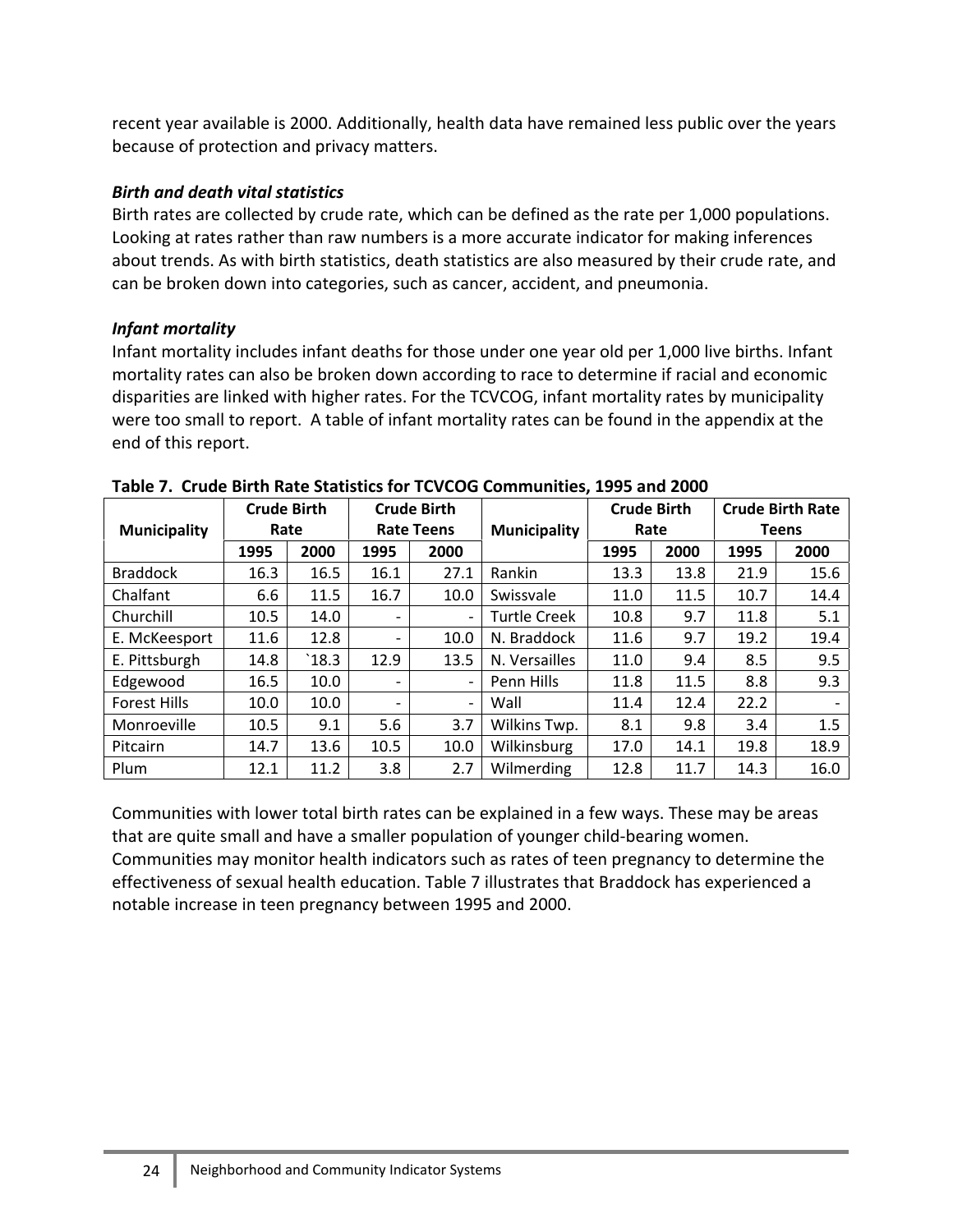| <b>Municipality</b>     |       | <b>Heart Disease</b> |       | Cancer | Cerebrovascular disease |       |
|-------------------------|-------|----------------------|-------|--------|-------------------------|-------|
|                         | 1990  | 2000                 | 1990  | 2000   | 1990                    | 2000  |
| <b>Braddock</b>         | 555.3 | 412.1                | 341.7 | 446.4  | 42.7                    | 68.7  |
| Chalfant                | 417.1 | 344.8                | 729.9 | 698.7  | 208.6                   |       |
| Churchill               | 309.0 | 224.3                | 309.0 | 336.5  | 51.5                    | 84.1  |
| East McKeesport         | 522.8 | 554.8                | 261.4 | 426.8  | 37.3                    | 128   |
| East Pittsburgh         | 833.3 | 446.2                | 231.5 | 198.3  | 46.3                    |       |
| Edgewood                | 446.8 | 241.6                | 307.2 | 181.2  | 55.9                    | 30.2  |
| <b>Forest Hills</b>     | 368.1 | 322.1                | 272.7 | 292.8  | 95.4                    | 73.2  |
| Monroeville             | 346.3 | 378.2                | 222.8 | 272.6  | 85.7                    | 85.2  |
| North Braddock          | 540.1 | 592.8                | 426.4 | 327.6  | 113.7                   | 62.4  |
| <b>North Versailles</b> | 430.8 | 386.5                | 308.9 | 386.5  | 32.5                    | 44.9  |
| Penn Hills              | 338.0 | 410.2                | 227.3 | 339.7  | 50.5                    | 76.9  |
| Pitcairn                | 367.0 | 352.4                | 171.3 | 352.4  |                         |       |
| Plum                    | 203.1 | 248.7                | 148.4 | 174.5  | 31.2                    | 48.3  |
| Rankin                  | 519.4 | 259.2                | 439.5 | 345.6  | 40.0                    | 86.4  |
| Swissvale               | 498.0 | 300.0                | 263.0 | 404.0  | 103.0                   | 104.0 |
| <b>Turtle Creek</b>     | 473.0 | 362.0                | 336.0 | 329.0  | 107.0                   | 148.0 |
| Wall                    | 586.0 | 550.0                | 352.0 | 413.0  | 117.0                   | 275.0 |
| <b>Wilkins Township</b> | 303.2 | 404.8                | 408.7 | 289.1  | 92.3                    | 115.7 |
| Wilkinsburg             | 479.1 | 323.0                | 365.3 | 255.3  | 61.7                    | 88.6  |
| Wilmerding              | 450.2 | 373.0                | 585.3 | 466.2  | 180.1                   | 139.9 |

**Table 8. Cause of death, by most common illness/disease, Turtle Creek Valley Council of Government Municipalities, 1990 and 2000 (rate per 100,000)**

*Source: Allegheny County Department of Public Health, various years.*

The above data lists the most common illnesses that have lead to death within the TCVCOG in 1990 and 2000, with heart disease, cancer and cerebrovascular disease ranking highest. In particular we can see that East Pittsburgh experienced a large increase in heart disease as a leading cause of death.

# **Crime and Public Safety Data**

Every year the Pennsylvania State Police release the "Are you Aware?" reports for municipalities with populations over 1,000. This data must be released in accordance with the regulations of the Uniform Crime Report (UCR) developed by the FBI in the 1930s to insure equal reporting across law enforcement agencies.

These reports include data for the following categories:

- Violent Crimes
- Property‐Related Crimes
- Drug and Alcohol Offenses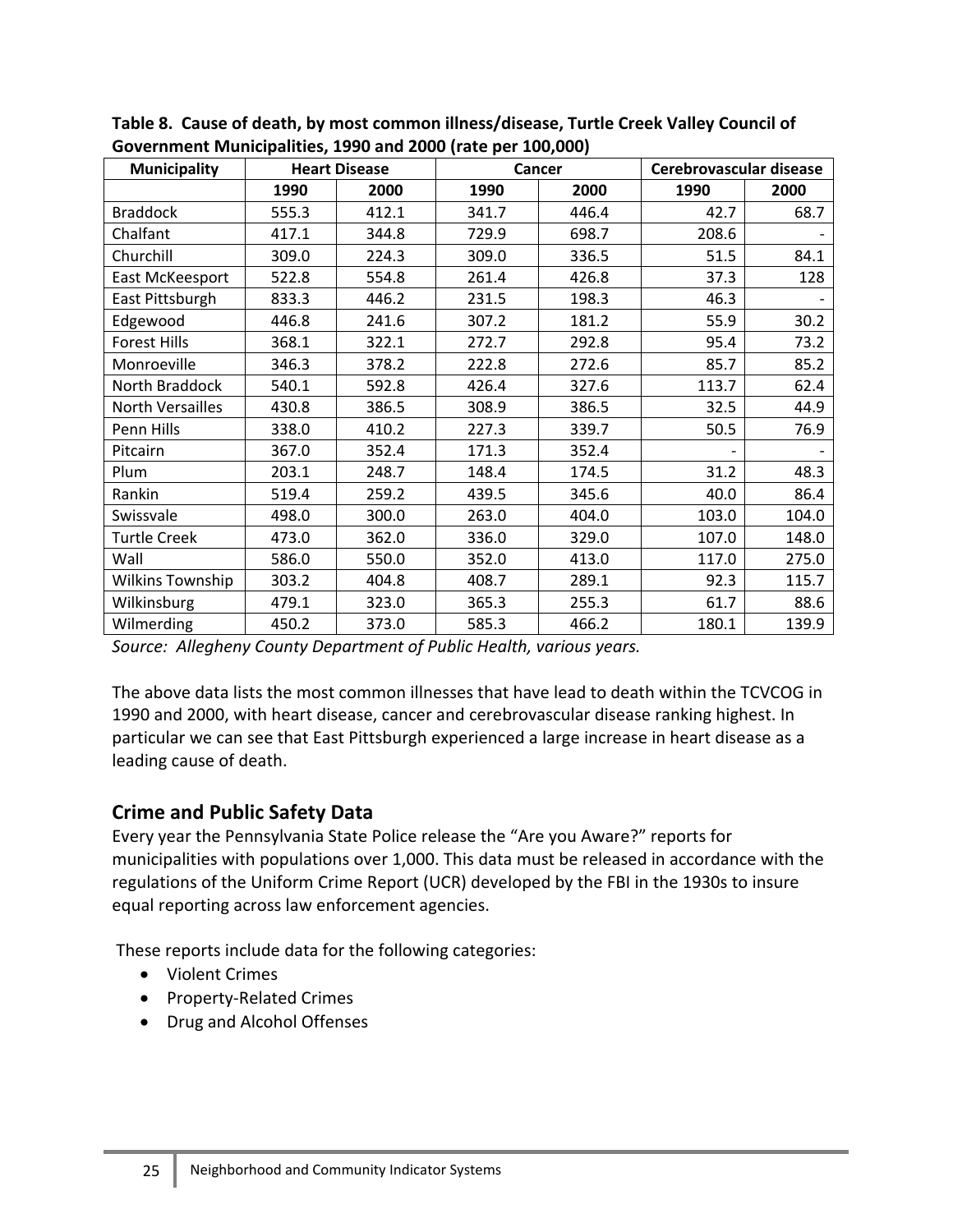The state provides the rate of these categories per 100,000 people, but for our purposes we converted that rate to per 10,000 people since most of our communities are very small. We can still compare them to each other using these rates.

Within the COG communities there is a range of crime rates. Since the municipal borders are often ambiguous, crime affecting neighborhoods often spills into adjacent territories.

There are 17 local law enforcement agencies in the TCVCOG. All but Chalfant, Wall, and Wilmerding run their own police department. Chalfant, Wall, and Wilmerding contract the services of the Forest Hills Police Department.

The many police departments cooperate at varying levels. Often officers and departments communicate informally about events in their area, but each department operates independently. Increased cooperation between departments might lead to more effective use of funds and resources representing a savings for municipalities and better management of public safety issues.

| <b>Municipality</b> | <b>Violent</b><br><b>Crimes</b><br>Per<br>10,000<br>People | <b>Property</b><br><b>Crimes</b><br>Per<br>10,000<br>People | Total<br><b>Crimes</b><br>Per<br>10,000<br>People | <b>Municipality</b> | <b>Violent</b><br><b>Crimes</b><br>Per<br>10,000<br>People | Property<br><b>Crimes</b><br>Per<br>10,000<br>People | Total<br><b>Crimes</b><br>Per<br>10,000<br>People |
|---------------------|------------------------------------------------------------|-------------------------------------------------------------|---------------------------------------------------|---------------------|------------------------------------------------------------|------------------------------------------------------|---------------------------------------------------|
| <b>Braddock</b>     | 0.0                                                        | 0.0                                                         | 0.0                                               | Penn Hills          | 87.8                                                       | 422.6                                                | 553.7                                             |
| Chalfant            | 0.0                                                        | 0.0                                                         | 0.0                                               | Pitcairn            | 0.0                                                        | 0.0                                                  | 0.0                                               |
| Churchill           | 151.4                                                      | 179.5                                                       | 471.1                                             | Plum                | 27.5                                                       | 112.5                                                | 184.1                                             |
| E. McKeesport       | 77.0                                                       | 132.6                                                       | 278.1                                             | Rankin              | 207.3                                                      | 393.1                                                | 777.5                                             |
| E. Pittsburgh       | 29.7                                                       | 59.5                                                        | 183.4                                             | Swissvale           | 173.0                                                      | 387.4                                                | 664.0                                             |
| Edgewood            | 39.3                                                       | 975.5                                                       | 1141.6                                            | <b>Turtle Creek</b> | 0.0                                                        | 0.0                                                  | 0.0                                               |
| <b>Forest Hills</b> | 30.7                                                       | 137.6                                                       | 231.3                                             | Wall                | 0.0                                                        | 0.0                                                  | 0.0                                               |
| Monroeville         | 68.1                                                       | 307.0                                                       | 439.5                                             | Wilkins Twp.        | 24.6                                                       | 305.0                                                | 406.2                                             |
| N. Braddock         | 0.0                                                        | 0.0                                                         | 0.0                                               | Wilkinsburg         | 150.6                                                      | 405.8                                                | 692.9                                             |
| N. Versailles       | 112.5                                                      | 356.3                                                       | 605.6                                             | Wilmerding          | 0.0                                                        | 0.0                                                  | 0.0                                               |

#### **Table 9: Crime Rates by TCVCOG Municipality, 2007**

†*Violent crimes include homicide, assault, forcible rape, and robbery*

†*Property crimes include burglary, larceny, motor vehicle theft, and arson*

# **Social Services**

There are numerous social service indicators that governments can analyze in order to monitor and evaluate the needs of their residents. Social Service indicators can typically be analyzed on two levels: (1) determining the need for social services and (2) measuring the use of social services. A more effective use of available data would be to combine both levels in order to learn about the extent of need and whether those needs are being met.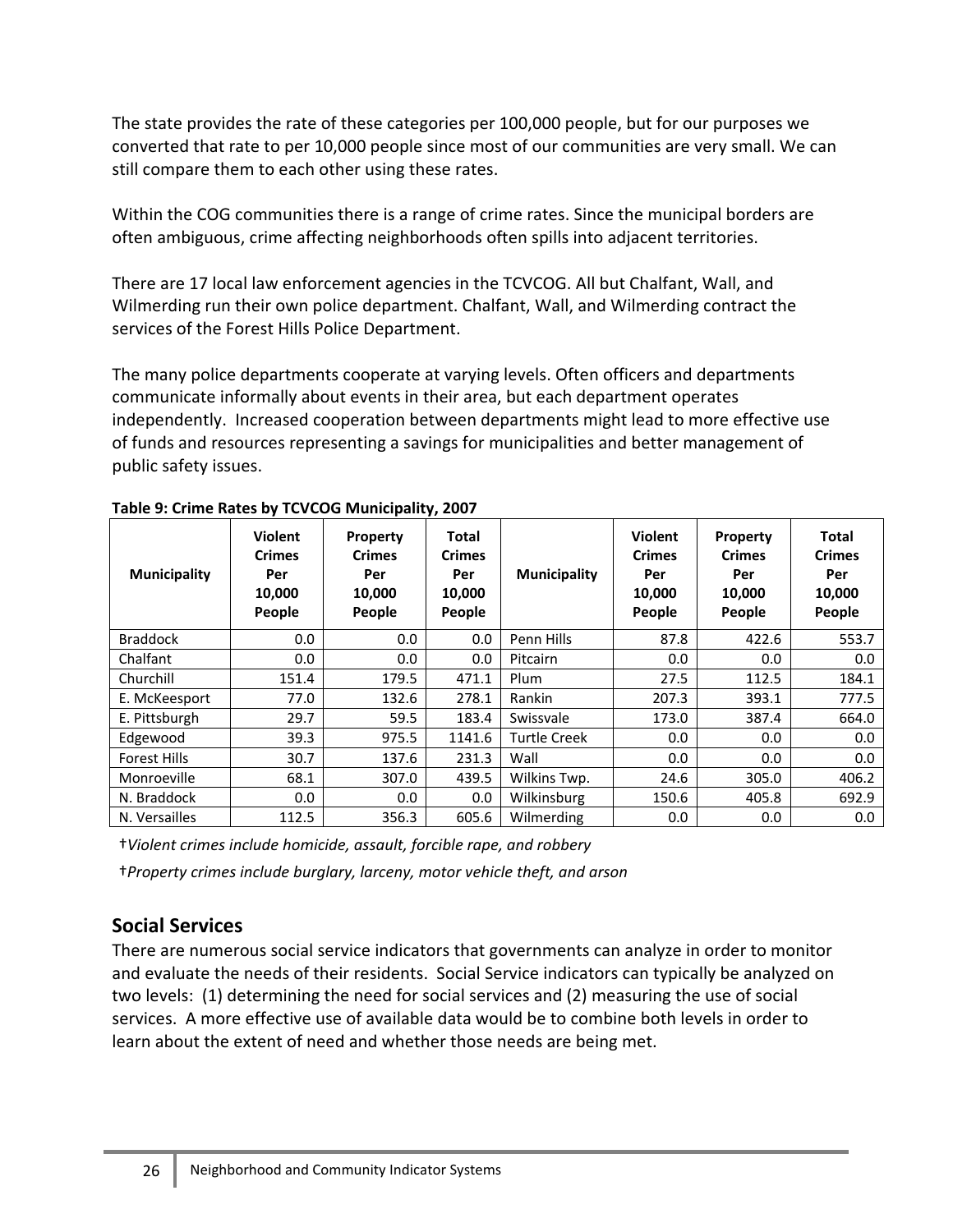### *Determining the need for social services*

The need for social services can be illustrated be various indicators. We have focused on two important indicators:

- *Poverty Statistics:* This indicator reveals the percentage of the population that falls at or below the federal poverty line.
- *Distressed Community Indicators:* A neighborhood that meets any of the criteria to be considered a distressed community demonstrates a significant need for social services. Specific criteria are outlined in the Pennsylvania Distressed Municipality Code, Act 24, Section 201.

Every year municipalities in the Commonwealth of Pennsylvania are required to file a financial report so that early warning signs for financial distress can be detected. Once a community has been deemed to be distressed, the community can begin to access emergency resources through Act 47. Some of the resources available to Act 47 communities include:

- Preferential Treatment for Grants
- Emergency, Low Interest Loans
- Assistance with Labor Agreements

### *Measuring the use of social services*

Large social service providers may provide data on service being used. However, the availability and the levels at which one would like to analyze the data is not always accessible. Other times, the information may be confidential depending on the type of social service and the information being sought. The Pennsylvania Department of Public Welfare provides statistics on social service recipients—most data is only available at the state or county levels. A list of social service indicators is available in the Appendix.

### *Community resources*

Tracking community resource data can be an effective tool for purposes such as marketing a community or connecting residents to resources. Below are some valuable community assets that improve the quality of life in a neighborhood.

- Arts & Culture
- Career/Workforce preparation
- Education/Academic Support
- Personal Development
- Recreation and Fitness
- Human Service
- Senior Citizen Centers

Information on the availability of these resources can be found in many ways. Online searches, community directories, telephone books, and national databases are just some the ways to assess the assets of a community. The Mon Valley Providers Council provides an extensive list of community resources on their website at http://www.hscc-mvpc.org.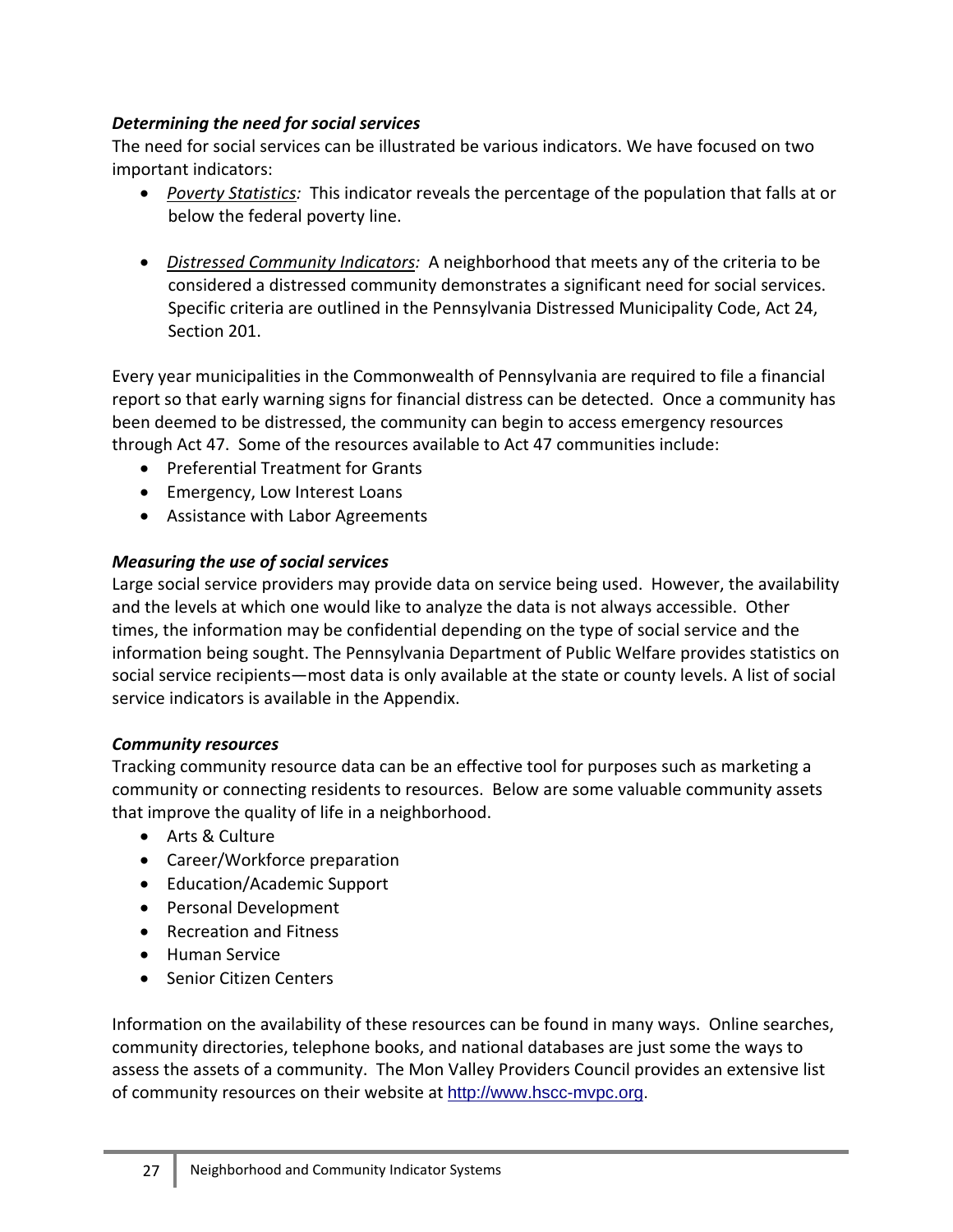# **CHAPTER VI – CONCLUSIONS AND RECOMMENDATIONS**

# **Conclusion**

The extension of the Pittsburgh Community and Neighborhood Information System (PNCIS) to the Turtle Creek Valley Council of Governments (TCVCOG) serves several goals. These include:

- Democratization of data
- Facilitation of political/administrative and community stakeholder collaboration
- Enhancement of community technical and information capacity
- Development of indicator framework to aid community policy and development
- Strengthening communities through regional resources

An extension of the PNCIS would promote the concept of democratization of data by providing an information system accessible to community stakeholders. Such a system empowers citizens and community groups, promoting effective problem solving and collaboration on addressing relevant community indicators. The system is designed to measure community indicators in health, economics, housing, education and several other indicator groups; information critical to guiding community policy and development.

Indicators provide a summary of a community's strengths and weaknesses in a comparative framework, providing an impetus to address needs and seize upon assets. Knowing this information will allow COGs to determine which communities will add to the richness and depth of the system's data, and which communities may require additional investments to update internal information systems and data collection processes. Such analysis will allow COGs to target training and technical assistance. This assistance could be provided directly by the COG, or by a data intermediary such as a university or larger non‐profit organization.

The TCVCOG represents a diverse collection of municipalities, and the existing disparity in technological and information capacity is a challenge. The team determined that community capacity is perhaps the most crucial factor mediating a COG's ability to implement a community information system. While capacity is complex, it can be broken down into three dimensions: information content, technical capabilities and sustainability.

Many of the smaller, poorer TCVCOG municipalities lack sophisticated data collection capabilities, relevant information, modern technology, trained personnel, analytical and quantitative capabilities, and geospatial literacy. These attributes require sufficient and sustained investments in information technology. A TCVCOG system provides the opportunity to transcend these limitations, allowing disadvantaged communities to overcome capacity limitations and tap into a COG‐wide system of high functionality.

Below is a framework for assessing differences in capacity among our TCVCOG communities. Information is aligned from High Capacity/Functioning to Low Functioning/Capacity along the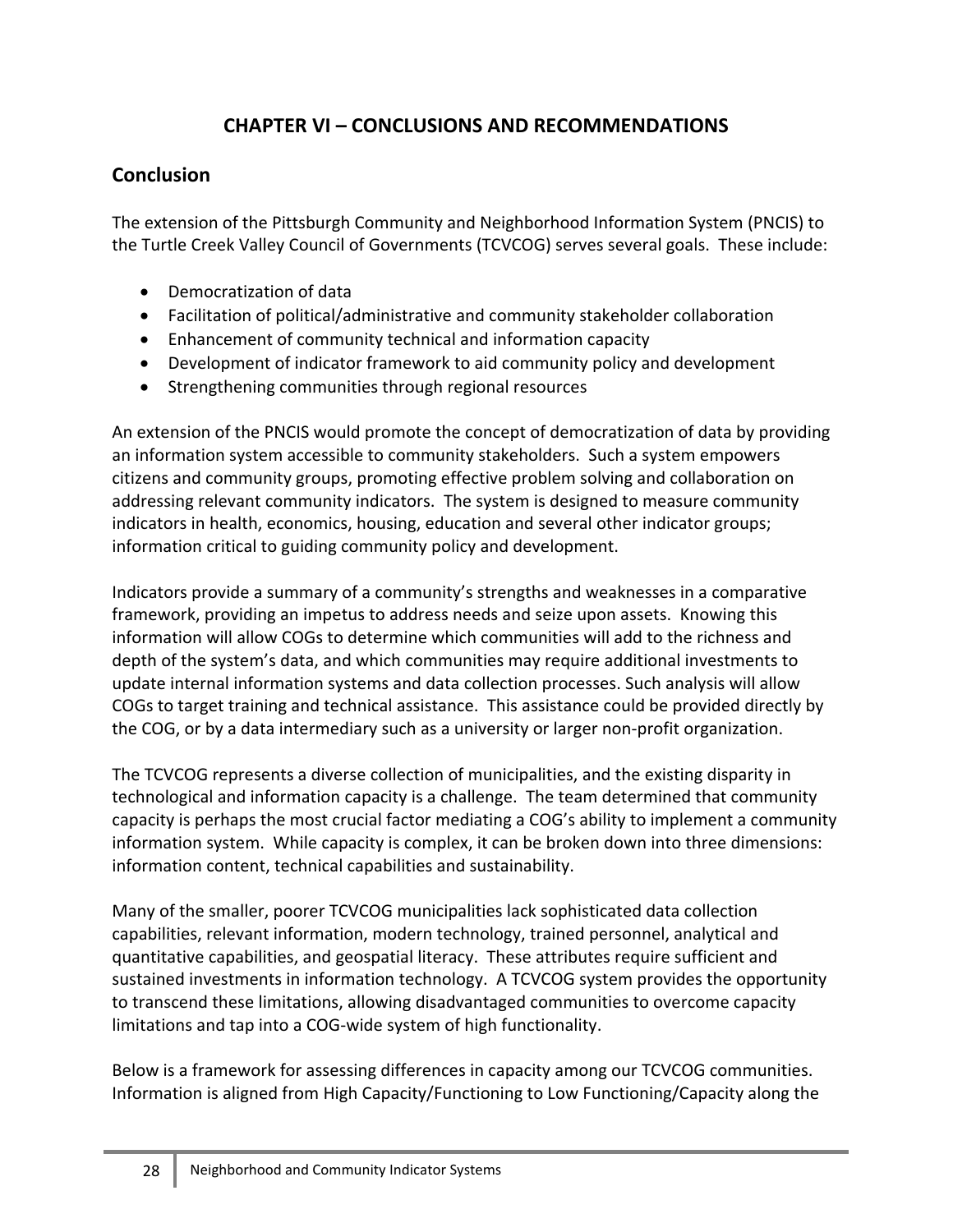following indicators:

- **Sustainability**
- Technical capabilities
- Information Content

### **Framework for Analyzing Community Capacity**



*Information content*: Knowing this information will allow COGs to determine which communities will add to the richness and depth of the system's data, and which communities might require additional investments to update internal information systems and data collection processes.

*Technical Capabilities*: Knowing this information will allow COGs to target training and technical assistance. This assistance could be provided directly by the COG, or if available, by a data intermediary such as a university or larger non‐profit organization.

**Sustainability:** While it is certainly appropriate for a COG to rank each community along these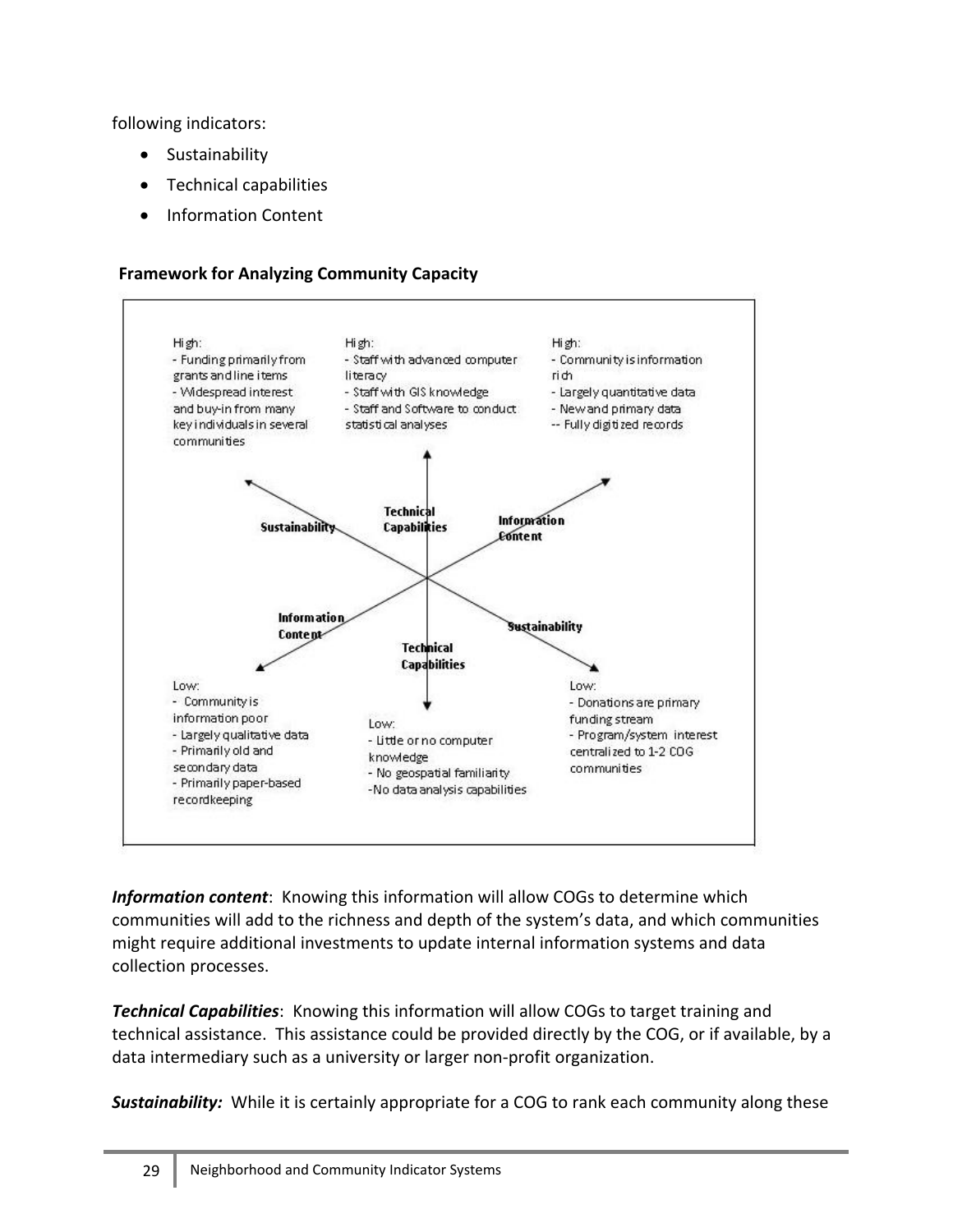sustainability continua, these are also important considerations for the COG itself. For example, if funding is to be received through the COG, its funding mechanism becomes highly relevant. Similarly, COGs should determine if their leadership is the sole supporter of an indicators system, or if municipal and non‐profit leaders share the vision. This could reveal the need for better marketing to COG communities.

# **Recommendations**

# **To increase capacity***:*

• *Have a larger government entity, such as a COG, perform a community capacity analysis prior to implementing a community indicators system.*

Because COGs and other regional government entities often represent communities with very heterogeneous planning, information and technological capabilities, an important first step when implementing a community indicators system is to determine which communities have the capacity to use the system meaningfully. As our study has demonstrated, three community capacity dimensions affect the widespread implementation of an indicators system. Assessing community capacity differences on these three dimensions need not be difficult or highly objective. We recommend Laituri's (2003) approach, which is to create continuums for each factor that makes up a dimension and subjectively place communities or communities groups on the continuum. Several of these continuums are taken directly from Laituri, while others were adapted from Ghose (2001) and TCVCOG observations.

# • *Consider alternative methods for providing communities and community groups access to the indicators system.*

Ideally, COGs would receive a wealth of information from each of its communities, combine it into an interactive map server freely accessible to communities and the public, and communities and community groups would all be able to access the website. Of course, capacity issues prevent this ideal situation. There may be occasions where communities in a COG maintain a sufficient amount of information to contribute meaningfully to an indicators system, but they are technologically limited. Likewise, many grassroots community groups might find the information stored in a system crucial, but they do not have the technological resources (internet connection, computers, etc.) or skilled personnel to use it. While obtaining State funding to bridge these capacity gaps is one avenue, these funds might not be sufficient.

Here, COGs or groups of communities and community groups can pool resources creatively to ensure access for all interested users. Many existing participatory GIS projects have provided access exclusively through universities and public libraries (Leitner, et al., 2002). While system access is limited to normal working hours, these arrangements can be cost effective, since the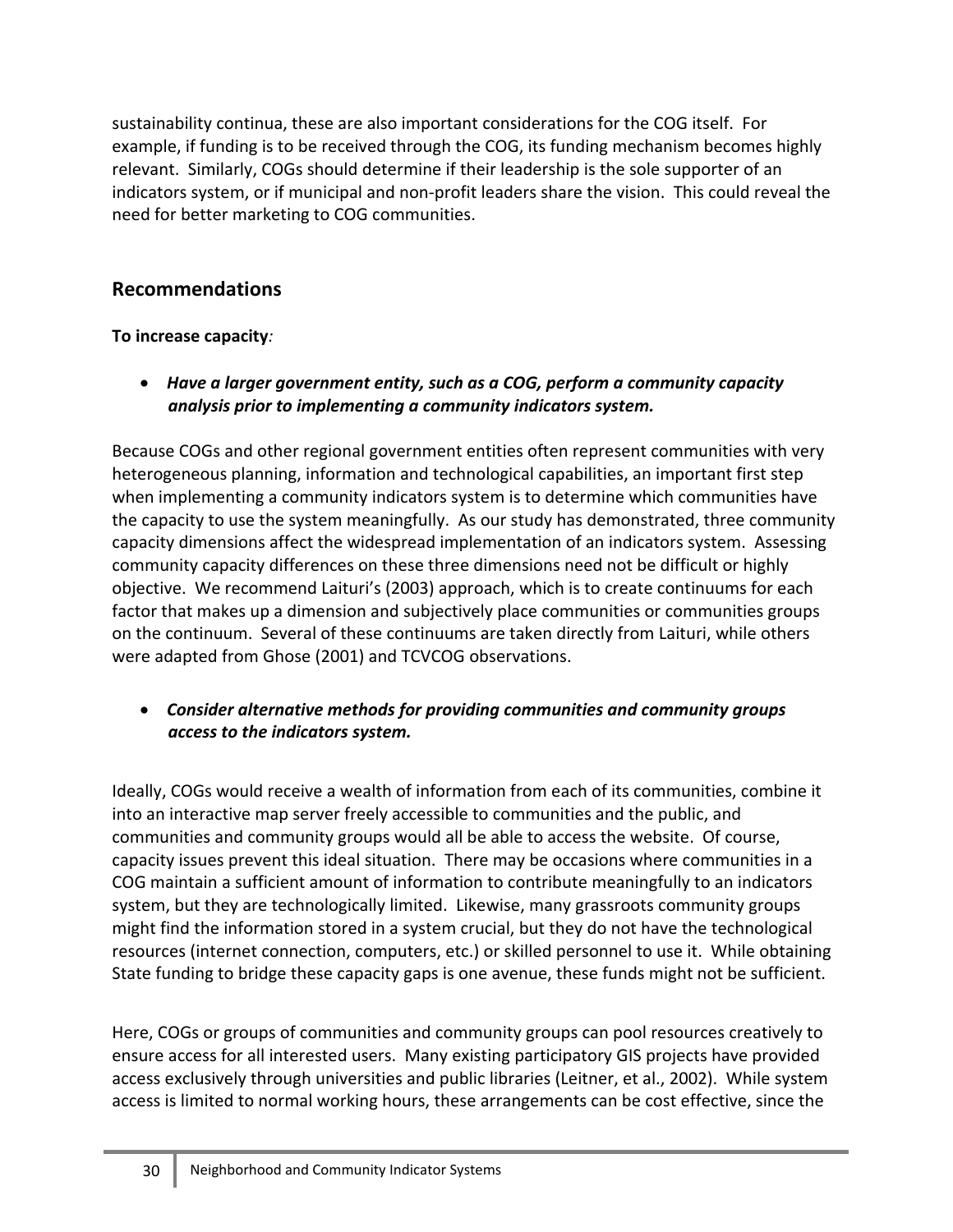information system is located on an internal library or university server. Another promising method for extending access to communities and community groups is through neighborhood GIS centers. Under this arrangement, communities pool together financial resources, supplemented by outside funds from non‐profit organizations, to open a facility accessible to communities and groups alike. This arrangement improves on the accessibility issues associated with using public libraries and universities. As with the previous alternative, the system is maintained entirely on an internal server, although at a cost completely borne by the communities and groups.

# **To form effective collaborations:**

• *Coordinate efforts to mitigate foreclosures in the TCVCOG municipalities.* 

The TCVCOG communities have varying foreclosure rates, with higher concentrations in East Pittsburgh, Pitcairn, and Wilkinsburg. The concentrations of high foreclosure rates in certain municipalities cause dramatic declines in housing values which can spillover into other areas, ultimately affecting the overall economic health of the TCVCOG. To address the negative effects of foreclosures, the TCVCOG should coordinate efforts to mitigate foreclosure rates across the region by addressing any gaps in the safety net to protect families facing eviction.

The TCVCOG should mirror efforts by the Metropolitan Washington Council of Governments (MWCOG) by providing a fund for nonprofits and families affected by foreclosures. The MWCOG sought funding from Freddie Mac, the private sector, and foundations to help provide a safety net for those facing foreclosures (Freddie Mac, 2008). The TCVCOG should make a similar effort to secure funding and mitigate foreclosures across its municipalities.

# **To obtain funding:**

• *Explore a variety of funding sources.* 

Sources of funding for projects related to technology include:

*1. The Department of Community and Economic Development's (DCED) Local Municipal Resources & Development Program (LMRDP) Fund* 

One State‐level funding option that should be considered is the LMRDP grant program. These grants have no minimum or maximum amounts; they typically range from \$5,000‐\$25,000. More importantly, they are well suited to a regional indicators system project that will used for community and economic development.

A specific issue that must be addressed prior to grant submission is defining specific expected outcomes. A requirement of the grant is that the money be used to promote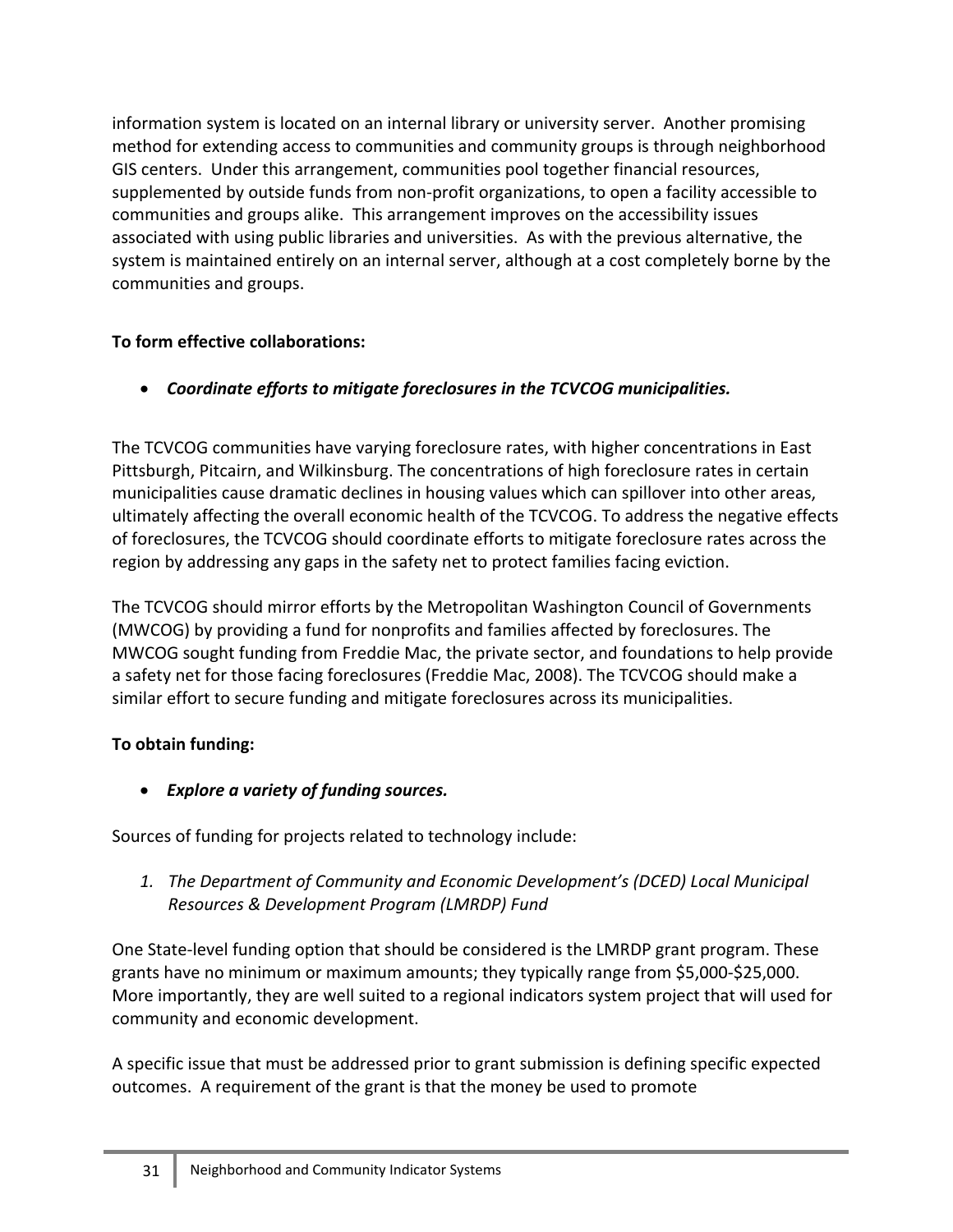community/economic development, improve community stability, enhance business/jobs, or enhance the overall quality of life of citizens. Therefore, for the purpose of this grant, the indicators system be used to target these areas The COG must then work with its communities to determine the expected outcomes that will result from system use, and ensure that these outcomes map to DCED's list of eligible projects.

# *2. Neighborhood Stabilization Program (NSP)*

As authorized under recently enacted legislation, when dispersing the NSP funds the Commonwealth will give priority to applicants that will serve multiple municipalities and demonstrate effective collaboration. The Commonwealth will also give priority to applicants that address the priority needs area within their jurisdiction. Municipalities should plan to undertake joint land use planning and economic development activities (i.e. multiple‐ municipal planning, tax base sharing, and joint code enforcement officers).

According to recent figures the state of PA will receive \$59,631,318, which will be disbursed among five grantees within the state of PA. Allegheny County will receive 5,524,950 of NSP grant money to disperse among the municipalities, and Allegheny County disperses its grant money through the COGs. This empowers the COGs to act as an intermediary and promote collaborations through joint multi‐municipal planning, because communities that have joint plans will receive priority points when applying for NSP grants. There are priority points giving to communities that are considered to have a higher estimated foreclosure risk score and through collaborations more affluent communities can benefit and have the ability to compete for NSP grant money.

# *3. The DCED Land Use Planning and Technical Assistance (LUTAP) Funds*

LUTAP funds provide technical grants available to municipalities in ACT 47. Within the Turtle Creek Valley COG there are currently four municipalities in ACT 47 (East Pittsburgh, Chalfant, Braddock, and Rankin). Increasing technology would increase the municipality's ability to plan and improve the municipality's ability to attract developers.

# *4. The DCED Elm Street Program*

The DCED Elm Street Program provides grants to address improve areas around central business districts. Currently none of the TCVCOG communities are participating in the Elm Street Program. Funding through this grant would help improve the commercial districts and surrounding residential neighborhoods that are a crucial to the health of communities.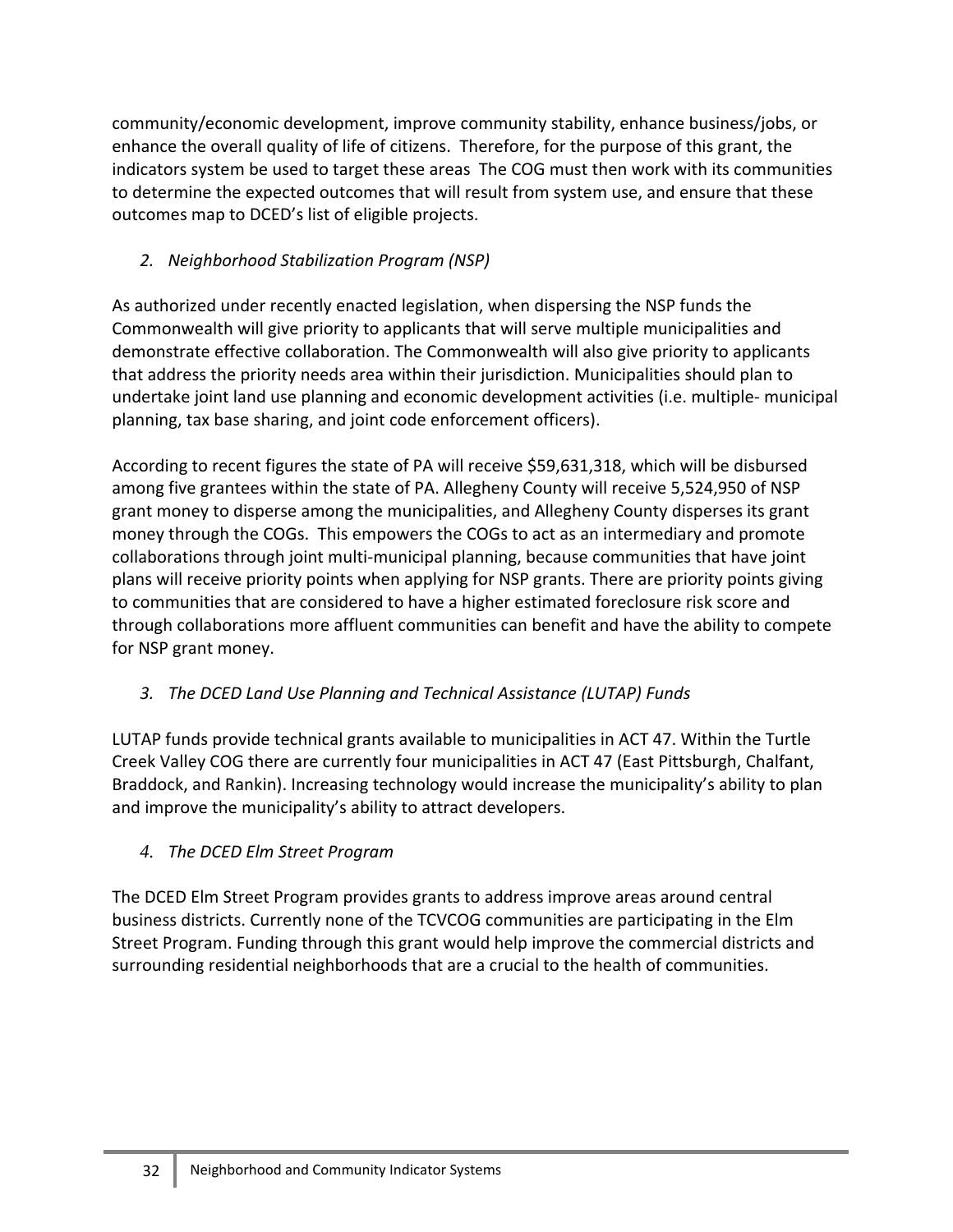# **References**

- Allegheny County Health Department. (2008). Community Health Profiles. Retrieved September 13, 2008, from http://www.achd.net/biostats/commprof.php.
- Bailey, T.J. (1997). *Building Community Capacity to Use Information: A Framework*. Washington, D.C.: The Urban Institute. Available at http://www2.urban.org/nnip/pdf/bailey1.pdf.
- Bruner, C. & Pettine, A. (2007). *School Readiness Research Guide and Toolkit: Using Neighborhood Data to Spur Action*. State Early Childhood Policy Technical Assistance Network (SECPTAN). Available at http://www2.urban.org/nnip/pdf/SchoolReadinessToolkit.pdf.
- Coulton, C. (2008). *Catalog of Administrative Data Sources*. Washington, D.C.: The Urban Institute, January.
- The Council on Competitiveness. October 2006. *Asset Mapping Roadmap: A Guide to Assessing Regional Development Resources.* United States Department of Labor: Employment and Training Administration. Available at: http://www.doleta.gov/wired/files/Asset\_MappingRoadmap.pdf.
- Craig, W.J., Harris, T.M., & Weiner, D. (2002). *Community Participation and Geographic Information Systems. London: Taylor & Francis.*
- Elwood, S. (2002). GIS and community‐based planning: Exploring the diversity of neighborhood perspectives and needs. *Cartography and Geographic Information Systems, 25*, 77‐88.
- Elwood, S. and Leitner, H. (2003). GIS and spatial knowledge production for neighborhood revitalization: Negotiating state priorities and neighborhood visions. *Journal of Urban Affairs, 25*, 139‐157.
- Freddie Mac. (2008). *Region's Foreclosure Rate one of the fastest growing, increasing six fold in first quarter of 2008.* Available at: http://www.freddiemac.com/news/archives/corporate/2008/20080619\_foreclosure.ht ml
- Ghose, R. (2001). Use of information technology for community empowerment: Transforming geographic information systems into community information systems. *Transactions in GIS, 5*, 141‐163.
- Guernsey, E.H. and Pettit, K.L.S. (2007). *NNIP Data Inventory 2007: A Picture of Local Data Collection Across the Country*. Washington, D.C.: The Urban Institute, December 2007.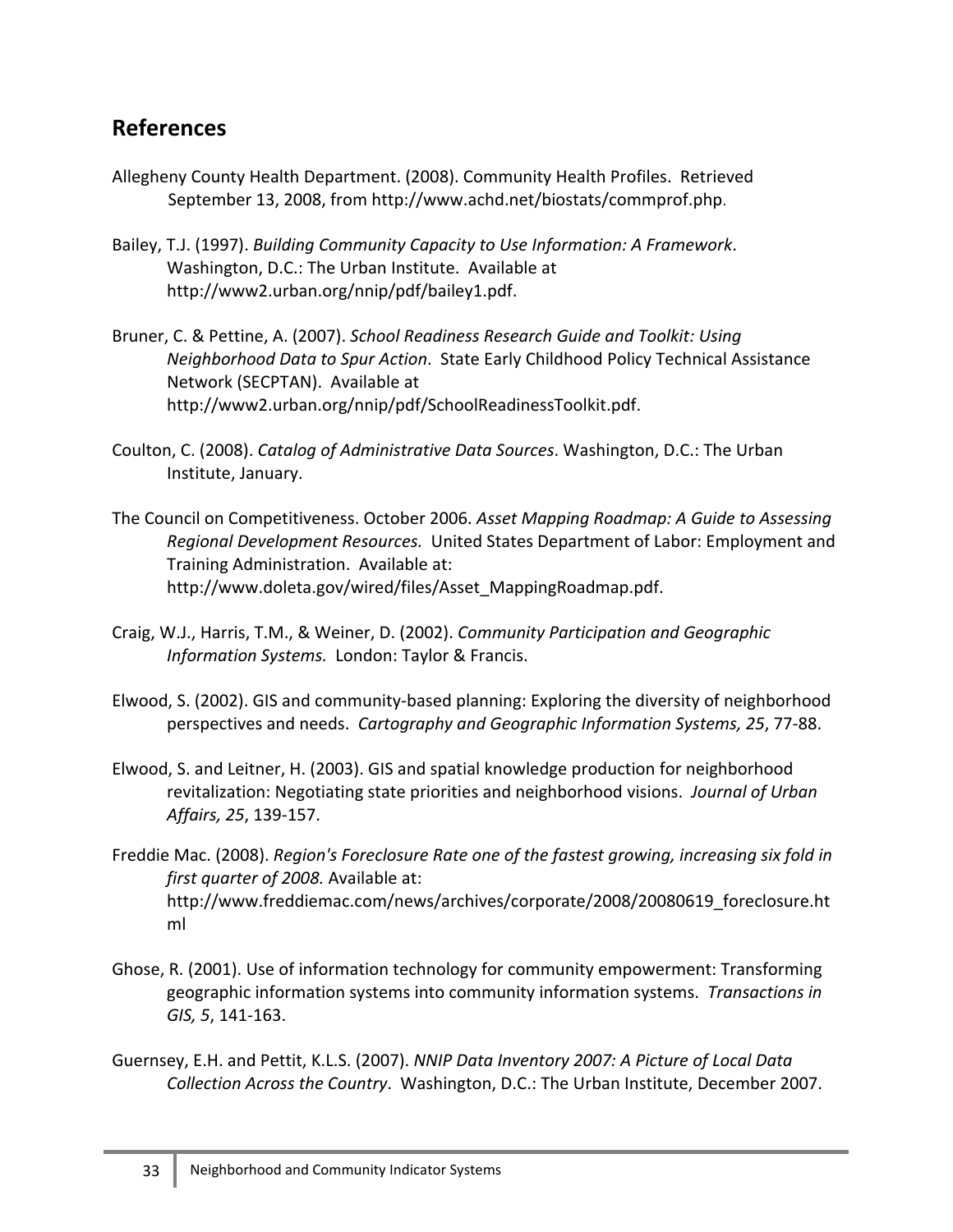- Kingsley, G.T. (1999). *Building and Operating Neighborhood Indicator Systems: A Guidebook.* Washington, D.C.: The Urban Institute, March (http://www2.urban.org/nnip/pdf/guidebk.pdf).
- Kretzman, J.P. and McKnight, J.L. (1993). *Building Communities from the Inside Out: A Path Toward Finding and Mobilizing a Community's Assets. Chicago: ACTA Publications*. Available at http://gearup.ous.edu/guaccess/documents/pdf/BuildingCommunitiesInsideOut.pdf.]
- Laituri, M. (2003). The issue of access: An assessment guide for evaluation public participation geographic information science case studies. *URISA Journal, 15*, 25‐32.
- Leitner, H., McMaster, R.B., Elwood, S., McMaster, S., & Sheppard, E. (2002). Models for making GIS available to community organizations: Dimensions of difference and appropriateness. In W.J. Craig, T.M. Harris, & D. Weiner (Eds.), *Community Participation and Geographic Information Systems* (pp. 37‐52). London: Taylor & Francis.
- Nedovic‐Budic, Z. (1999). Evaluating the effects of GIS technology: Review of methods. *Journal of Planning Literature, 13*, 284‐295.
- Rattray, N. (2006). A user‐centered model for community‐based web‐GIS. *URISA Journal, 18*(2), 25‐34.
- Sawicki, D. and Craig, W. (1996). The democratization of data: Bridging the gaps for community groups. *Journal of the American Planning Association, 62*, 512‐523.
- Sawicki, D.S. & Flynn, P. (1996). Neighborhood indicators: A review of the literature and an assessment of conceptual and methodological issues. *Journal of the American Planning Association, 62*, 165‐183.
- Sieber, R. (2006). Public participation geographic information systems: A literature review and framework. *Annals of the Association of American Geographers, 96*, 491‐507.
- Tatian, P.A. (2000). *Indispensable Information – Data Collection and Information Management for Healthier Communities*. Washington, D.C.: The Urban Institute, March. Available at http://www2.urban.org/nnip/pdf/indispen.pdf.
- Turtle Creek Valley Council of Governments. (2001). *Profile 2001*. [Brochure]. Turtle Creek, PA: Staff Author.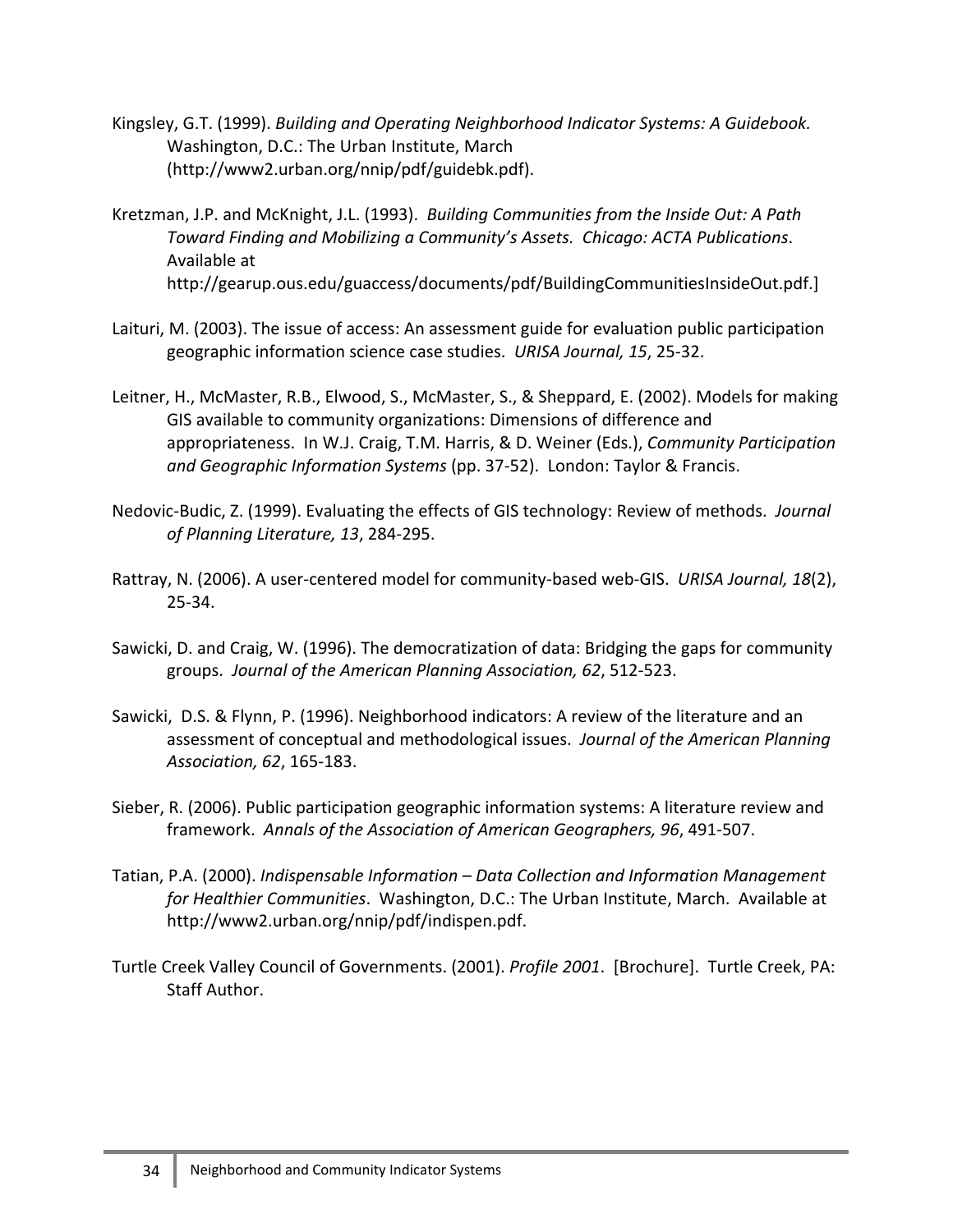# **APPENDIX I – A SELECTION OF COMMUNITY INDICATORS**

# **A Comparison of School Districts in the TCVCOG**

The six school districts that are included in the TCVCOG exhibit some interesting differences in a number of indicators, including financial resources, No Child Left Behind performance, and measures of college interest and preparation. These indicators represent only a fraction of available indicators; however, they do highlight the usefulness of a community information system in the context of educational analysis.

The following table provides a broad overview of these indicators. Analysis of the table shows clearly that community affluence has a noticeable impact on educational outcomes. For example, community affluence can mediate the amount of school district financial autonomy. Districts with a strong tax base rely less on federal and state aid programs, while districts with weaker tax bases must continually apply for outside funds. This table also highlights how differences in affluence affect a school's ability to meet NCLB Adequate Yearly Progress (AYP) requirements, including PSSA performance, attendance rates, and graduation rates. Finally, the table shows that affluence can partially explain decisions about post-secondary education, such as participating in the SAT exam and college study planning.

| <b>District</b>       | %District            | %Schools in             | %Graduates            | %Participation in SAT   |
|-----------------------|----------------------|-------------------------|-----------------------|-------------------------|
|                       | Revenue              | <b>District Meeting</b> | Planning to           | <b>College Entrance</b> |
|                       | from Local           | 2005-2006 AYP           | <b>Attend College</b> | Exam                    |
|                       | Sources <sup>†</sup> | Requirements            |                       |                         |
| East Allegheny        | 58.6%                | 67.0%                   | 77.0%                 | 70.0%                   |
| Gateway               | 77.2%                | 75.0%                   | 84.0%                 | 74.0%                   |
| Penn Hills            | 58.5%                | 33.0%                   | 70.0%                 | 60.0%                   |
| Plum                  | 62.5%                | 100.0%                  | 88.0%                 | 69.0%                   |
| Wilkinsburg           | 52.7%                | 40.0%                   | 66.0%                 | 22.0%                   |
| <b>Woodland Hills</b> | 62.8%                | 33.0%                   | 81.0%                 | 58.0%                   |

**Table I.1: TCVCOG School District Indicators, (2005‐2006 School Year)**

†Local revenue sources include municipal taxes, school taxes, interest, and fees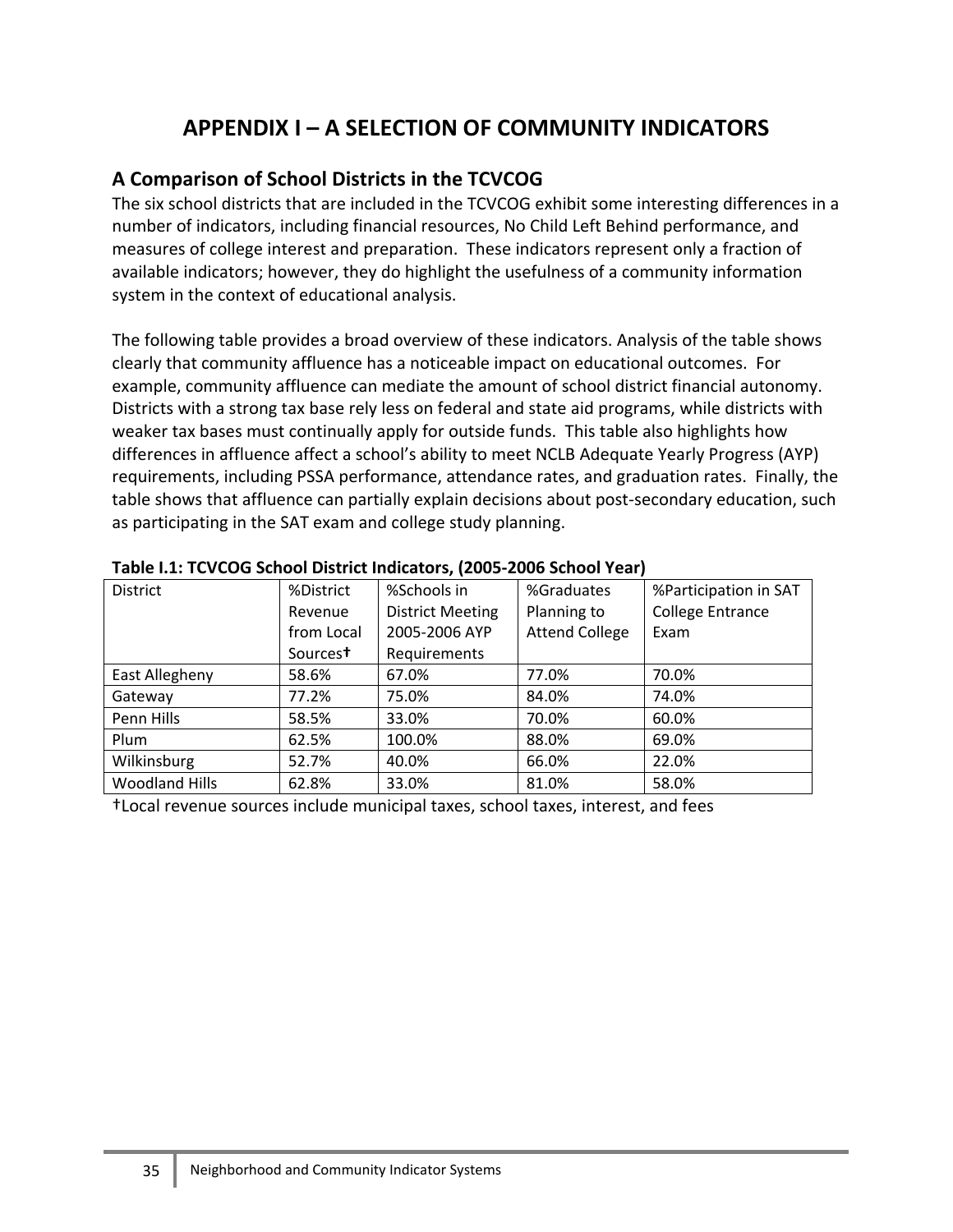# **A Comparison of Housing Indicators in the TCVCOG**

| Municipality        | Number of Units | <b>Single Family Units</b> | Vacancy Rate | Median Year  |
|---------------------|-----------------|----------------------------|--------------|--------------|
|                     |                 | as Percent of Total        |              | <b>Built</b> |
|                     |                 | <b>Housing Units</b>       |              |              |
| <b>Braddock</b>     | 1624            | 51.5%                      | 28.5%        | 1931         |
| Chalfant            | 449             | 72.8%                      | 9.4%         | 1944         |
| Churchill           | 1567            | 96.9%                      | 3.1%         | 1956         |
| E. McKeesport       | 1146            | 67.8%                      | 13.2%        | 1940         |
| E. Pittsburgh       | 1107            | 43.8%                      | 12.0%        | 1939         |
| Edgewood            | 1730            | 61.5%                      | 5.3%         | 1939         |
| <b>Forest Hills</b> | 3203            | 81.3%                      | 4.8%         | 1951         |
| Monroeville         | 13159           | 66.9%                      | 6.0%         | 1966         |
| N. Braddock         | 3250            | 51.5%                      | 28.5%        | 1939         |
| N. Versailles       | 5222            | 60.5%                      | 9.0%         | 1946         |
| Penn Hills          | 20355           | 84.1%                      | 4.2%         | 1957         |
| Pitcairn            | 1901            | 52.5%                      | 11.9%        | 1939         |
| Plum                | 10624           | 78.1%                      | 3.3%         | 1969         |
| Rankin              | 1126            | 41.0%                      | 11.0%        | 1942         |
| Swissvale           | 5097            | 48.3%                      | 8.2%         | 1939         |
| <b>Turtle Creek</b> | 2969            | 47.9%                      | 8.5%         | 1941         |
| Wall                | 363             | 70.0%                      | 10.7%        | 1939         |
| Wilkinsburg         | 10696           | 40.2%                      | 14.6%        | 1947         |
| Wilkins Twp.        | 3432            | 69.6%                      | 5.7%         | 1957         |
| Wilmerding          | 1199            | 32.8%                      | 13.9%        | 1939         |

**Table I.2: Housing Indicators in the TCVCOG, (2000)**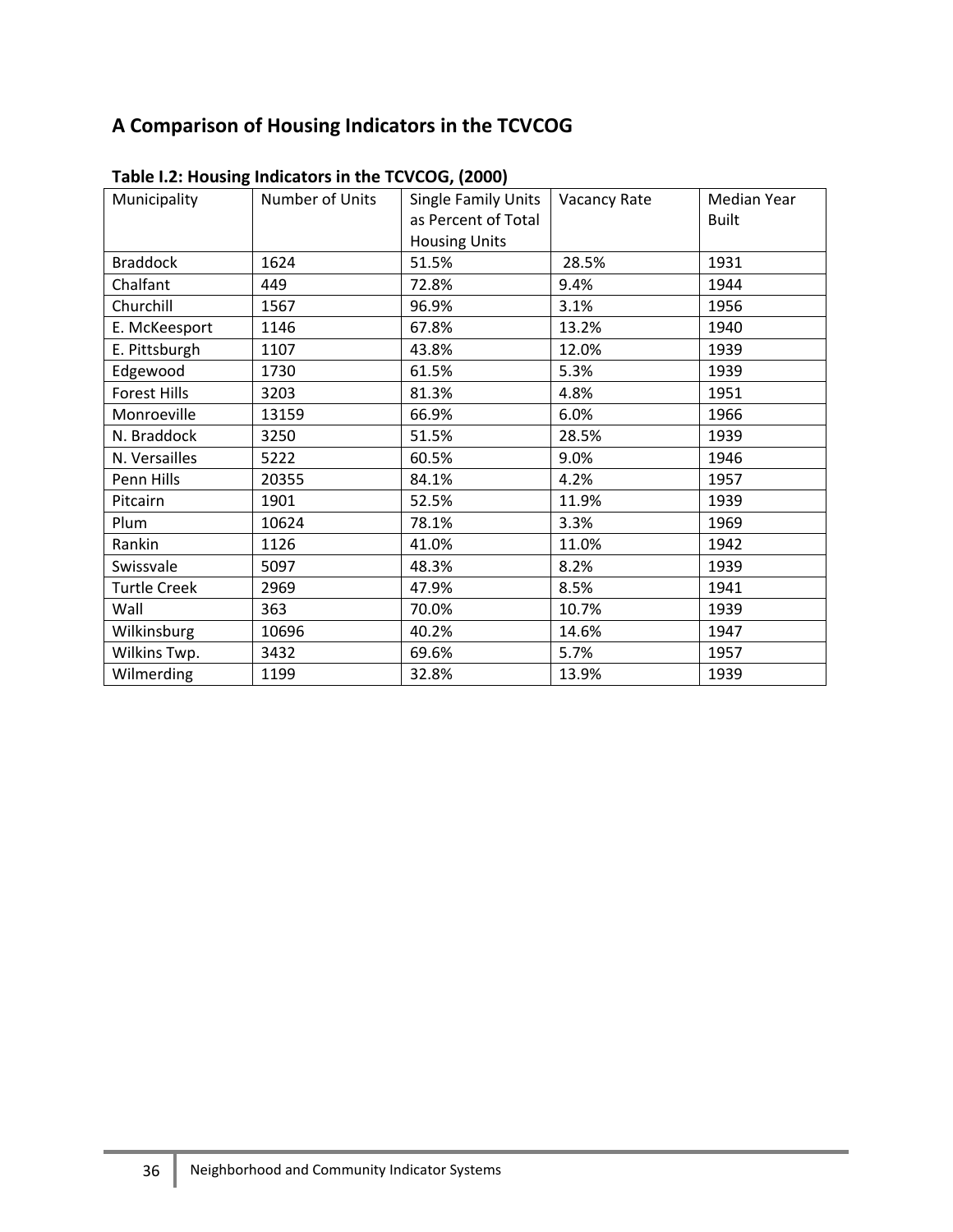# **Infant Mortality in the TCVCOG**

| <b>Municipality</b>  | <b>Infant Mortality Rate, White</b> |                          | <b>Infant Mortality Rate, Black</b> |                          |
|----------------------|-------------------------------------|--------------------------|-------------------------------------|--------------------------|
|                      | 1995                                | 2000                     | 1995                                | 2000                     |
| <b>Braddock</b>      |                                     |                          | 18.9                                |                          |
| <b>Chalfant</b>      | $\overline{\phantom{a}}$            | 100                      | $\overline{\phantom{0}}$            | $\overline{\phantom{0}}$ |
| <b>Churchill</b>     | -                                   |                          |                                     |                          |
| E. McKeesport        | -                                   | 33.3                     |                                     |                          |
| E. Pittsburgh        | $\overline{\phantom{0}}$            | 45.5                     |                                     |                          |
| Edgewood             | -                                   |                          |                                     |                          |
| <b>Forest Hills</b>  | $\overline{\phantom{0}}$            | 15.6                     |                                     |                          |
| <b>Monroeville</b>   | 7.5                                 | 4.9                      |                                     |                          |
| N. Braddock          | $\overline{\phantom{0}}$            | $\overline{\phantom{0}}$ | 29.4                                |                          |
| <b>N. Versailles</b> | 9.6                                 | 13.9                     | 43.5                                | 35.7                     |
| <b>Penn Hills</b>    | 7.1                                 | 5.5                      | 13.4                                | 6.3                      |
| Pitcairn             | 18.2                                | $\overline{\phantom{0}}$ |                                     |                          |
| Plum                 | 3.3                                 | 7.1                      |                                     |                          |
| Rankin               | $\overline{a}$                      |                          |                                     |                          |
| Swissvale            | 11.1                                | $\overline{\phantom{0}}$ | -                                   | 21.3                     |
| <b>Turtle Creek</b>  | $\overline{\phantom{0}}$            | 36.4                     |                                     |                          |
| Wall                 |                                     |                          |                                     |                          |
| Wilkinsburg          | 11.9                                | -                        | 39.8                                | 19.5                     |
| <b>Wilkins Twp.</b>  | $\overline{\phantom{0}}$            |                          |                                     |                          |
| Wilmerding           | -                                   |                          |                                     |                          |

**Table I.3: Infant Mortality Rates**† **in the TCVCOG (1995 and 2000)**

Source: Allegheny County Health Department

† Rates are per 1000 live birthed infant deaths. Caution should be taken when interpreting these figures. In small communities with low birth rates, one infant death can markedly increase the infant mortality rate.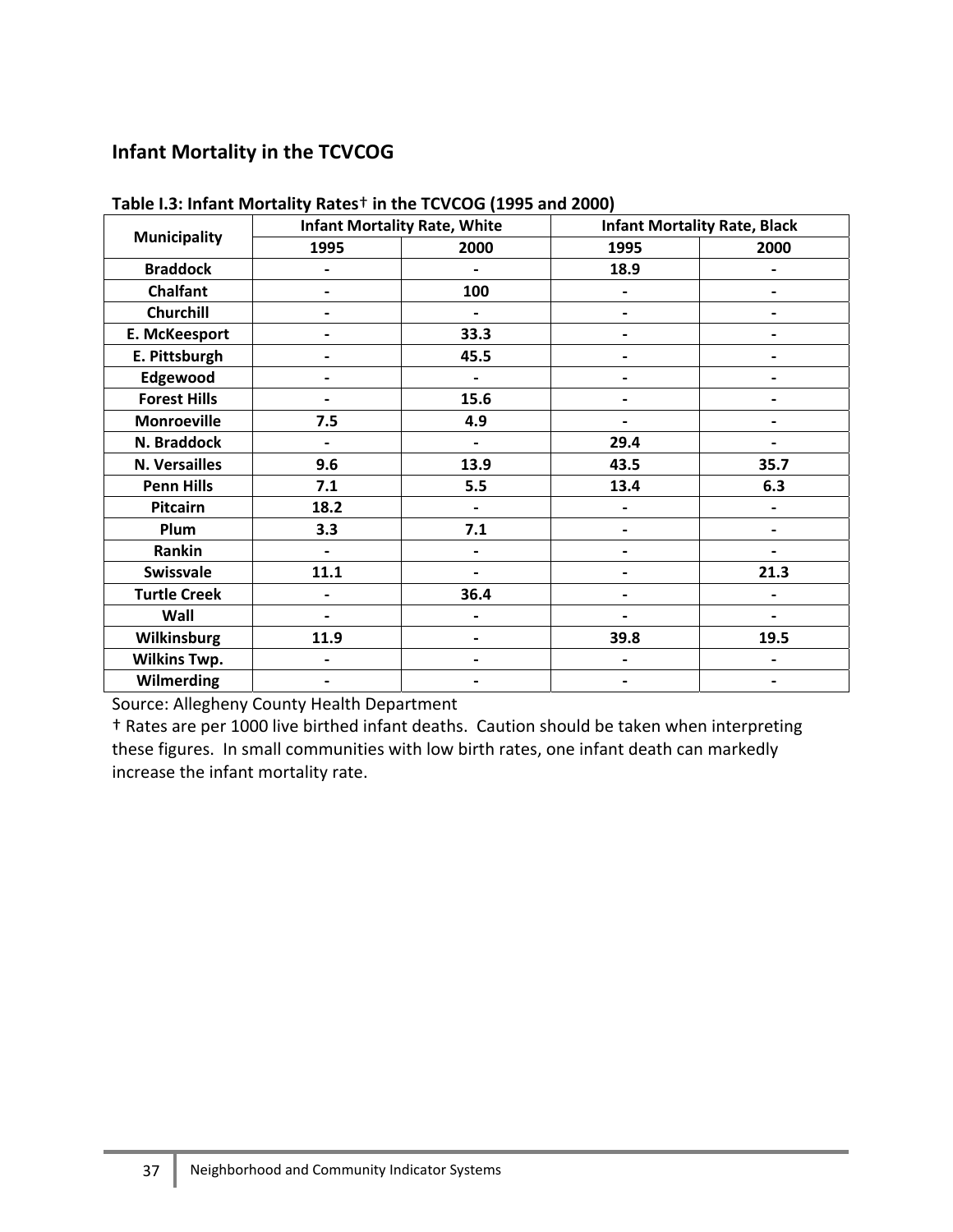# **APPENDIX II – SOURCES OF INFORMATION ON SOCIAL SERVICES AND COMMUNITY RESOURCES PROVIDERS**

| <b>Social Services</b>                   | <b>Source</b>                 | <b>Community Resources</b><br>and Participation | <b>Source</b>                 |
|------------------------------------------|-------------------------------|-------------------------------------------------|-------------------------------|
| <b>Public Assistance</b>                 | Pennsylvania                  | <b>Tax Exempt</b>                               | Taxexemptworld.com            |
|                                          | Department of Public          | Organizations                                   |                               |
|                                          | Welfare                       |                                                 |                               |
| <b>Subsidized Childcare</b>              | Child Care Information        | <b>Community Referral</b>                       | <b>Various Websites</b>       |
|                                          | Services (CCIS)               | <b>Services and Directories</b>                 |                               |
| <b>Child Care Licenses</b>               | Pennsylvania                  | Arts & Culture                                  | Carnegie Library              |
|                                          | Department of Human           |                                                 | Directory                     |
|                                          | <b>Services</b>               |                                                 |                               |
| <b>Child Welfare Records</b>             | Pennsylvania                  | <b>Voter Records</b>                            | Pennsylvania                  |
|                                          | Department of Public          |                                                 | Department of State           |
|                                          | Welfare: Child Welfare        |                                                 |                               |
|                                          | <b>Services</b>               |                                                 |                               |
| Mental Health &                          | Pennsylvania                  | <b>Public Transportation</b>                    | Port Authority of             |
| <b>Substance Abuse</b>                   | Department of Public          |                                                 | <b>Allegheny County</b>       |
| <b>Services</b>                          | <b>Welfare: Mental Health</b> |                                                 |                               |
|                                          | & Substance Abuse             |                                                 |                               |
|                                          | <b>Services</b>               |                                                 |                               |
| <b>Faith Based Organization Services</b> |                               | Automobile                                      | Pennsylvania                  |
| Internet                                 |                               | Registration & Licenses                         | Department of                 |
|                                          |                               |                                                 | Transportation                |
|                                          |                               | Community                                       | Pennsylvania                  |
|                                          |                               | Development                                     | Department of                 |
|                                          |                               | Investments                                     | Community and                 |
|                                          |                               |                                                 | <b>Economic Development</b>   |
|                                          |                               | Neighborhood                                    | <b>Municipal Websites</b>     |
|                                          |                               | Publications                                    |                               |
|                                          |                               | <b>Recreation Centers</b>                       | <b>Allegheny County</b>       |
|                                          |                               |                                                 | Recreation and                |
|                                          |                               |                                                 | <b>Allegheny County Parks</b> |

# **Table II.1: Sources of Information on Social Services and Community Resources Providers**